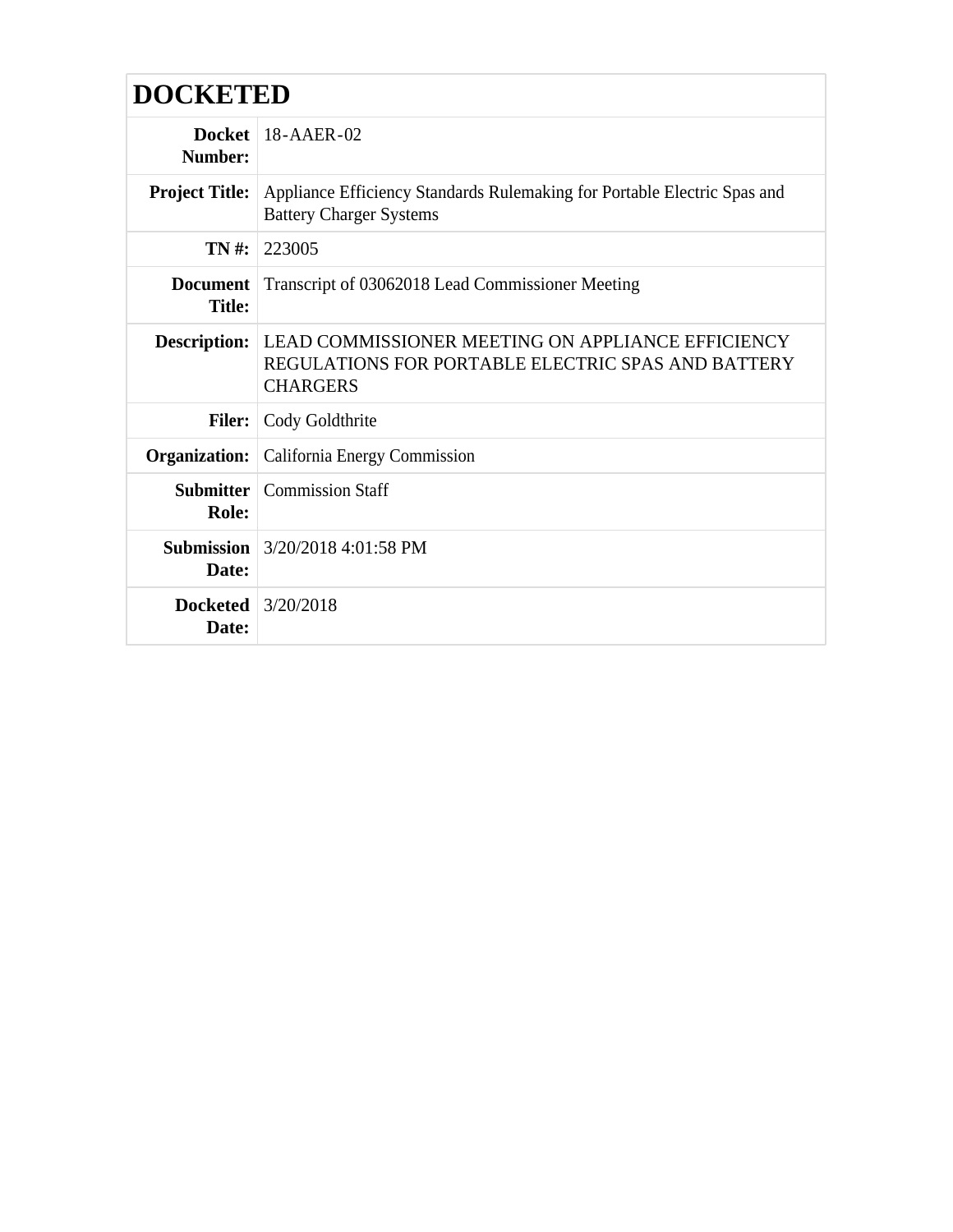# CALIFORNIA ENERGY COMMISSION IEPR COMMISSIONER WORKSHOP

| In the Matter of:                             |  | ) Docket No. 18-AAER-02 |
|-----------------------------------------------|--|-------------------------|
|                                               |  | PUBLIC MEETING          |
|                                               |  |                         |
| Appliance Efficiency Standards                |  | ) RE: Appliance         |
| Rulemaking for Portable Electric ) Efficiency |  |                         |
| Spas and Battery Chargers                     |  | Portable Electric Spas  |
|                                               |  | ) and Battery Chargers  |

LEAD COMMISSIONER MEETING ON APPLIANCE EFFICIENCY REGULATIONS FOR PORTABLE ELECTRIC SPAS AND BATTERY CHARGERS

CALIFORNIA ENERGY COMMISSION

THE WARREN-ALQUIST STATE ENERGY BUILDING

ART ROSENFELD HEARING ROOM - FIRST FLOOR

1516 NINTH STREET

SACRAMENTO, CALIFORNIA 95814

TUESDAY, MARCH 6, 2018

10:00 A.M.

Reported By: Julie Link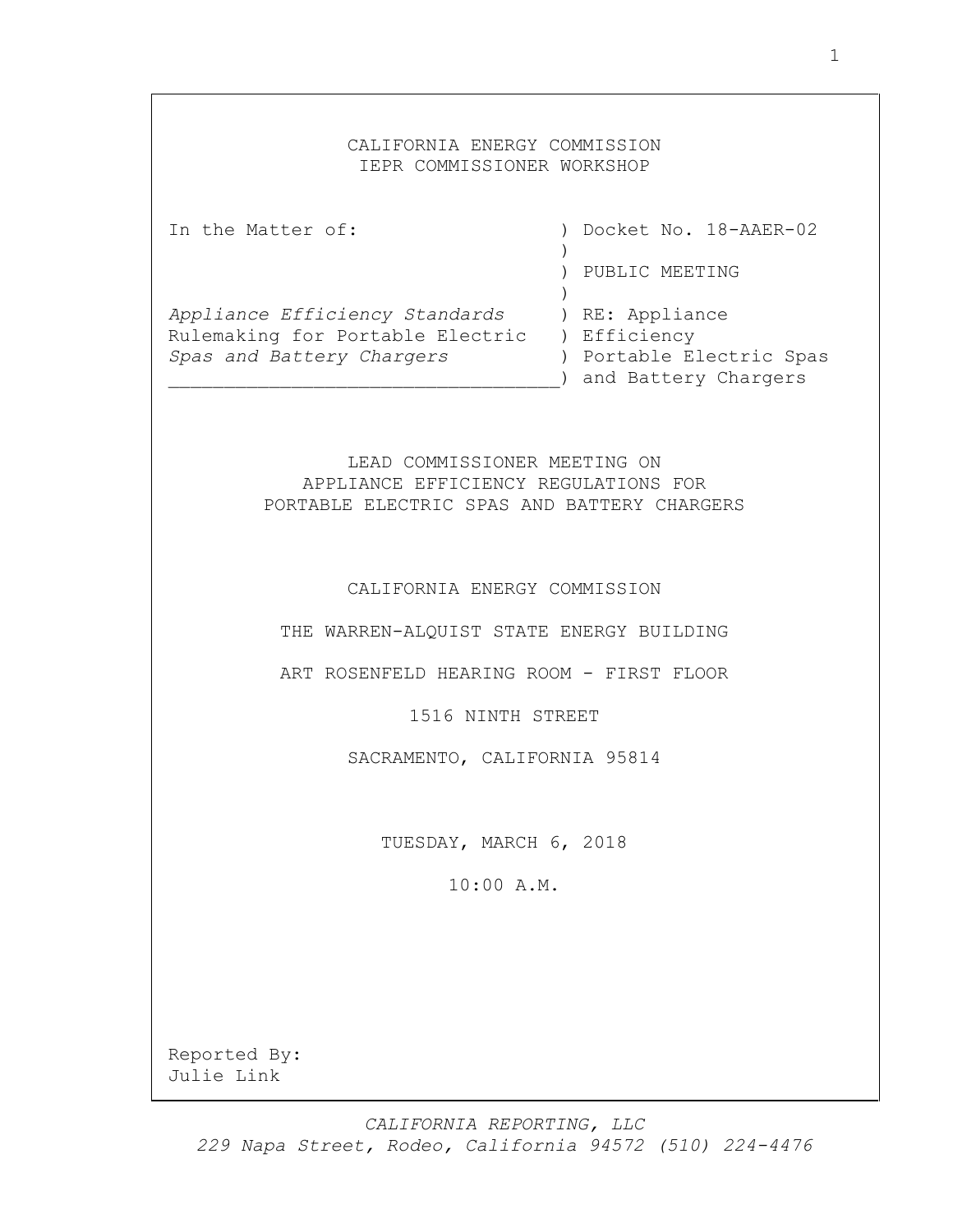#### APPEARANCES

### COMMISSIONERS:

Andrew McAllister, Lead Commissioner on Energy Efficiency

# STAFF:

Leah Mohney, Appliances and Outreach and Education Office

Jessica Lopez, Appliances and Outreach and Education Office

Kristen Driskell, Appliances and Outreach and Education Office

Nicholas Timothy, Appliances and Outreach and Education Office

STAKEHOLDER PRESENTATIONS (\* Via telephone and/or WebEx)

Michael McCague, Association of Pool and Spa Professionals (APSP)

Charles Kim, California Investor Owned Utilities (IOU)

Chad Worth, Energy Solutions on behalf of California IOU

PUBLIC SPEAKERS (\* Via telephone and/or WebEx)

\*David Maciel, Sony

\*Matthew Vartola, Bestway USA Inc.

\*Jennifer Hatfield, Association of Pool and Spa Professionals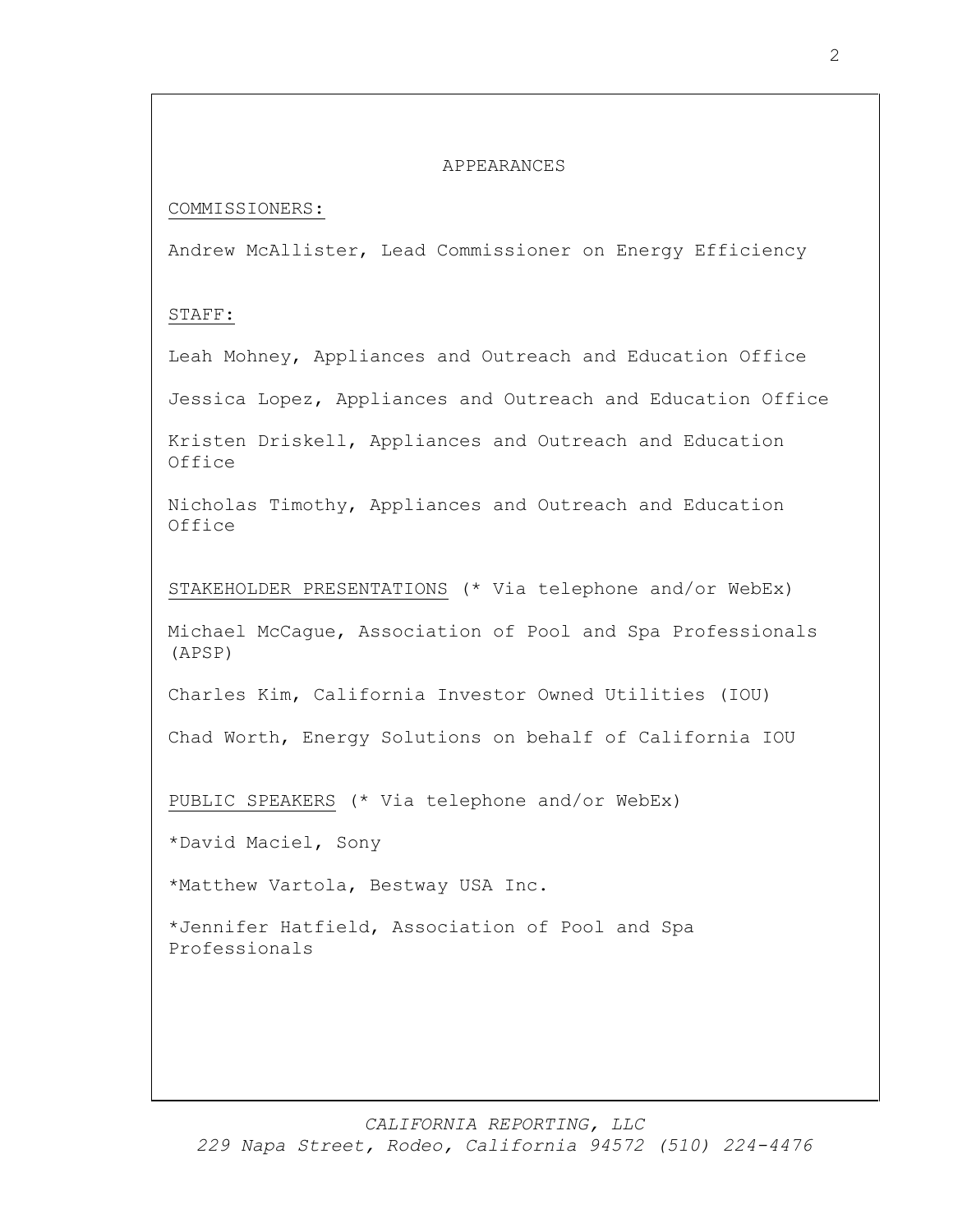I N D E X Page 1) Opening Remarks 4 2) Background and Overview 6 Leah Mohney, Appliances & Outreach and Education Office, Efficiency Division 3) Staff's Portable Electric Spa and 9 Battery Charger Systems Presentation Jessica Lopez, Appliance & Outreach Education Office, Efficiency Division 4) Break 33 5) Stakeholder Portable Electric Spa Presentations 33 (10 min each) Association of Pool and Spa Professionals (APSP) Michael McCague California Investor Owned Utilities (IOU) Charles Kim Energy Solutions on behalf of California IOU Chad Worth 6) Open Discussion and Public Comments 31, 48 7) Next Steps 50 Adjourn 50 Court Reporter's Certification 51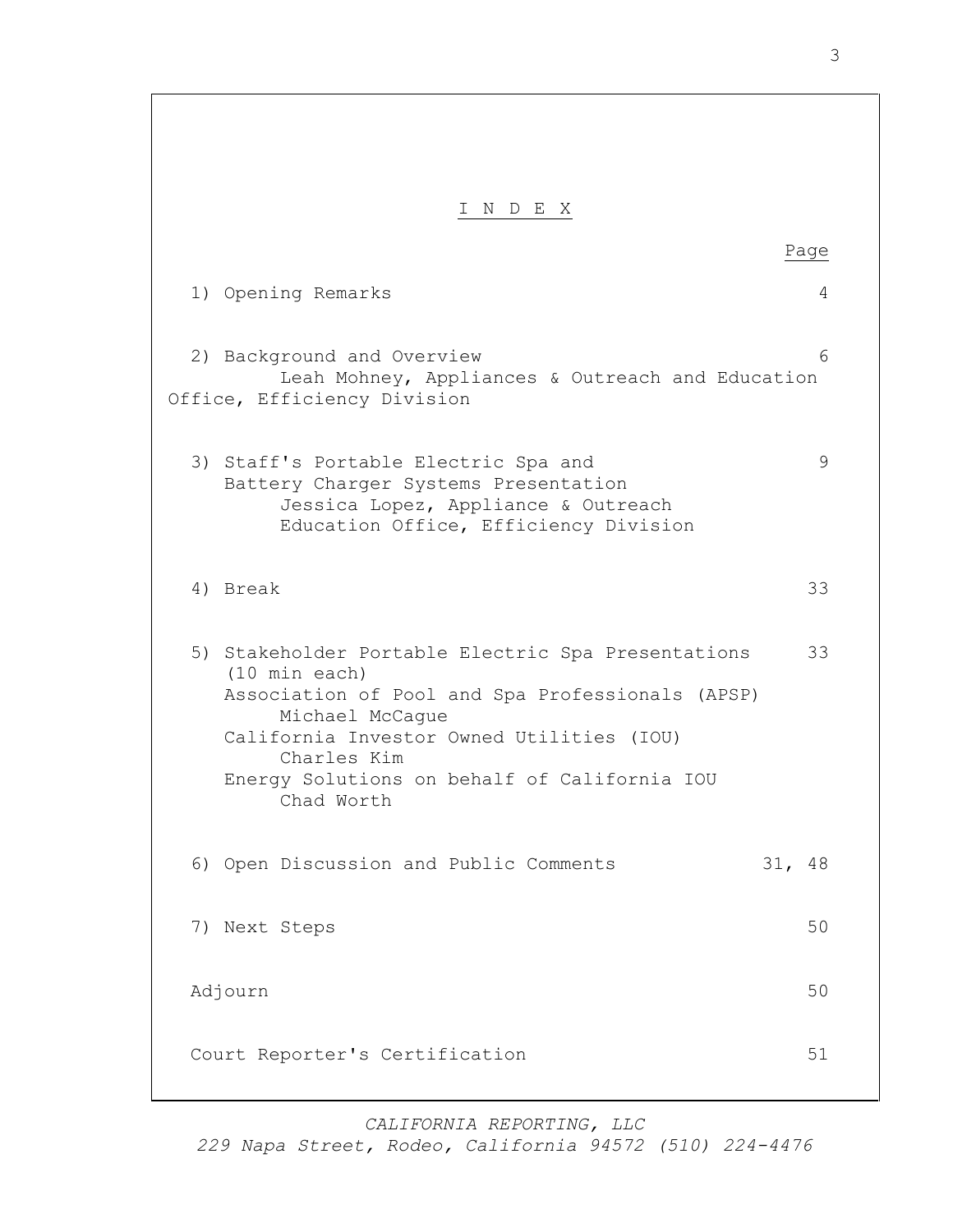Transcriber's Certification 52 1 P R O C E E D I N G S 2 MARCH 6, 2018 10:03 a.m. MS. MOHNEY: Welcome to the Portable Electric 4 | Spas and Battery Charger Systems Workshop; I'd like to go over a few housekeeping items before we start the meeting. There are restrooms outside and to the left. If there's a fire alarm or other emergencies, there are doors 8 | immediately to your left and to the right. Exit the building and follow staff to the park that's at the corner 10 across the street. If you need refreshments, there is a snack bar located on the second floor under the awning. There are drinking fountains outside, next to the bathrooms. And I believe that's it. 14 At this time, I would like to introduce Commissioner McAllister, who would like to make a few opening remarks. COMMISSIONER MCALLISTER: Hey everybody, thanks for coming. My name is Andrew McAllister. I'm the Lead Commissioner on Energy Efficiency under which this proceeding falls and I won't take up much of your time. I know there's some substance to cover here, but I wanted to 22 just highlight the importance of this activity in general. 23 You know, we know that plug loads are a big deal. And we know that California plays a leading role in

*CALIFORNIA REPORTING, LLC*

*229 Napa Street, Rodeo, California 94572 (510) 224-4476*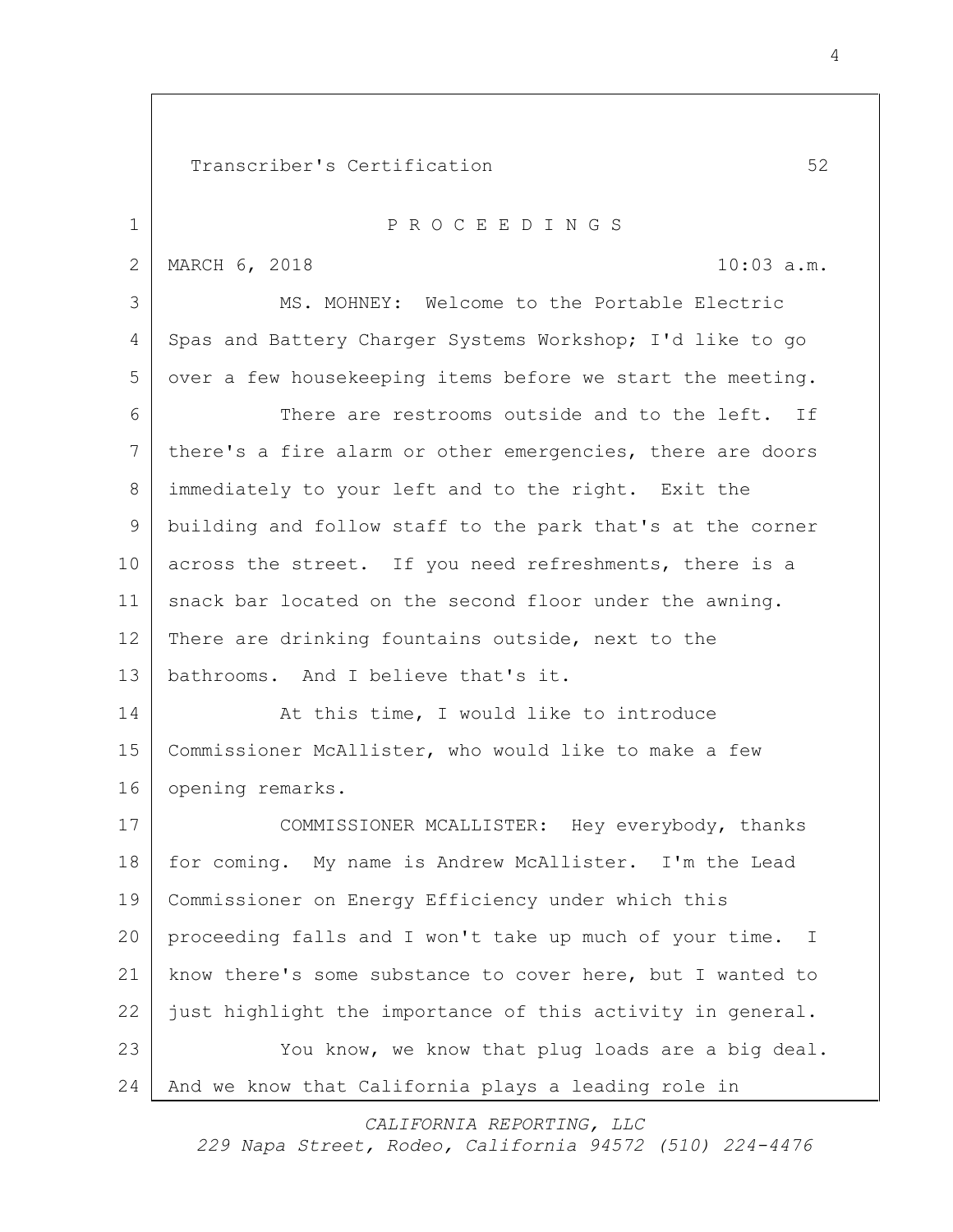1 developing them. We have invested a lot over the last 40 2 years, the last few decades. And it's just so clear that 3 this activity brings a massive amount of positive impact to 4 | ratepayers, to our environment, to California at large and 5 our economy. So updating these two standards is a part of 6 that bigger picture.

7 | And certainly, on the battery chargers it's kind 8 of more of a cleanup and a streamlining of activity, which 9 is pretty straightforward in my view.

10 And then the portable electric spas is an update 11 of existing standards and having to harvest available cost 12 effective savings.

13 So obviously, we really want to get it right. I 14 think one of the hallmarks of our process here, certainly 15 over the last six or ten years has been to work as closely 16 and as collaboratively with industry and all the other 17 stakeholders, as good as we possibly can. So that we end 18 up with a result everybody can live with, but that still 19 achieves the goals that we need to and that we statutorily 20 have to and that really do achieve the goals, the ends, 21 that I refer to before.

22 So with that I will pass it, let's see, Leah are 23 | you going to continue? So our MC, Leah, can take it over 24 from there and get the agenda rolling. So thanks everybody 25 again for coming. I really appreciate your input and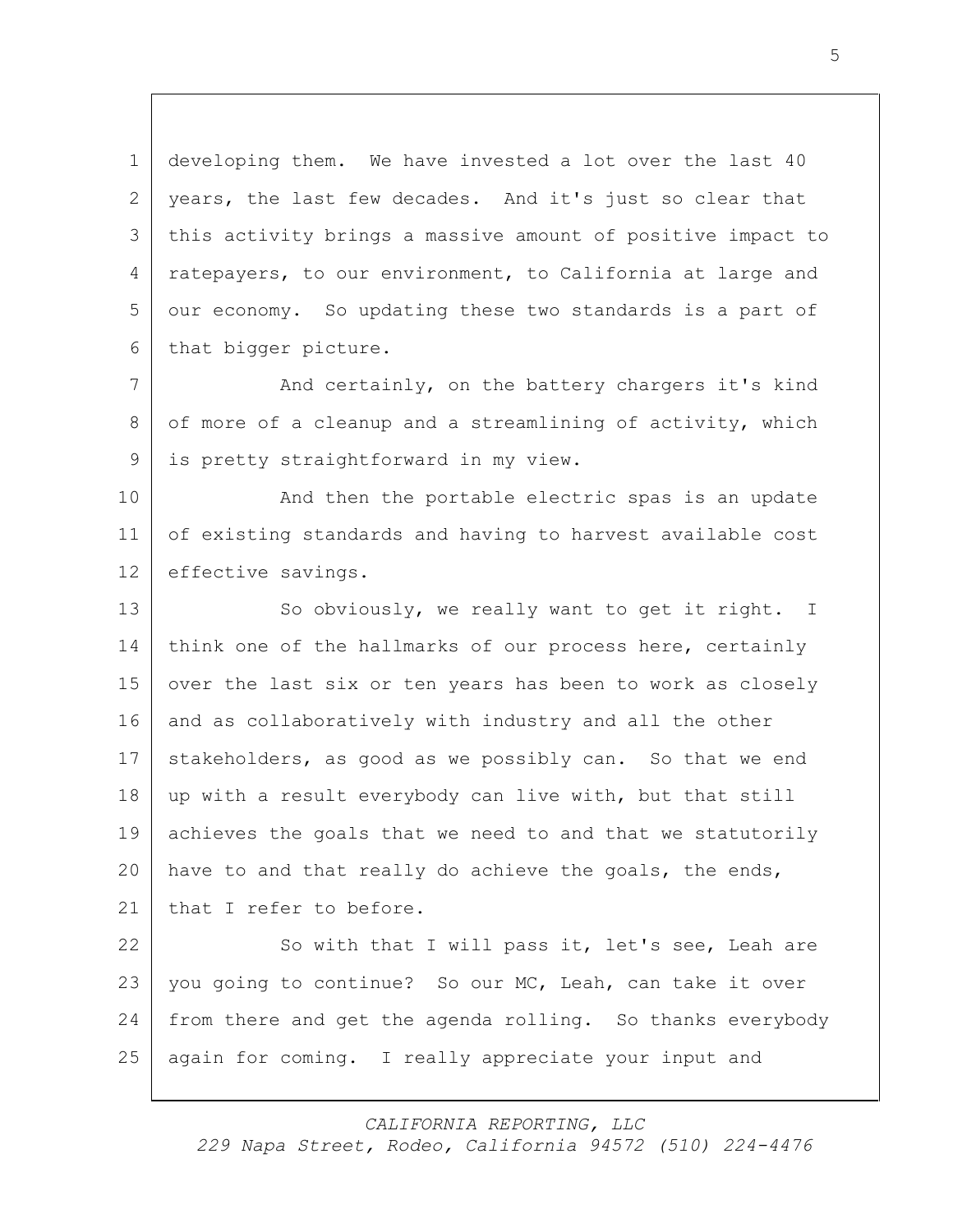helping us build the record, such as it'll support a decision that's in everybody's best interest. So thanks 3 for that.

4 | MS. MOHNEY: Thank you, Commissioner McAllister. Okay, with that we will get on with the presentation. Today's agenda will have our opening 7 reports. I'm going to go over the background and overview of the portable electric spas rulemaking. Then will have Jessica Lopez present our portable electric spas proposal. We'll have a short break. Then we'll have some stakeholder presentations. And then at the end we will have open discussion and public comment.

13 Just a reminder if you are going to speak, for 14 the public comment, to announce your name and if you 15 represent an organization to announce the organization that you represent.

17 If you've just recently joined us, we have been working on spas for a long time. In March 2012 we ordered 19 an order instituting a rulemaking.

 March 25th, 2013, we released an invitation to participate to collect data on efficiency standards for spas.

 In May 2013, we hosted public workshops. In June 2013, we released an invitation to submit proposals.

*CALIFORNIA REPORTING, LLC*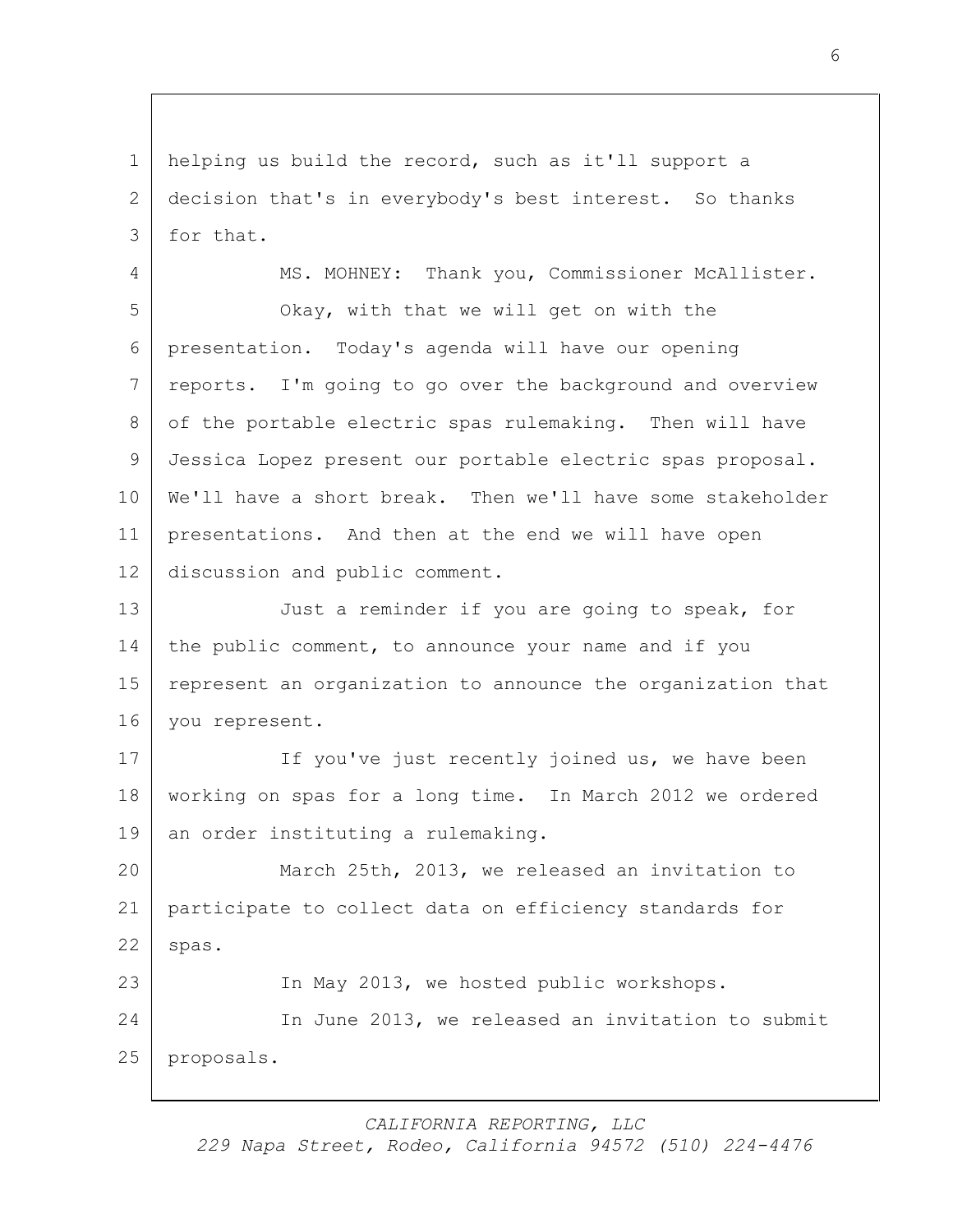1 In May of 2014, we requested additional 2 information on network equipment, commercial dryers, 3 portable electric spas and pool pumps and motors. 4 In January of 2016, we published a draft staff 5 report, proposing standards for portable electric spas. 6 In February of 2016, we held a first staff 7 workshop. 8 In June 2016, we published a revised staff 9 report, proposing standards for portable electric spas. 10 In July of 2016, we held a second workshop. 11 In July of 2017, we published a second revised 12 staff report, proposing standards. 13 In August, we held a third staff workshop. 14 January of this year, 2018, we released the 15 Notice of Proposed Action, Initial Statement of Reasons and 16 the Proposed Regulatory Language for Portable Electric Spas 17 | and Battery Charger Systems. 18 **February,** we released the regulatory notice that 19 was published on February 2nd. We also published the final 20 staff report. 21 On February 8th, 2018, we released the Initial 22 Study, a Negative Declaration for Portable Electric Spas 23 and Battery Chargers. 24 And that brings us to where we are today. We are 25 at the public workshop to hear your concerns, your

*CALIFORNIA REPORTING, LLC*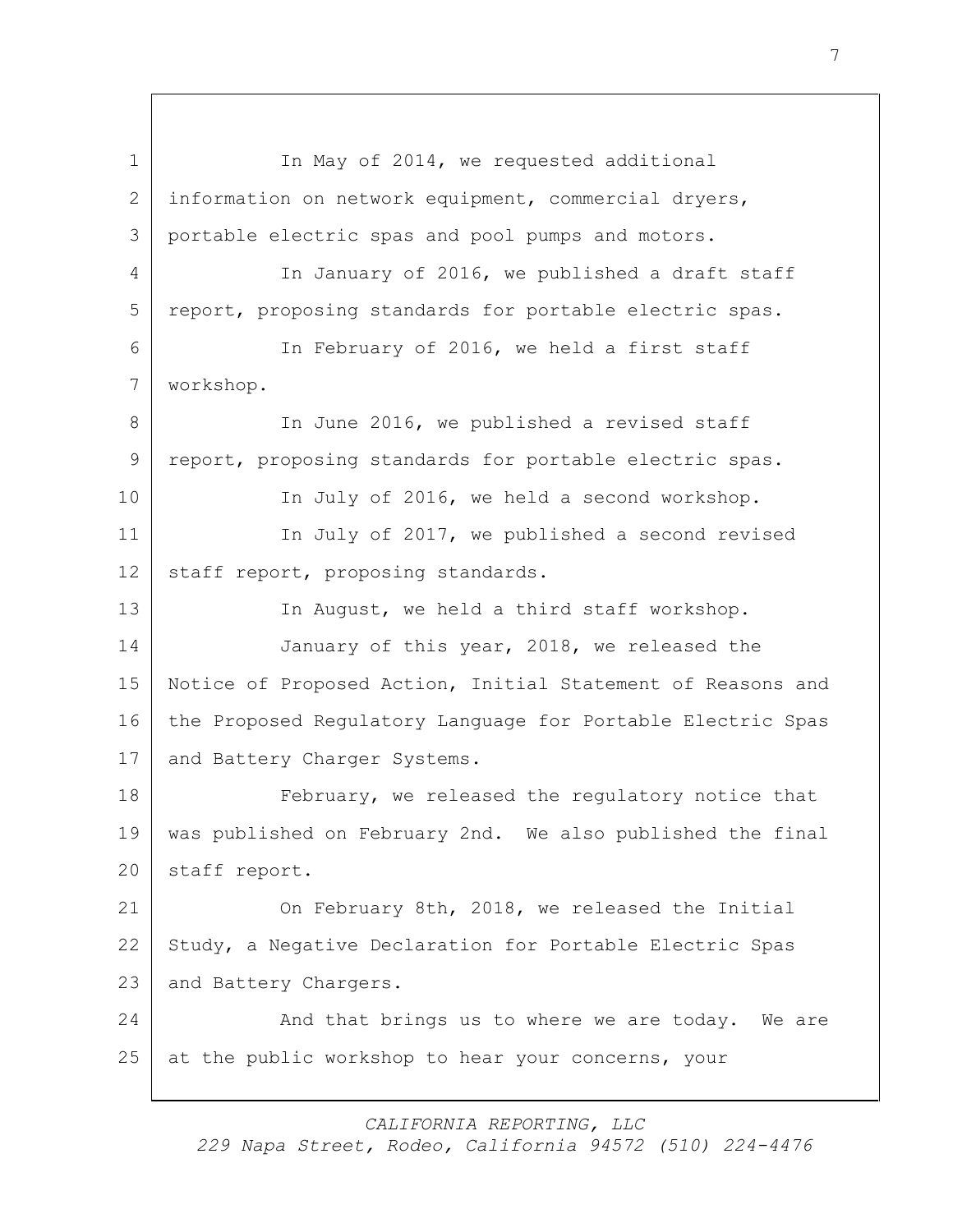1 comments, your support for the proposal that we have put 2 out. This is one of the many opportunities for public comment that we have at the Energy Commission. We want to 4 hear from you. We want to understand what your concerns are, if there are any. And that's what we're doing today, is we're listening to comments, we're addressing those comments.

8 The next step will be to present the proposal at a business meeting, so comments for the workshop today are due on March 19th, by 5:00 p.m. There are a number of ways to submit comments. You can submit them electronically, at 12 the address on the board. You can send a hard copy. Or you can send a digital copy to the dockets. Please make 14 sure that you include docket number 18-AAER-02 in the title 15 of your document, so that it is posted to the right place.

16 If you have specific questions, please contact Jessica Lopez. She is the Lead on the Battery Chargers and Portable Electric Spas Rulemaking. This is her contact information. And with that, I would like to introduce Jessica Lopez.

 MS. LOPEZ: Good morning, everyone. My name is Jessica Lopez. I am an Associate Energy Specialist here at the Energy Commission. And today's presentation will cover both portable electric spas and battery chargers.

25 So here's the agenda for today's presentation.

*CALIFORNIA REPORTING, LLC*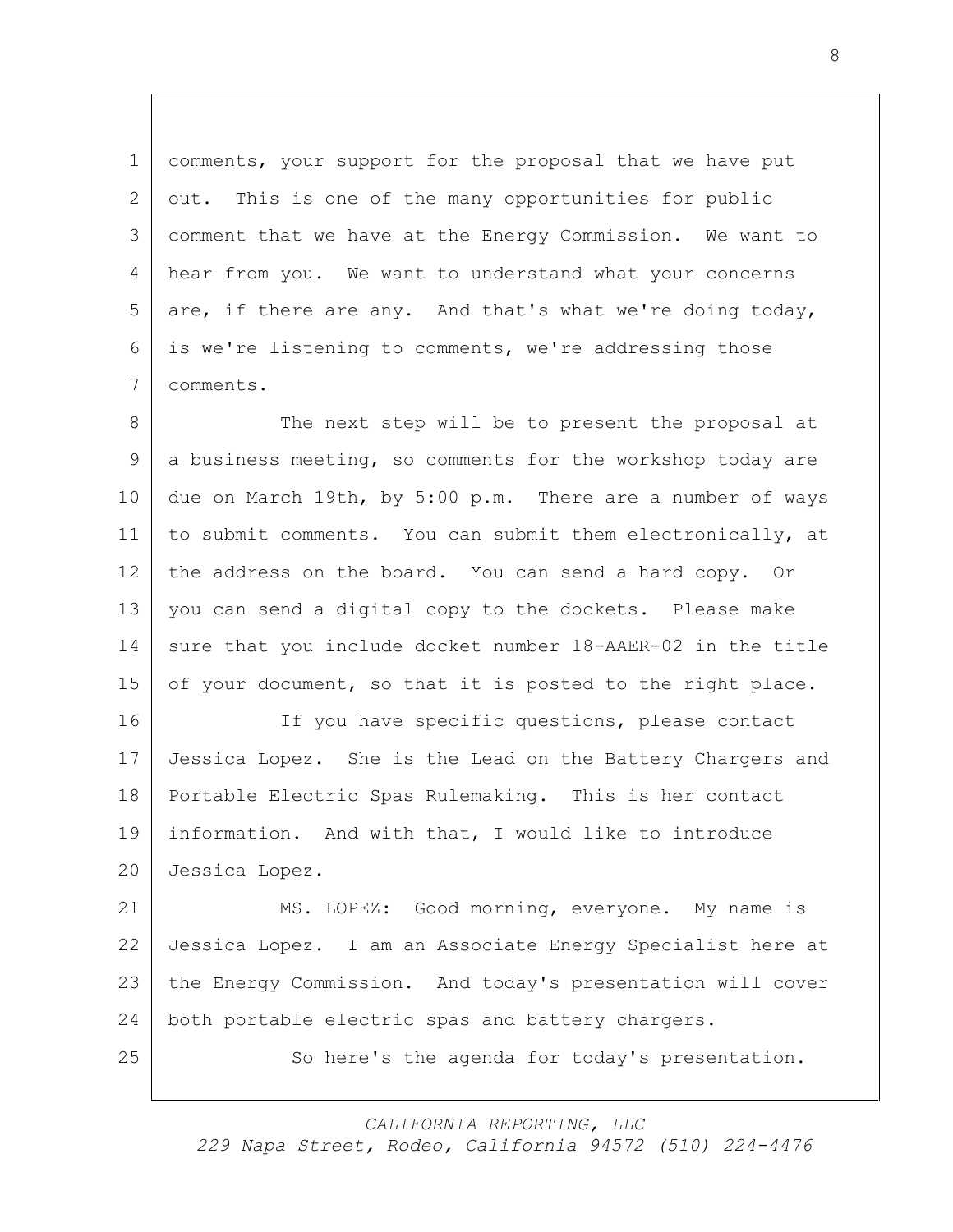1 The presentation will cover both portable electric spas and 2 battery chargers. For spas, we'll review the proposed 3 regulations. And then follow with our analysis on 4 technical feasibility, cost effectiveness and statewide 5 energy savings. For battery chargers, we'll review the 6 proposed regulations.

7 Following that we'll continue on in providing a 8 Summary of the Initial Study and Proposed Negative 9 Declaration. And then continue on with the Next Steps that 10 are following this presentation.

11 So the purpose of this meeting is to review the proposed regulations for spas and battery chargers and to seek comments from the public and stakeholders regarding the proposed regulations. It is also an opportunity for interested parties to comment on the Initial Study and the 16 Proposed Negative Declaration.

17 So beginning with spas we'll cover the proposed 18 regulations. The current regulations state that portable electric spas must comply with testing, efficiency, marking and certification requirements under Title 20 in the California Code of Regulations. The proposed regulations would clarify the scope, update the performance standard, create a separate standard for inflatable spas, update the 24 test procedure to accommodate exercise spas and clarify the test procedure and certification requirements for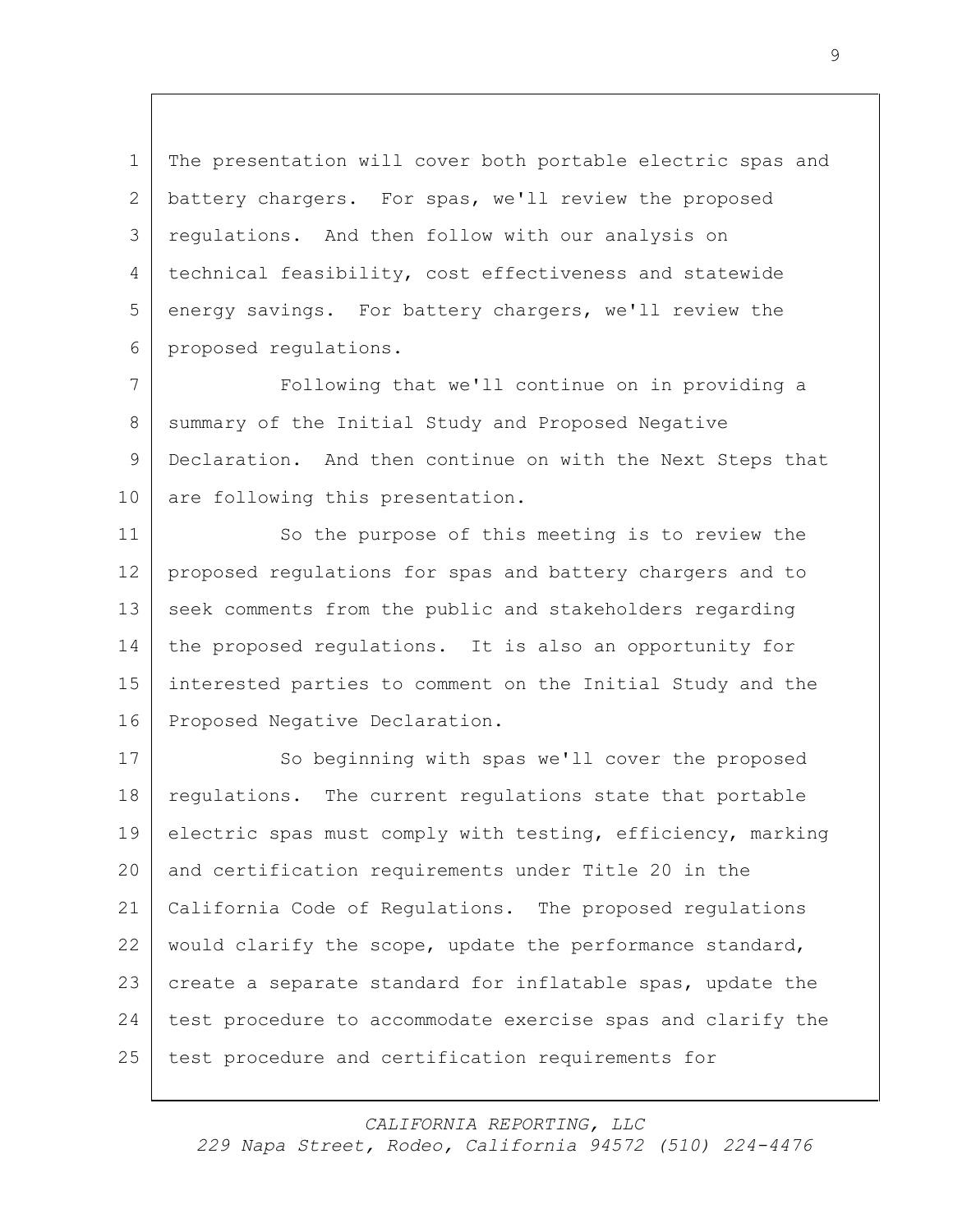1 combination spas and add a labeling requirement, all of 2 which I will review throughout this presentation.

3 So beginning with the scope, portable electric 4 spas are factory built freestanding electric spas or hot 5 tub units that can be ridged, flexible or inflatable, as 6 the examples shown here on this slide. They are 7 characterized as above ground units that are electrically 8 heated and not permanently installed in the ground or 9 attached to a pool. They are supplied with pumps, heaters 10 and jets for heating, circulating and filtration and 11 maintenance cycles. Our analysis indicates it is 12 technically feasible to maintain the current scope. Thus, 13 the scope for spas will remain the same.

14 So before I go in to reviewing the proposed 15 definitions that we have, I wanted to provide everyone with 16 a chart that shows how the new spa type definitions are 17 organized. The term and definition for portable electric 18 spas will be the base of the new spa-type definitions. So 19 for each of the proposed spa-type definitions that we are 20 proposing, the term "portable electric spa" will be 21 incorporated in each definition encompassing the definition 22 of portable electric spas.

23 And the new spa-type definitions that we are 24 adding are standard spas, exercise spas, combination spas 25 and its two sub-definitions, and inflatable spas. And

*CALIFORNIA REPORTING, LLC*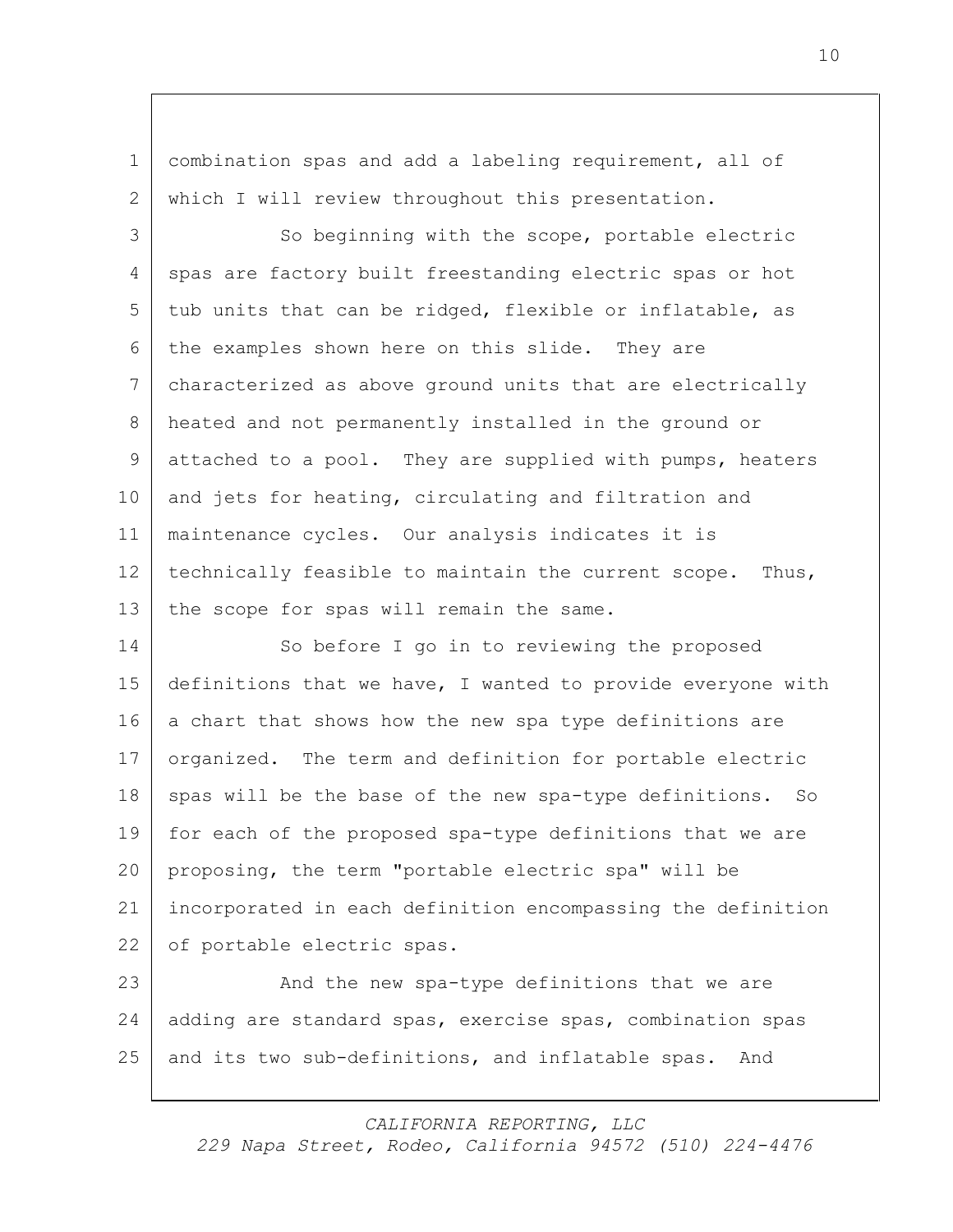1 | these definitions are necessary to implement the new 2 performance standard, the test procedure requirements. 3 They also support the new labeling and certification 4 requirements and ensures clarity within the regulations.

 So here's the first set of definitions that we are proposing. The definition for portable electric spas will be amended to cover products where the equipment for heating and circulating water may be supplied at a time other than the point of sale. And this is mostly targeted at inflatable spas. It ensures spas with detachable and heating and circulating equipment are a covered product.

12 The definition for a combination spa means a 13 portable electric spa with two separate distinct 14 | reservoirs, where one reservoir is an exercise spa; the 15 second reservoir is a standard spa. And then each 16 reservoir has an independent water temperature setting 17 control.

18 The definition for exercise spa, also known as a 19 swim spa, means a portable electric spa that includes 20 specific features and equipment to produce water flow for 21 water physical therapy or physical fitness activity, 22 | including but not limited to swimming in place. 23 And again, these definitions support the proposed

24 updates and provide clarification within the regulations. 25 The definition for inflatable spa means a

*CALIFORNIA REPORTING, LLC*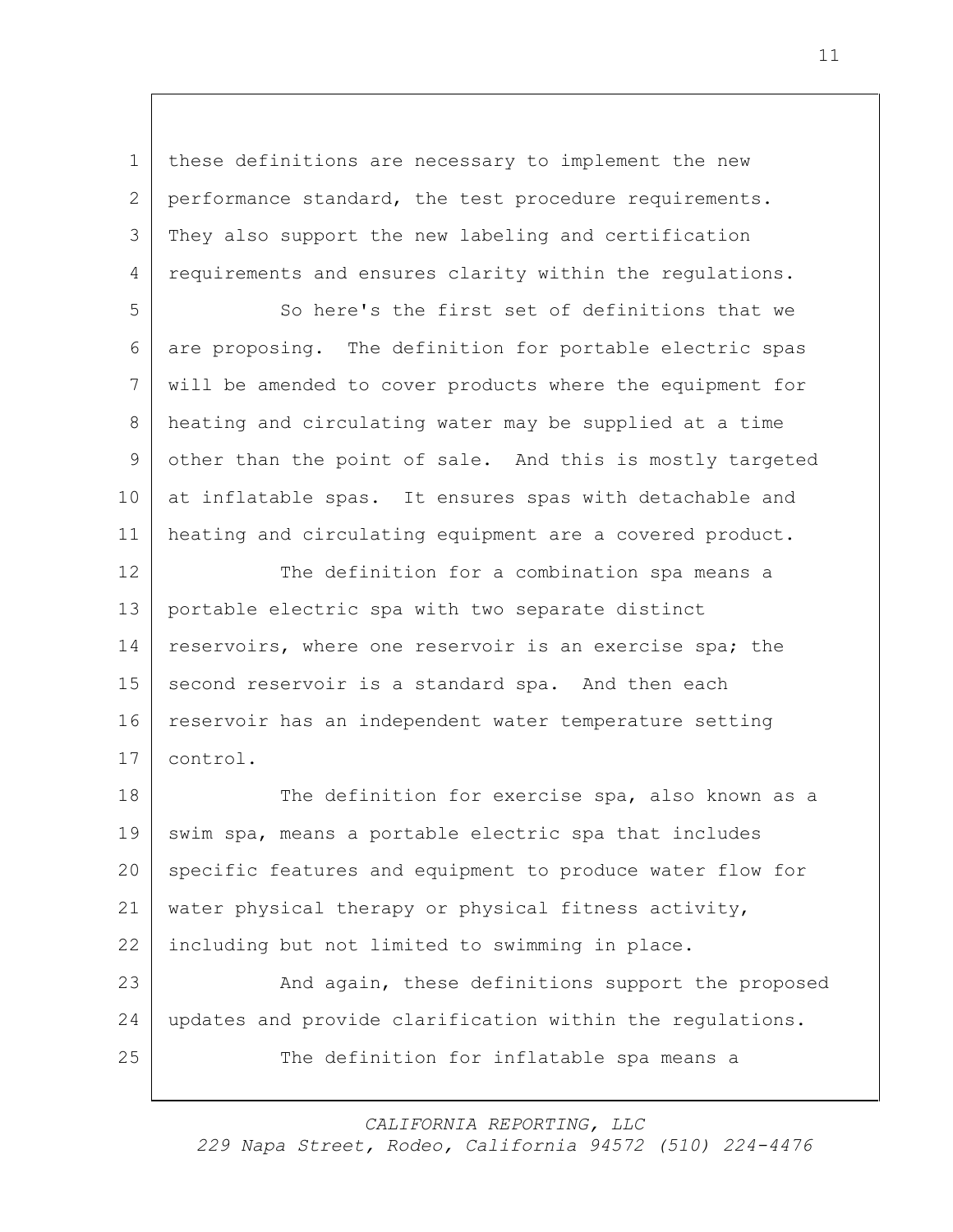1 portable electric spa where the structure is collapsible 2 and is designed to be filled with air to form the body of 3 the spa.

4 The definition for standard spa means a portable 5 electric spa that is not an inflatable spa, an exercise spa 6 or the exercise spa portion of the combination spa.

7 And the definition for the exercise spa portion 8 of a combination spa means the reservoir of the combination 9 spa that is an exercise spa.

10 The definition for standard spa portion means the 11 reservoir of a combination spa that is a standard spa.

12 And again, these definitions support the proposed 13 updates and provide clarification within the regulation.

14 Continuing on, the definition for standby mode of 15 a portable electric spa means that only the default 16 settings as shipped by the manufacturer are enabled, except 17 the water temperature, which may be adjusted to meet the 18 | test conditions. No manual operations are enabled.

19 This definition supports the proposed regulation, 20 since the efficiency standards are based on this type of 21 heating cycle.

22 The definition for fill volume means the water capacity of the portable electric spa in gallons, at the halfway point between the bottom of the skimmer opening and the top of the skimmer opening. In the absence of a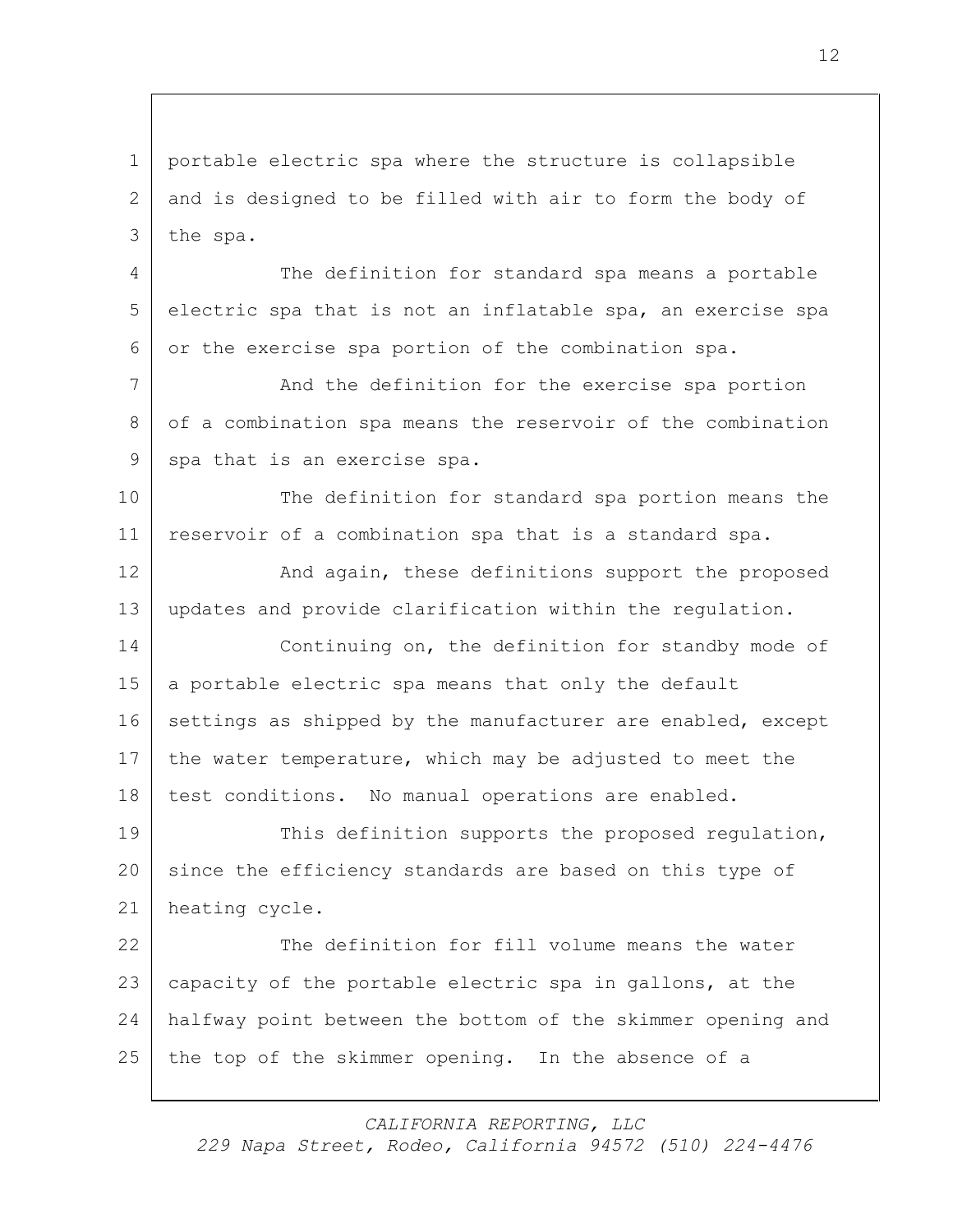skimmer, the fill volume is six inches below the overflow level of the spa as defined in the test method Section  $3 \mid 1604$ (g)(2)(B)(1). And this definition is necessary to define the variable in the performance standard and to correct the procedure for filling spas as referenced in the test procedure. The referenced test procedure states for 7 spas that have a skimmer, the spa shall be filled to the halfway point between the bottom of the skimmer opening and the overflow level of the spa. Following this procedure may submerge the skimmer resulting in an inaccurate fill volume that is not representative of the fill volume during 12 | regular operation.

13 The definition for a skimmer means a suction 14 opening intended to remove floating debris from the water 15 surface and installed where part of the water intake opening is open to the atmospheric pressure. And this definition supports the procedure for filling spas and the definition for fill volume.

 Next, we are removing the term and definition for 20 spa volume and replacing it with a new term and definition for fill volume for consistency within the regulations.

22 The definition for rated capacity of a portable electric spa means the number of people capable of fitting 24 in a portable electric spa, as specified by the manufacturer. The definition for rated volume of a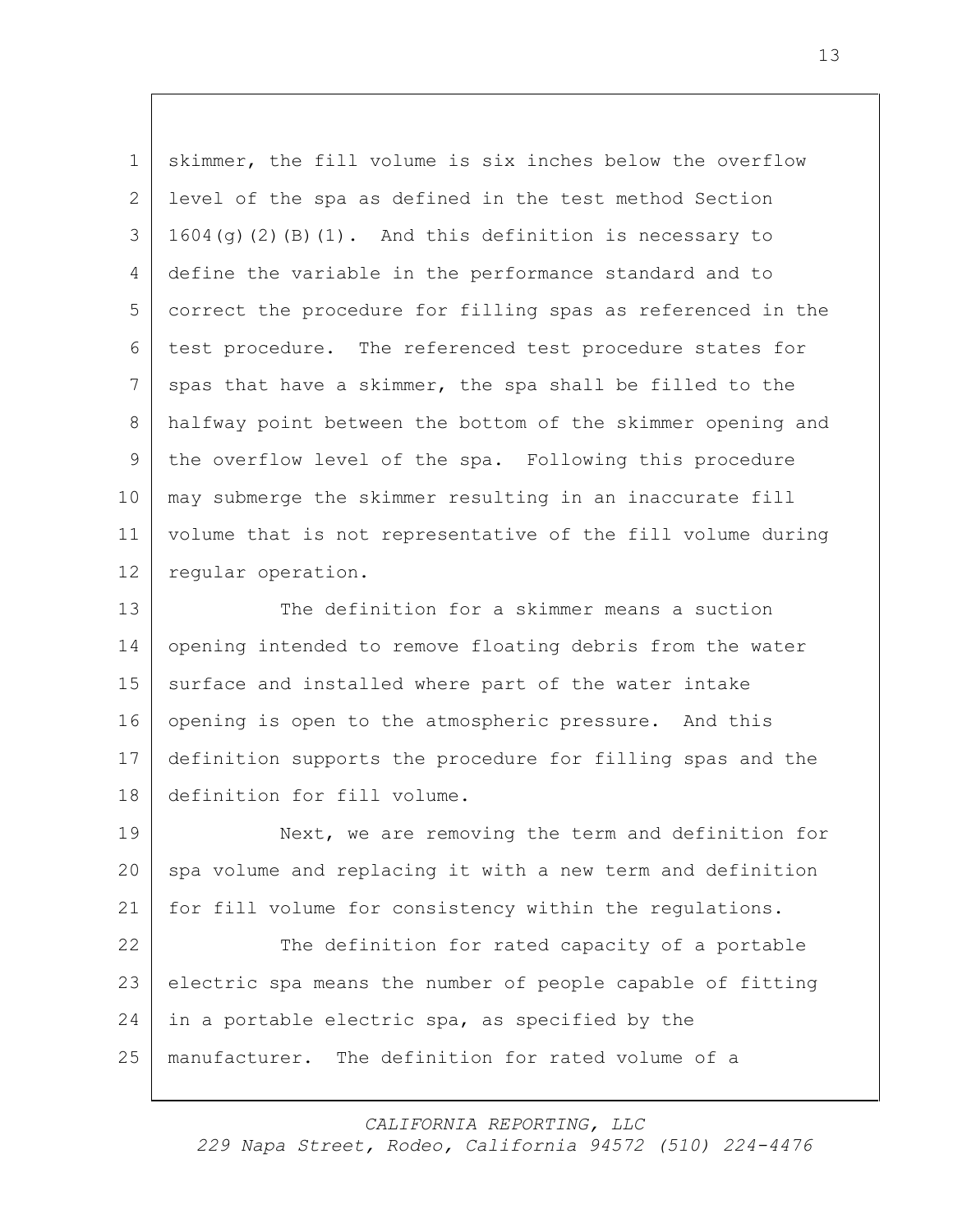1 portable electric spa means the voltage in volts as it 2 appears on the nameplate of the spa.

3 Now these terms are not new, but a definition was 4 | needed to support the certification and labeling 5 requirements.

6 The definition for rated volume means the water 7 capacity of a portable electric spa in gallons, as 8 specified by the manufacturer on the spa, on the spa 9 | packaging or the spa marketing materials. This definition 10 is necessary to distinguish it from the term "fill volume" 11 and to support the labeling and certification requirements. 12 It also makes it easier for consumers to compare spas.

13 Since the rated volume is typically a rounded 14 whole number, representative of the water capacity, whereas 15 the fill volume which is representative of the test 16 procedure may result in a slightly different number.

17 So that covers all the definitions that we are 18 proposing.

19 Next, we move on to test methods. We are proposing to adopt the industry accepted test procedure, APSP/ANSI/ICC-14 Version 2014. We are excluding Section 8.2, which sets a less stringent performance standard for exercise spas. Our analysis indicates it is technically feasible to set a more stringent standard, thus excluding 25 the section from the reference test procedure.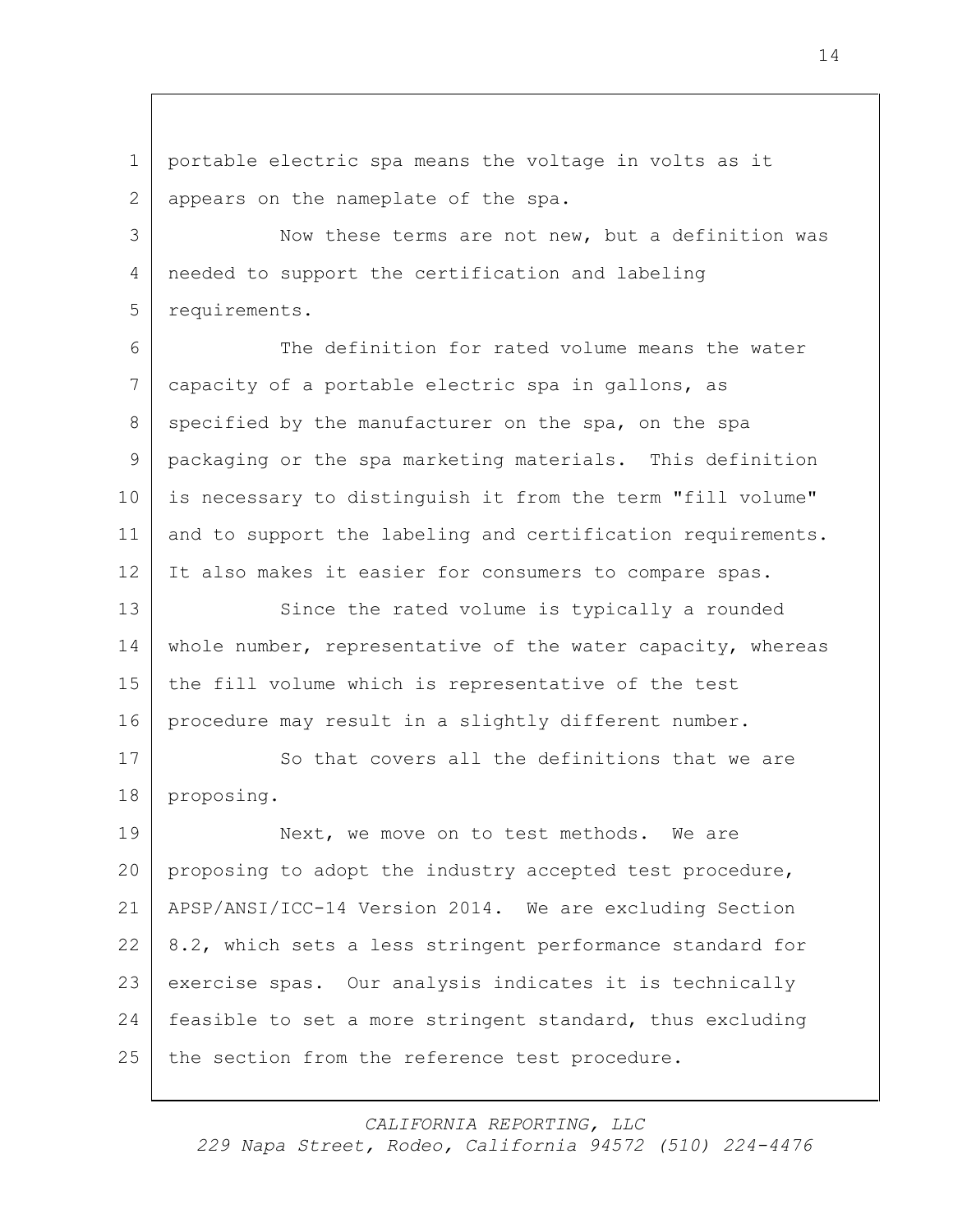We have also made four modifications to the test procedures. Only two are listed on this slide and continue 3 on to the next slide. One states the procedure for filling 4 a spa. And this change is necessary to correct the procedure for filling a spa, as I mentioned earlier.

 The remaining sections 2 through 4 state the 7 specific water temperature testing conditions for each spa 8 type we have defined, eliminating any confusion as to which conditions apply. For example, 2 states the water temperature conditions for standard spas and inflatable spas. Note that the water temperature testing conditions are taken directly from the referenced test procedure.

13 Again, for exercise spas and combinations, we have taken the water temperature testing conditions 15 directly from the test procedure, from the referenced test procedure.

17 And for exercise spas, we made a conditional test procedure. Since we know some exercise spas are incapable 19 of operating at a temperature of 100 degrees Fahrenheit, preventing them from following the current test procedure and restricting them from certifying to the Energy Commission, and then unintentionally prohibits them from being sold in California. Thus the proposed regulations will accommodate these exercise spas that operate below 100 degrees Fahrenheit. But we also want to ensure that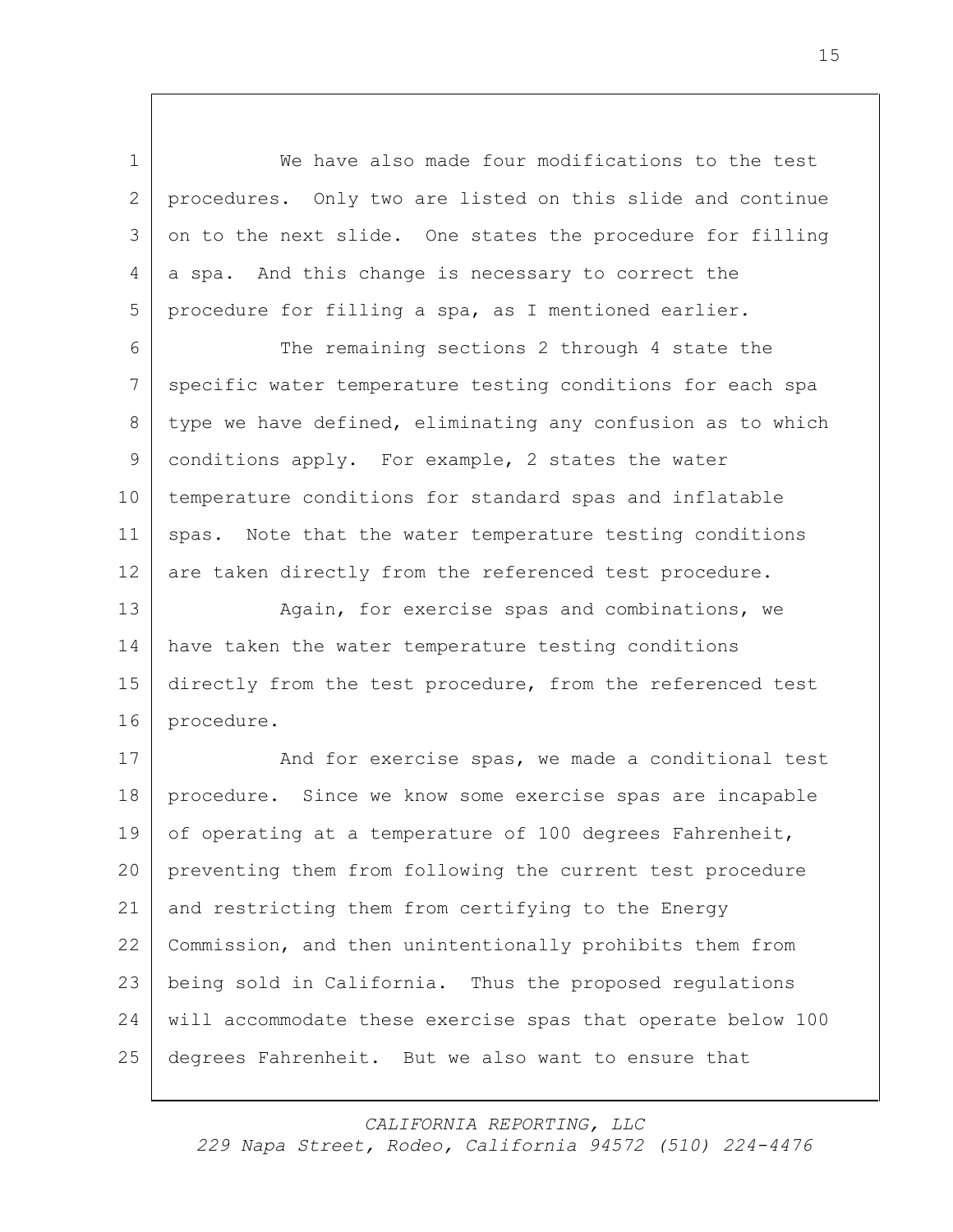1 exercise spas that can operate above 100 degrees Fahrenheit 2 are tested accordingly as to not mislead the consumer.

3 For combination spas, we are clarifying that each reservoir shall be powered on simultaneously and that the total energy use shall be recorded for each reservoir. Again, this ensures the highest standby water temperature 7 settings can meet the standby power limit.

8 And the last part of the test methods in this section is the test lab report requirements. This is not a new requirement, but we are updating the requirements to match our proposed regulations. We are asking the test lab report include the requirements from the reference test procedure, Table X, and then other additional requirements listed on this table.

15 Note the underlined requirements are new 16 requirements. And the proposed requirements are necessary to verify compliance and the new efficiency standards and 18 | labeling requirements.

19 So now we'll move on to Section 1605.3, which covers our state standards. The proposed standards will apply to the spas manufactured on or after June 1st of 2019. The data in the Energy Commission's Appliance Efficiency Database indicate manufacturers have improved the efficiency of spas. The proposed regulations will update the performance standards to align with the

*CALIFORNIA REPORTING, LLC*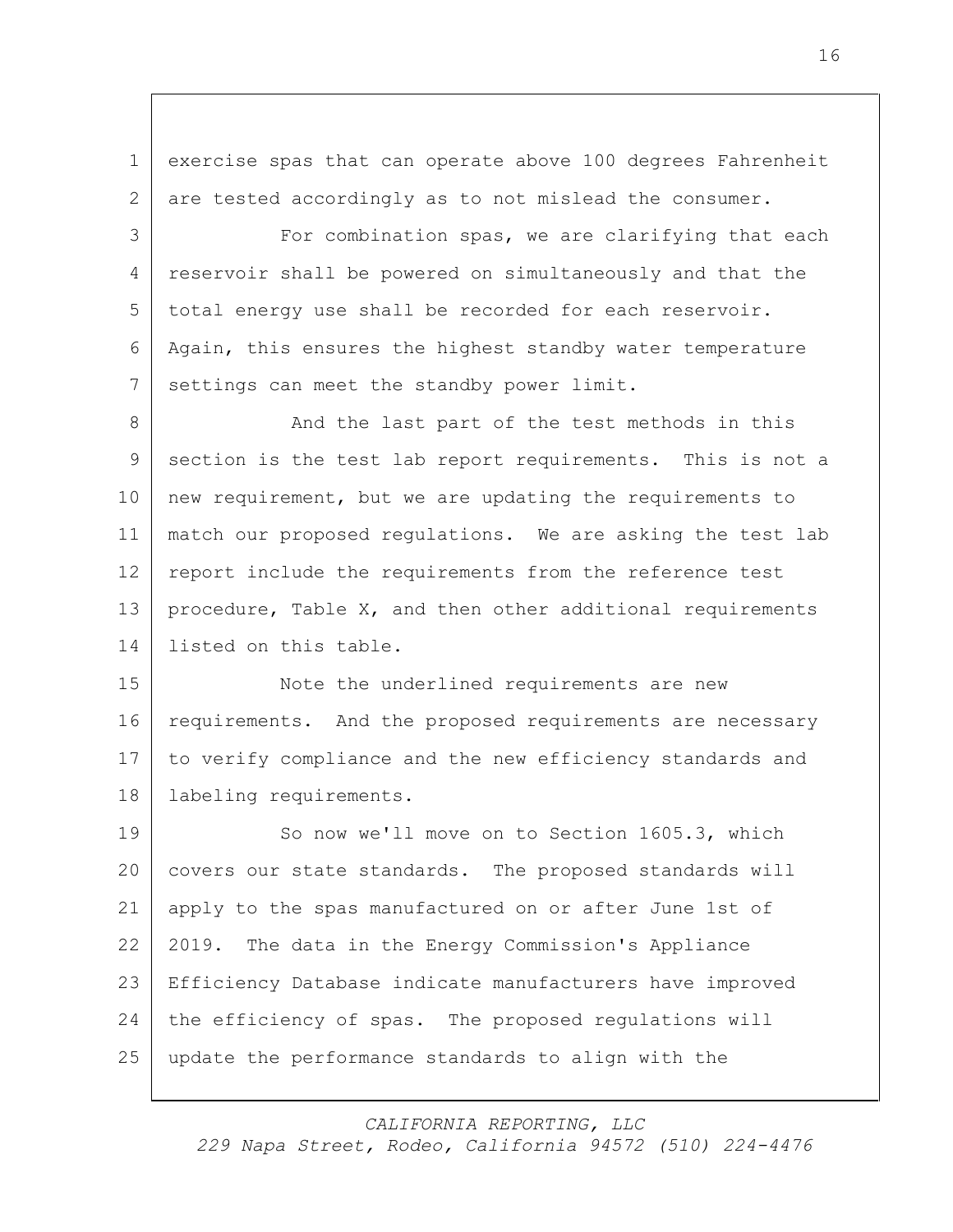efficiency of spas currently in the market and ensure continued development of more efficiency portable electric spas.

4 Thus for standard, exercise and combination spas we are proposing a performance standard of  $3.75V^{2/3}+40$ .

 The inflatable spa industry recently developed 7 and tested two prototype inflatable spas that are approximately 1.5 times the current standby power limit for a spa with a water capacity of 210 gallons by simply improving the spa cover or the structure of the spa. This recent development and discussions with the inflatable spa industry led to a separate standard for inflatable spas. Thus, for inflatable spas we have proposed a separate 14 standard of  $7(V^{2/3})$ . The proposal will provide the 15 inflatable spa manufacturers time to innovate, develop and 16 test inflatable spas that will meet the proposed standard.

 We have also clarified the normalized standby 18 | power conditions for each spa type we have defined. The normalized standby power normalizes the measured standby power to eliminate any temperature bias. This also eliminates any confusion as to which conditions apply.

22 Next, we move on to Section 1606, which covers 23 data submittal requirements. There are new requirements and some requirements have been expanded to accommodate exercise spas and combination spas. Note the underlined

*CALIFORNIA REPORTING, LLC*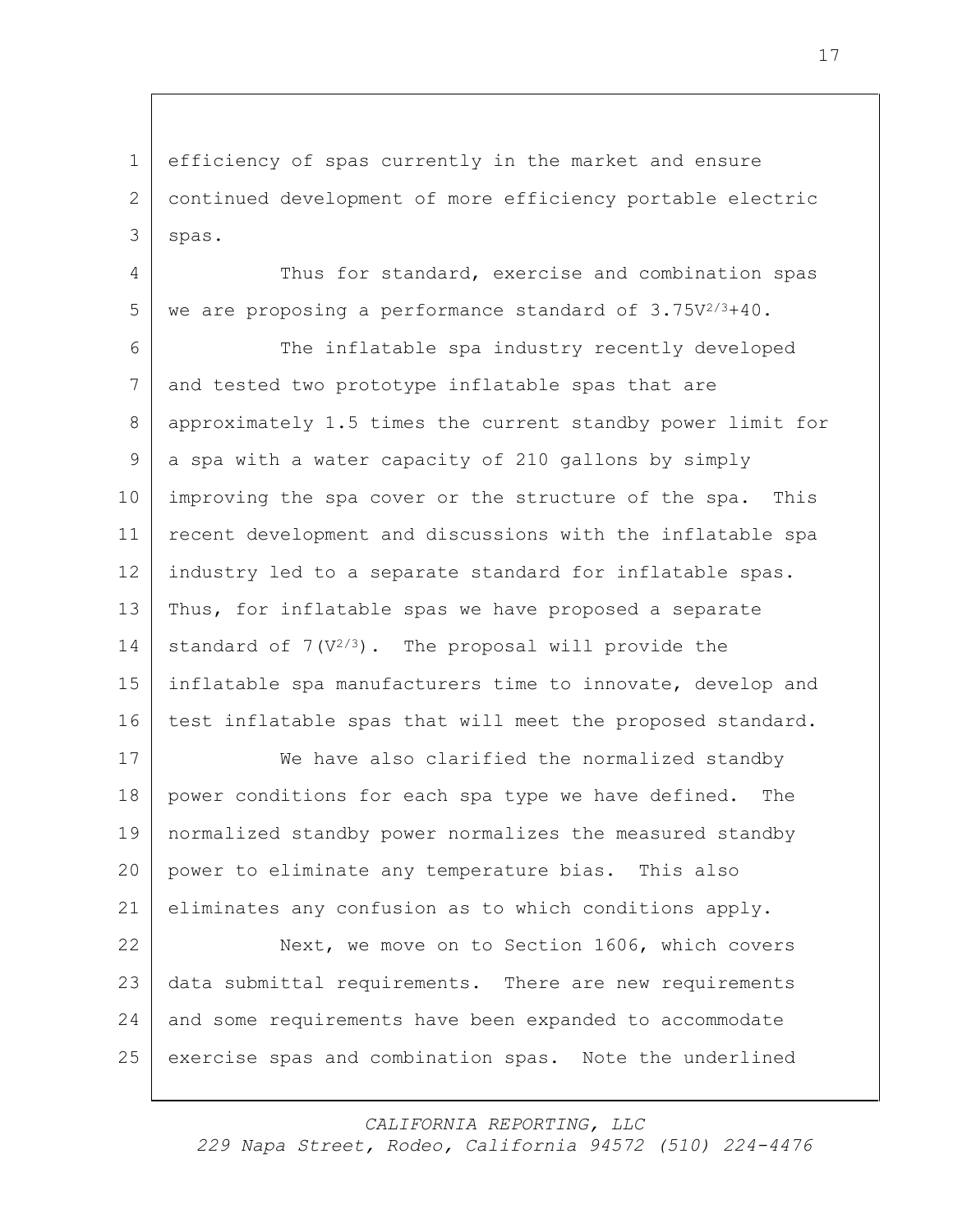1 requirements are new. These changes are necessary to 2 determine what standard and testing conditions apply and to 3 determine the data that yielded from the test, to implement 4 and verify the labeling requirements. And to ensure 5 manufacturers are complying with the efficiency 6 requirements.

 Here are Table X requirements continued. As you can see, we have duplicated or expanded some of the requirements to provide manufacturers a clear pathway to 10 certify combination spas. Again, these changes are necessary to verify compliance.

12 And now we'll cover the Declaration Statement. 13 So when certifying to the Energy Commission's Appliance 14 Efficiency Database manufacturers sign a declaration 15 stating they followed all the requirements, per the 16 appliance efficiency regulations. This language will be 17 added to the declaration to ensure manufacturers are 18 | marking each spa and that the spa cover, which is an 19 important key factor in the spa efficiency is sold with the 20 spa. This assures the consumer that the spa will have the 21 same energy efficiency as reported.

22 Next, we'll move on to Section 1607, which covers 23 the marking of appliances. This section establishes and 24 describes the labeling requirements for all portable 25 electric spas.

*CALIFORNIA REPORTING, LLC*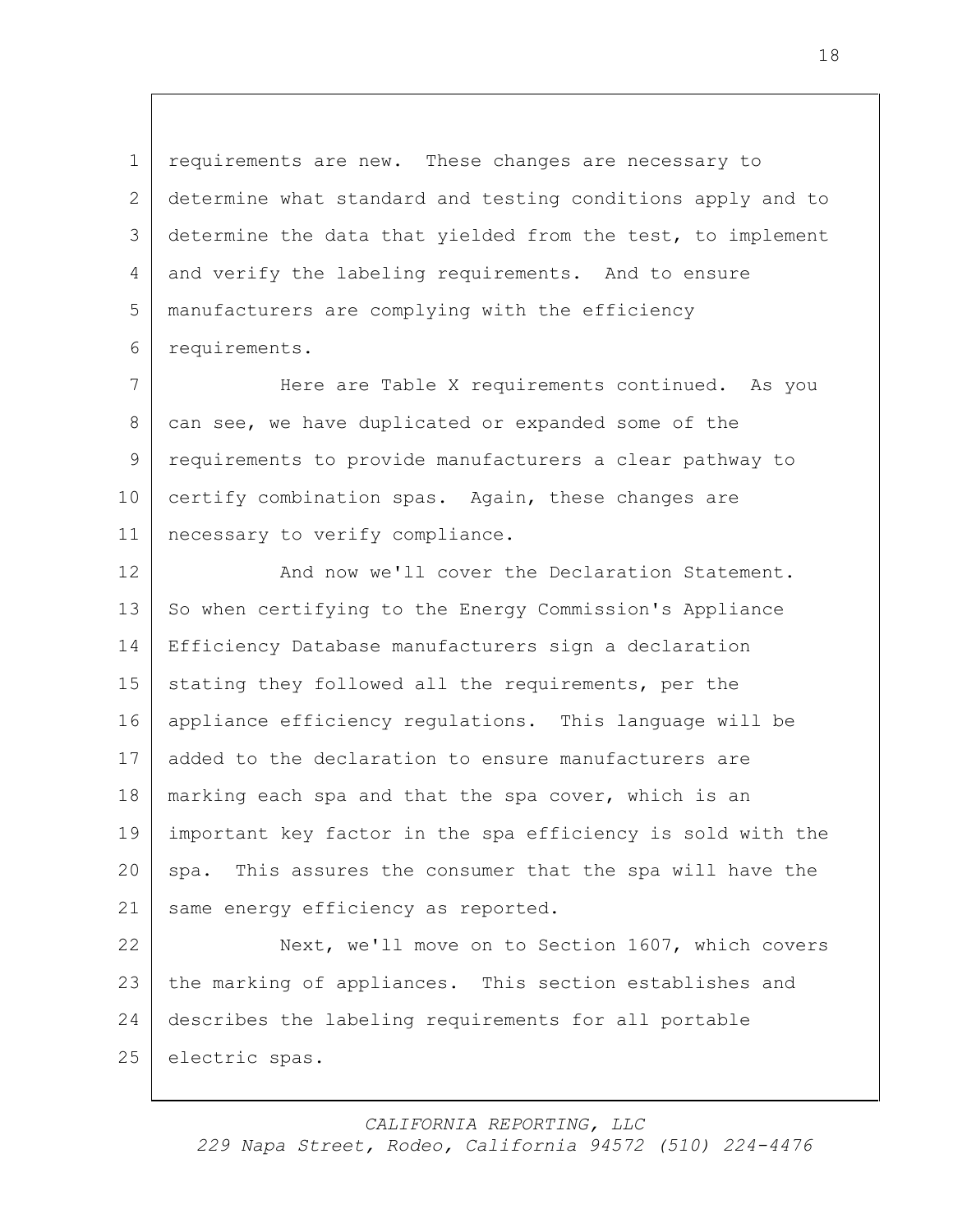1 a) Indicates the label applies to spas manufactured on or after June 1st, 2019 where the label shall be located and that the label can only be removed by 4 the consumer.

 b) Indicates the label shall follow the label specifications we have set. And if the spa has been tested with multiple spa covers, the label shall display the spa cover unit combination that yielded the maximum normalized 9 standby power.

10 First, this provides manufactures a clear direction on how to develop the label. Second, this ensures the consumer sees the label and becomes informed about the energy performance of the spa. Also labeling a 14 spa with the spa unit combination that yielded the maximum normalized standby power creates a less burdensome way to update the label and allows retailers to better inform customers what the opportunities are while presenting the worst-case scenario.

19 So continuing on, this part states how the label should appear and directs you to Section 2 for instructions on formatting the label. Each requirement in the label is necessary to ensure consistency between the labels, 23 | allowing a consumer to quickly and easily compare spas. And to ensure that the spa model they chose is sold with 25 the cover that yielded the efficiency results on the label.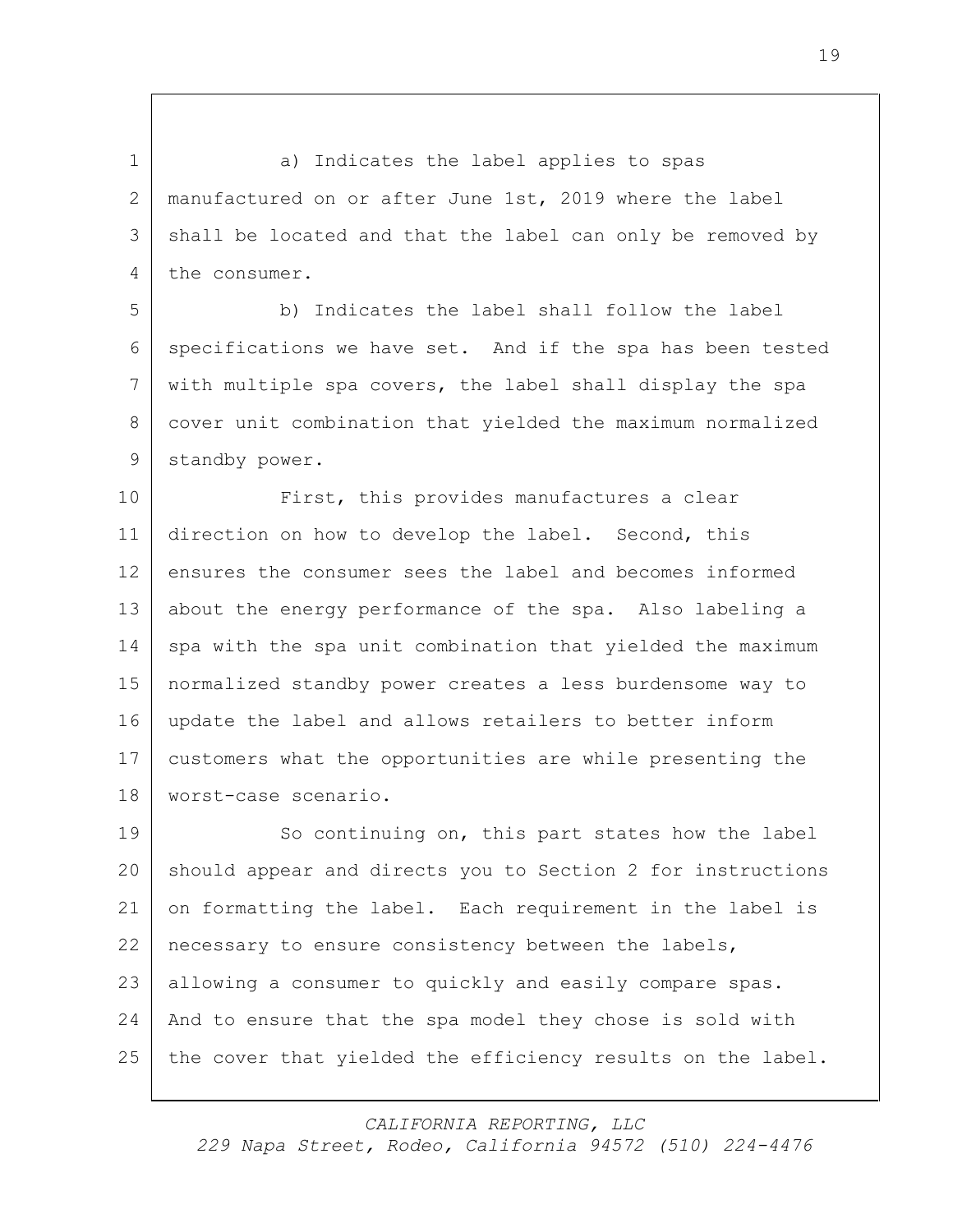1 a) through e) are general requirements such as 2 font color, the minimum dimensions of the label and the 3 color of the graphic on the label. 4 f) and g) indicates which title shall be used for 5 the various spa types and the format. The title informs 6 the consumer which spa type the label is describing and 7 informs the consumer this label is about the energy 8 performance of the spa. 9 h) states the formatting for listing the 10 manufacturers name, model number and capacity of the spa. 11 i) and j) states the formatting for listing the 12 rated volume. Again, this allows the consumer to easily 13 compare spas. 14 k) requires the label to state the resulting 15 | normalized standby power from the test. 16 | I) states the format of the normalized standby 17 power value on the performance scale. 18 And m) states the format of the performance 19 scale. These help the consumer to quickly, easily and 20 compare spas and inform the consumer of the energy 21 performance of the spa. 22 n) states the format of the performance bar range 23 values. 24 And o) requires the label to state the volume 25 that applies to the maximum standby power value of the

*CALIFORNIA REPORTING, LLC*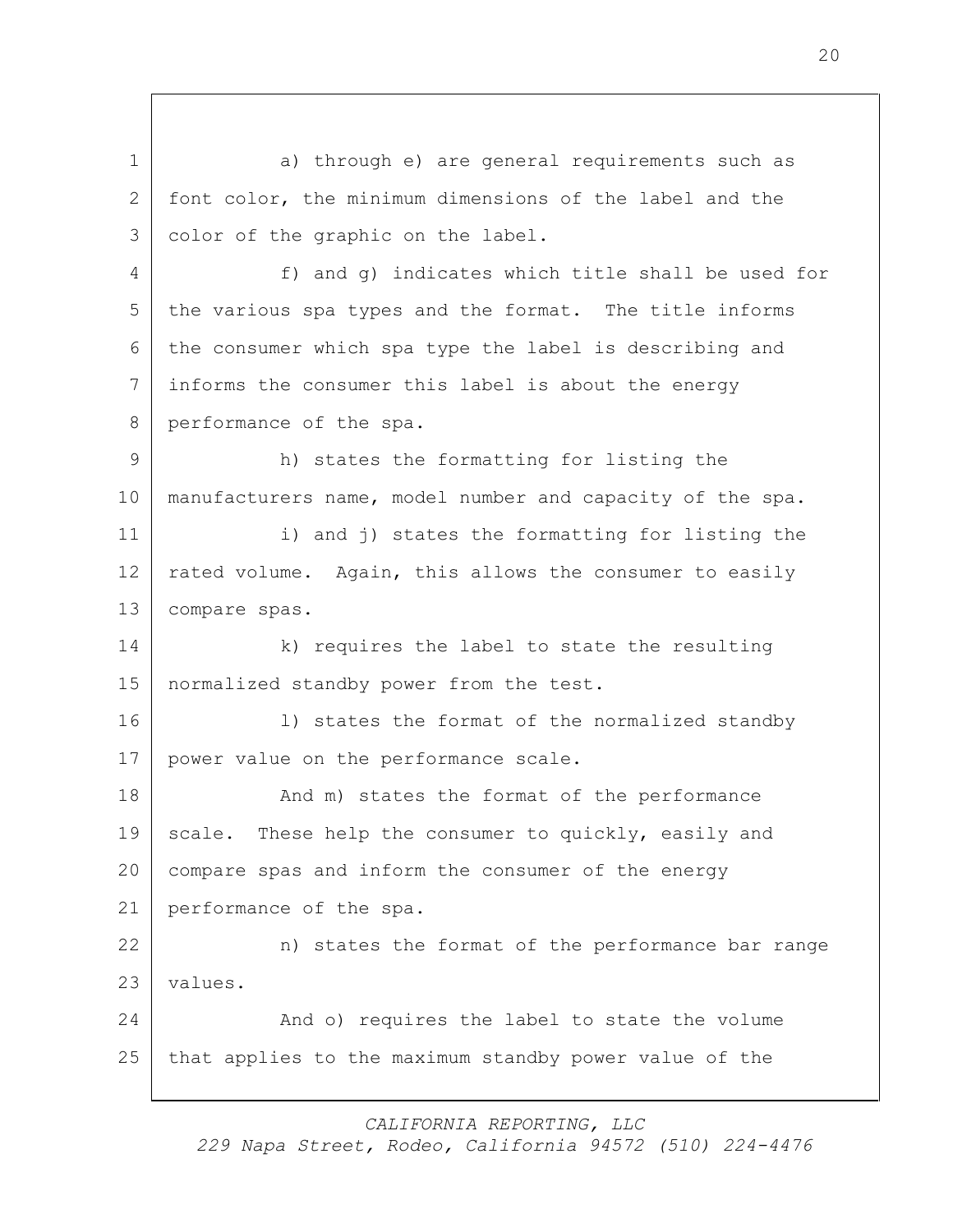1 standby power range on the performance scale. For example, 2 on the portable electric spa's label the performance bar 3 scale has a range from 50 watts to 450 watts. A spa with a 4 water capacity of 1,145 gallons has a standby power limit 5 of 450 watts. This gives the consumer an idea of the spa 6 sizes that fit within this range, which is another way to 7 compare the efficiency of spas.

8 p) covers the format and the statement that 9 should read on the label. The main take away from this 10 | part is that the maximum standby power allowed, the duty 11 cycle, an estimate of the total power consumption, the 12 tested cover manufacturer and the tested cover model should 13 be listed on the label.

14 And these requirements help the consumer identify 15 the standard limit, understand how the total annual power 16 consumption was derived, allows them to estimate the cost 17 to operate the spa and informs them which spa cover yielded 18 the results on the label.

19 q) states the format of the resulting maximum 20 standby power value and the total annual power consumption 21 | value.

22 r) states the label to state the power calculated 23 | based on standby mode testing.

24 s) requires the label to state that the label can 25 only be removed by the consumer.

*CALIFORNIA REPORTING, LLC*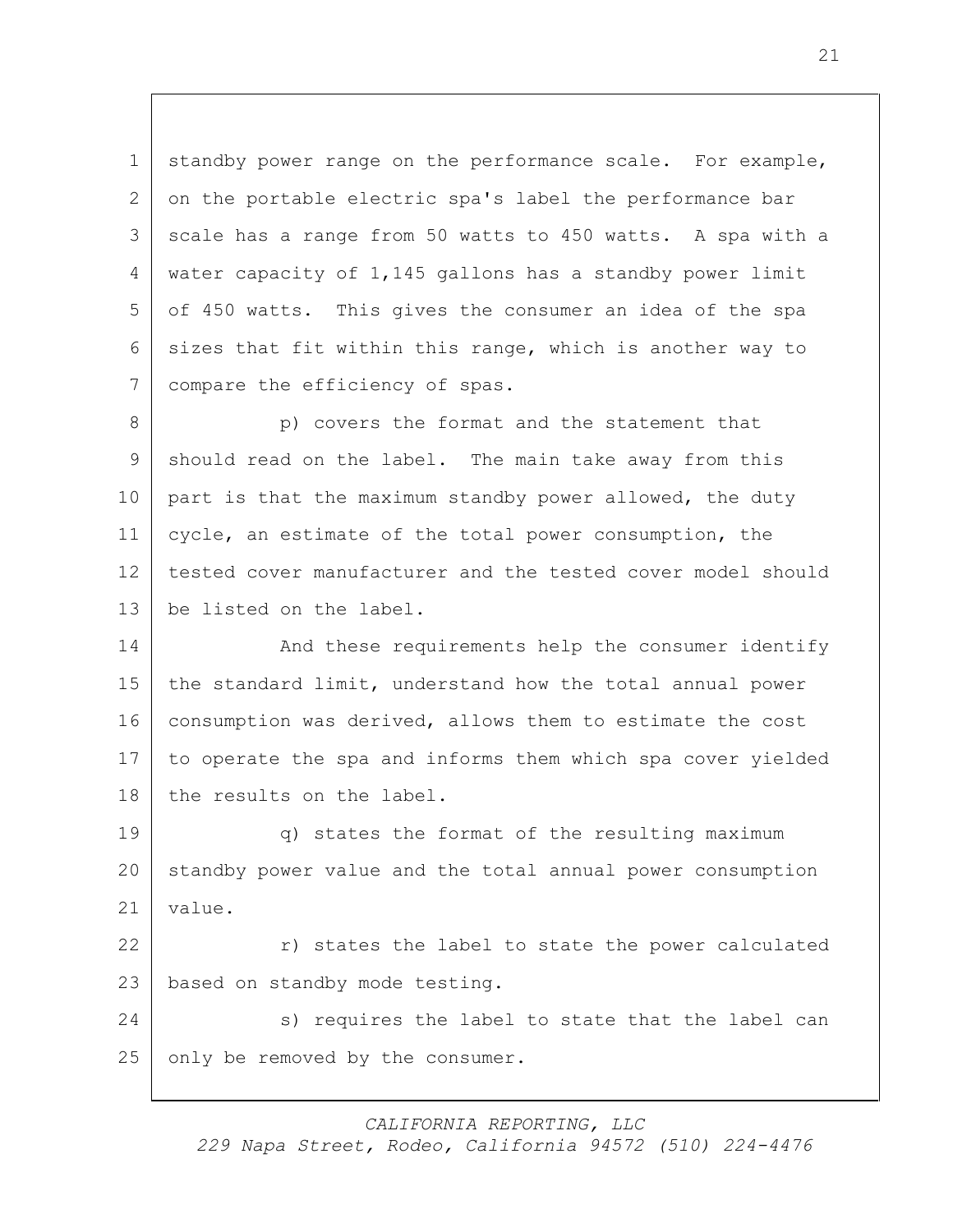1 Parts 3 and 4 indicate that the label should be 2 easily removed and printed on a white polymer label or the 3 equivalent.

4 And so here's an example of the proposed labels. 5 The portable electric spa label is applicable to standard, 6 inflatable or the standard spa portion of combination spas. 7 The exercise spa label is applicable to the exercise spa 8 portion of combination spas and exercise spas.

 And now we'll cover our analysis on technical feasibility. The feasibility of our proposal relies on the data we received in our Appliance Efficiency Database. The data on the chart represents entries certified to the database, as of March 2017. During this time, more than 14 1,300 entries were in the database, however only approximately 960 entries were used for this analysis due 16 to anomalies in the data set.

17 More than 94 percent were standard spas, 5 18 percent were exercise spas, and less than 1 percent were 19 combination spas. The chart displayed on this slide shows 20 the feasibility of these models against the proposed 21 standards. The blue curve is the current standard and the 22 red curve is the proposed standard. And the green dots 23 | symbolize the data certified in our database. Noncompliant 24 models are those above the red curve. And compliant models 25 are those below the red curve.

22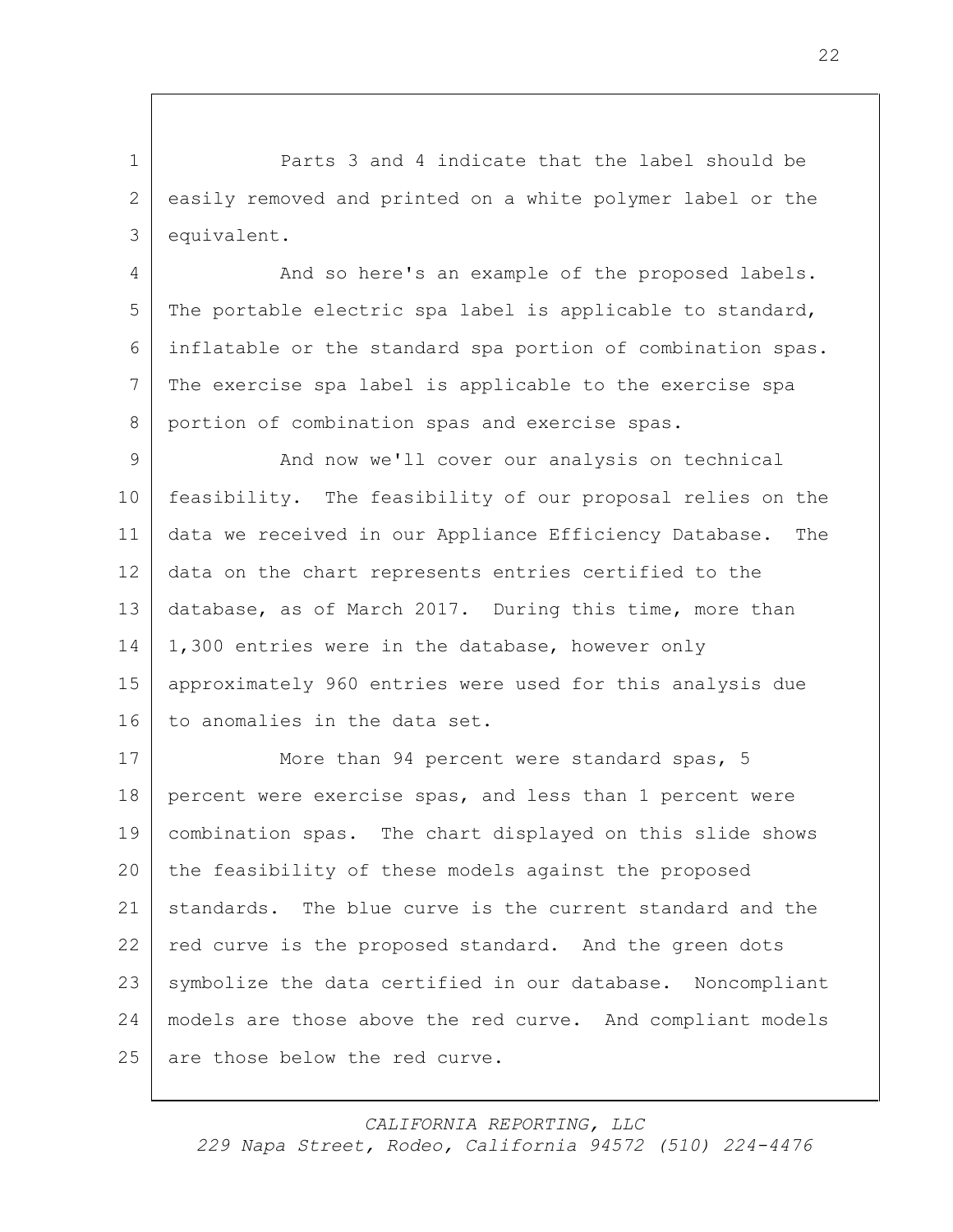1 For standard spas, approximately 79 percent are 2 compliant with the proposed standard. For exercise spas, 3 58 percent are compliant with the proposed standard. And 4 for combination spas, about 44 percent are compliant with 5 the proposed standard. So taking a closer look at the 6 chart, the picture on your right shows the proposed 7 standard provides some relief for smaller spas, with a 8 volume capacity of less than 180 gallons.

9 And now we'll move on to the technical 10 feasibility for the inflatable spas. The feasibility for 11 this proposal relies on docketed test lab reports provided 12 by the inflatable spa industry. The green dot on the chart 13 is the resulting normalized standby power of an inflatable 14 spa currently in the market. It is 2.7 times the current 15 standby power limit. That model was tested with all its 16 contents, which includes an external pump, heater and 17 blower system, a PVC vinyl cover, an inflatable bladder, 18 and a ground cover mat. The purple squares are two 19 prototypes the inflatable spa industry has developed that 20 are approximately 1.5 times the current standby power 21 limit, by improving either the spa cover or the structure 22 of the spa.

23 This recent development and discussions with the 24 inflatable spa industry led to a separate standard proposal 25 for inflatable spas. The blue curve on this chart is the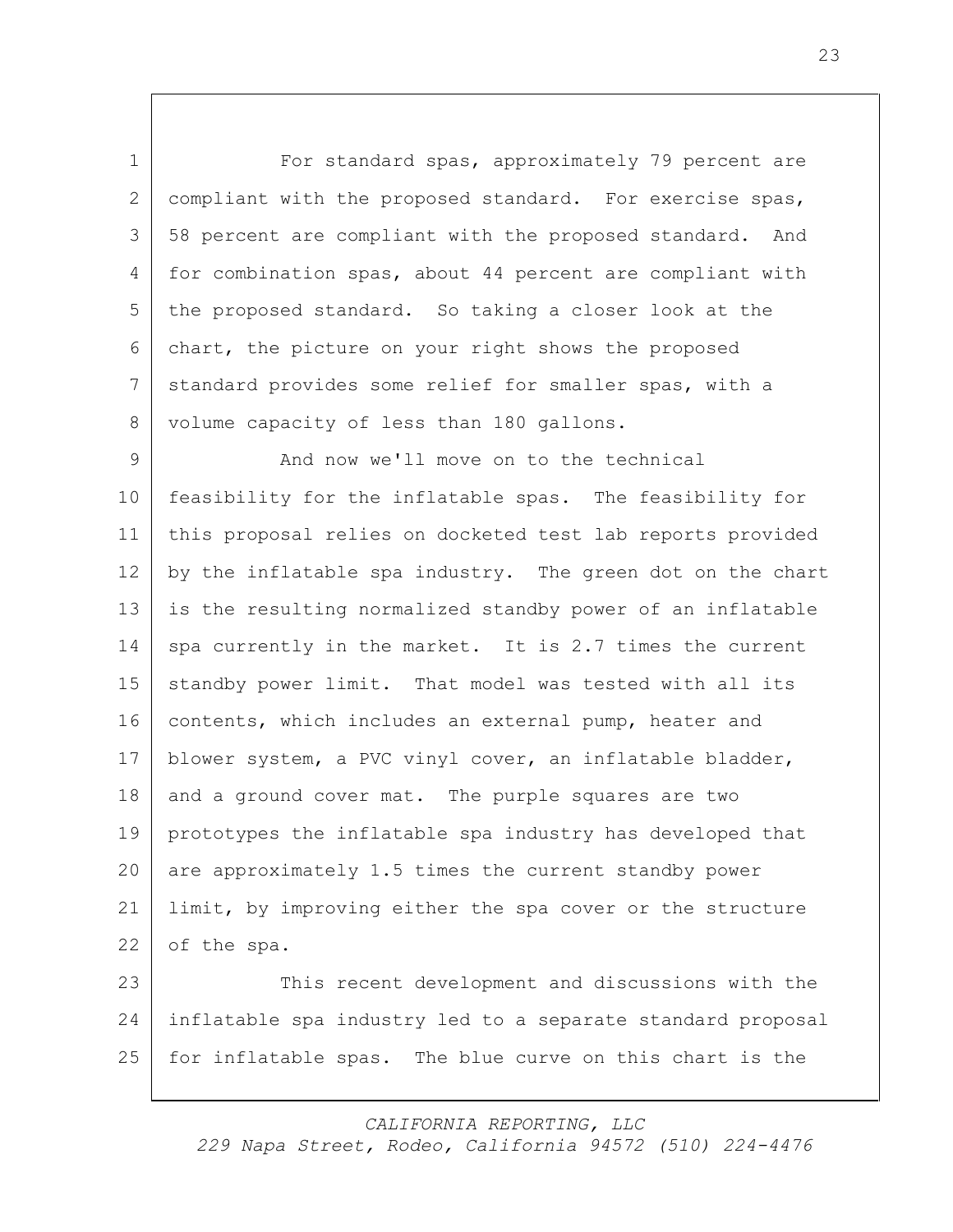1 current standard. And the yellow curve on this chart is the proposed standard. Noncompliant models are those above the yellow curve and compliant models are those below the yellow curve.

 Presently there are no compliant inflatable spas, but we estimate 33 percent will be compliant when the standard goes into effect. The proposal will provide inflatable spa manufacturers time to innovate, develop and test inflatable spas that will meet the proposed standard.

10 At this moment, I would like to recognize the inflatable spa industry for their commitment and effort on developing these prototypes and for working with the Energy 13 Commission to reach this proposal.

14 Staff still believes based on the data set that we have in our database and discussions with the inflatable 16 spa industry that improvements can be made. Products may increase their efficiency by using better insulating practices and insulation materials, improving the pipe layout, improving spa cover designs and the insulation materials within the spa cover, incorporating radiant barriers and improving the controls.

 In addition, the proposed standard and test method are performance based and technology neutral and are 24 accepted by the industry.

Now, we'll cover the cost effectiveness of our

*CALIFORNIA REPORTING, LLC*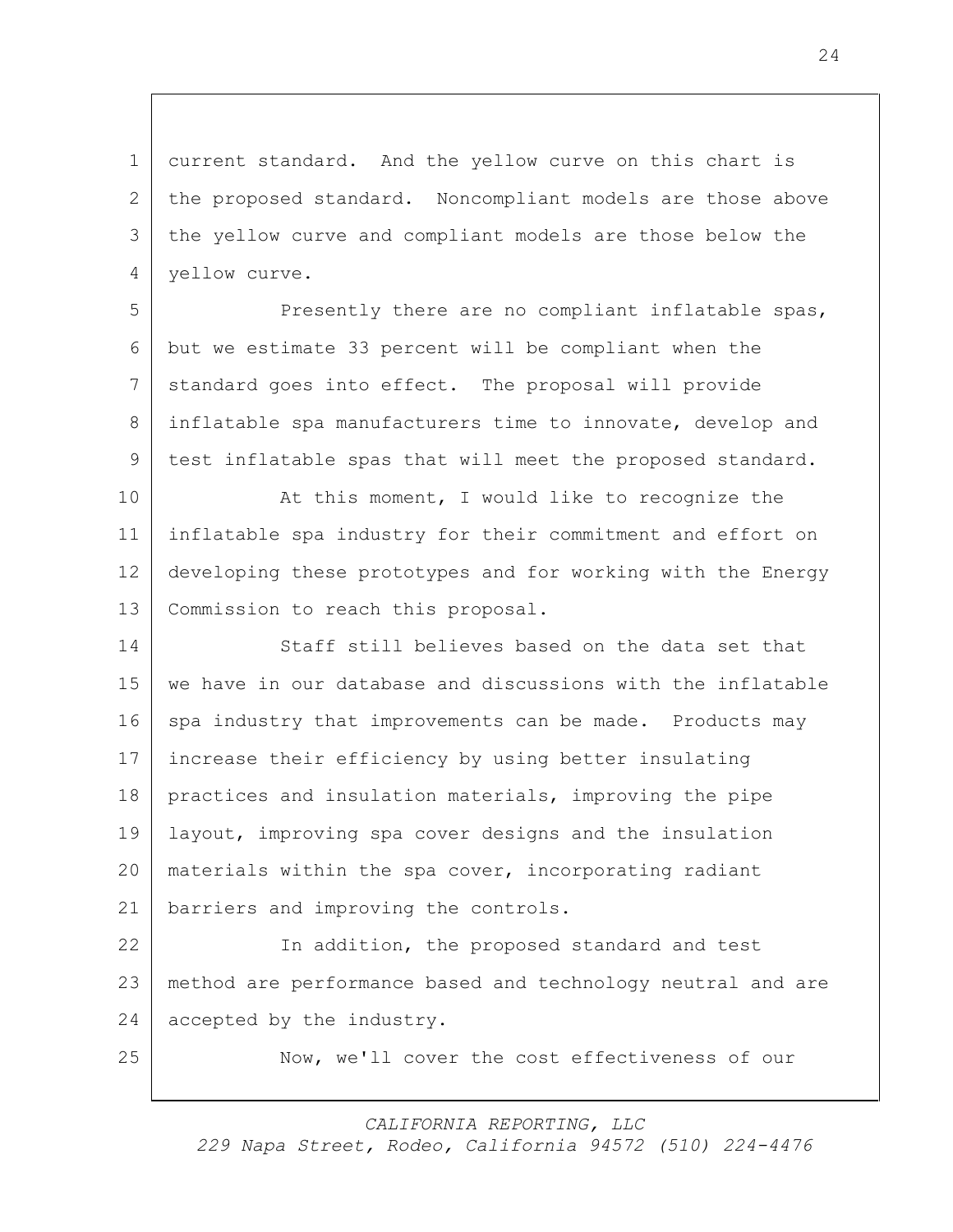1 proposed regulations. Our methodology for cost 2 effectiveness is still based on reports and studies of the 3 differences between a noncompliant spa and a compliant spa. 4 It is also based on comments provided by the spa industry. 5 Table 3 shows the life cycle cost and benefits 6 per unit. The life cycle costs include the incremental 7 cost to produce a more efficient spa and the labeling 8 costs. The life cycle benefit is the profuct of the energy 9 savings per unit, the life of the unit and the average 10 retail price of the electricity. 11 The incremental cost for standard spas is 12 | \$100.34. The incremental cost for exercise spas is 13 | \$230.34. And the incremental cost for combination spas is 14 \$231.51. And for inflatable spas, it is \$100.83. As you 15 can see, the benefits exceed the life cycle costs, making 16 this proposal cost effective. 17 | Now we'll cover the statewide energy savings for 18 this proposal. 19 Beginning with standard spas, exercise spas and 20 combo spas, the estimated total is 18.6 gigawatt hours 21 after the first year and approximately 218 gigawatt hours 22 after complete stock turnover. The energy savings includes 23 the savings between a noncompliant and a compliant spa and 24 the potential savings for applying a label. 25 Here are the energy savings for the inflatable

*CALIFORNIA REPORTING, LLC*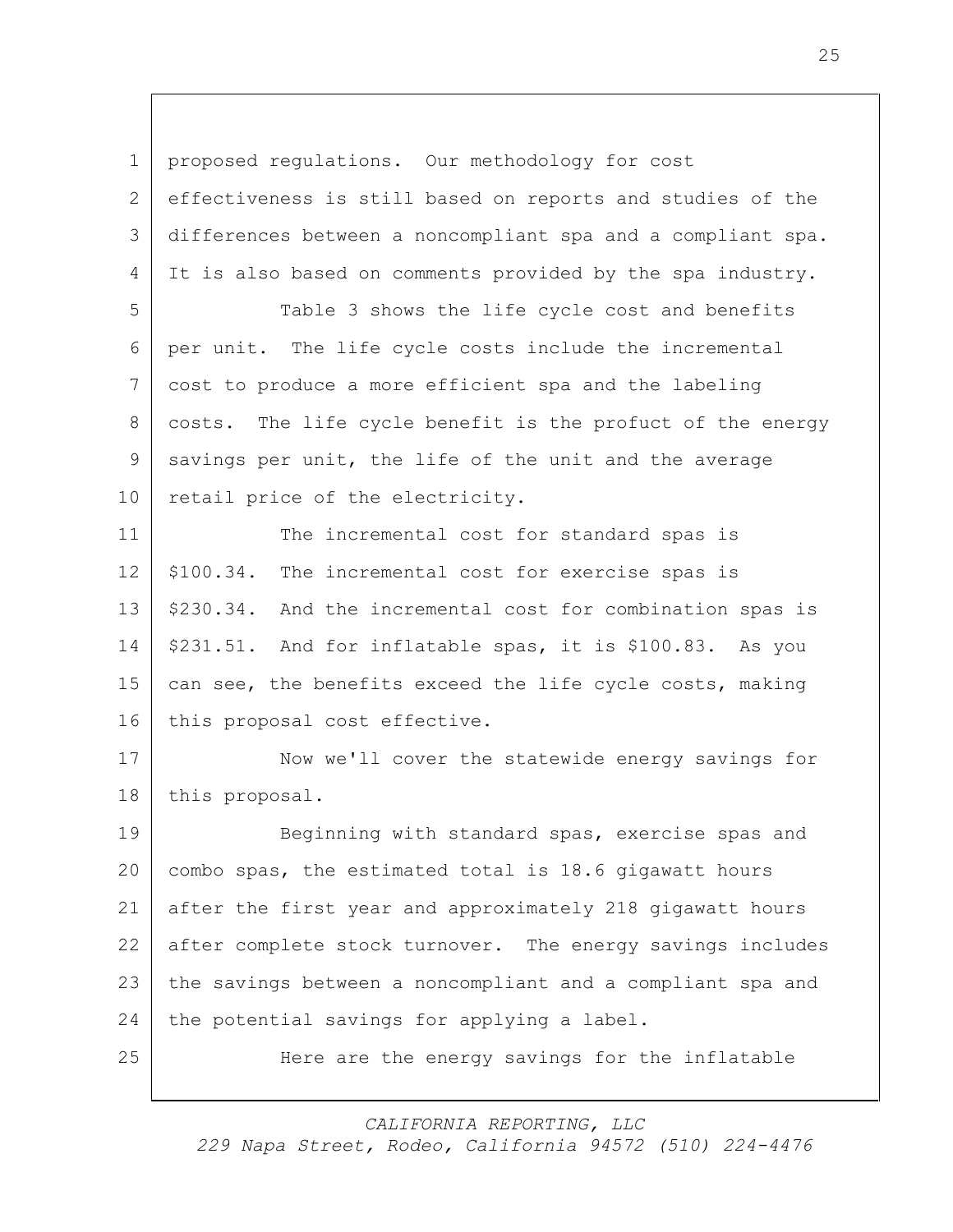1 spa proposal. The estimated savings total 7.4 gigawatt hours after the first year and approximately 24 gigawatt hours after complete stock turnover. Again, these savings include the savings between a noncompliant and a compliant spa and the potential savings for applying a label.

6 So that covers our presentation for portable 7 electric spas. I'll now continue with battery charger 8 systems.

9 The current regulations require manufacturers to 10 mark all battery charger systems with the letter BC inside 11 a circle. The proposed regulations would modify the 12 current regulations by making the BC marking requirement 13 | applicable to only state-regulated battery chargers, 14 eliminating the need to provide the BC mark for battery 15 | chargers that are federally regulated consumer products. 16 Here is the proposed language for battery charger

17 systems in Section 1607, which covers marking of appliances. We will be amending the marking requirements for battery chargers by adding "state regulated" to the marking requirement language.

21 Federal efficiency standards for battery charger 22 system stake effect for products manufactured on or after 23 June 13, 2018. The federal standards do not include a 24 marking requirement for these products. This proposal 25 | removes the marking requirement for federally regulated

*CALIFORNIA REPORTING, LLC*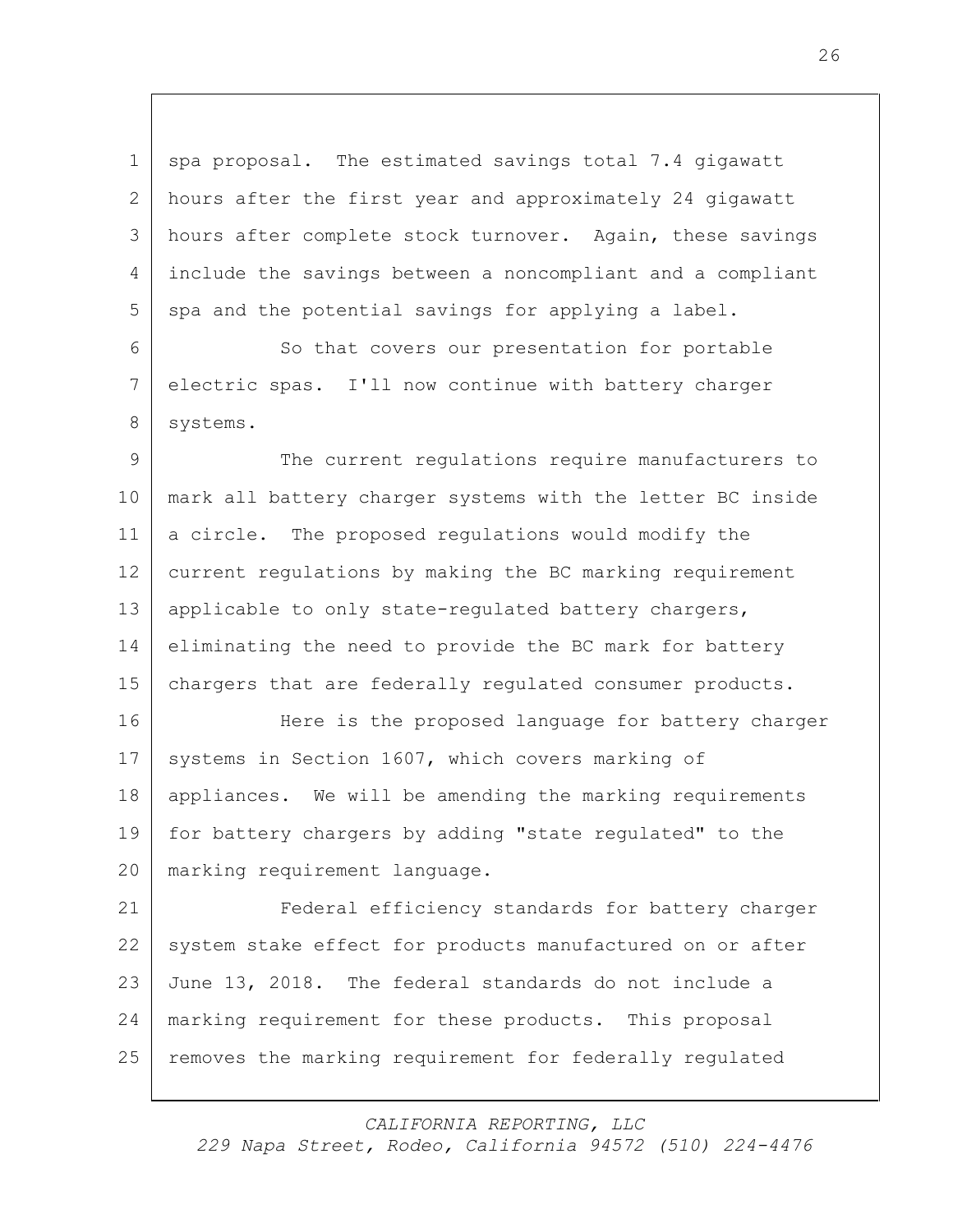battery chargers and insures the requirement only applies 2 to state regulated battery charger systems. Thus, this change is necessary to align the state and federal marking 4 requirements for battery chargers.

 And that covers the presentation for battery chargers. Now, we'll continue on with the Initial Study 7 and Proposed Negative Declaration.

8 As part of the formal rulemaking process, we have prepared an Initial Study to assess the potential significant effects of the proposed regulations on the environment. The Initial Study demonstrates that the 12 proposed energy efficiency regulations for spas and battery chargers will not have any significant adverse effect on 14 the environment. Therefore, a Negative Declaration is the appropriate environmental document. The Initial Study includes an environmental checklist supporting this finding. Comments regarding the Initial Study and the Proposed Negative Declaration are due by 5:00 p.m. on March 19, 2018. Today's comment period is also an opportunity to comment on the Initial Study and Proposed Negative Declaration. 22 To obtain a copy of the Initial Study and the

 Proposed Negative Declaration you can go to this link, 24 which is the link to our docket, or you can contact our 25 office technician to obtain a copy.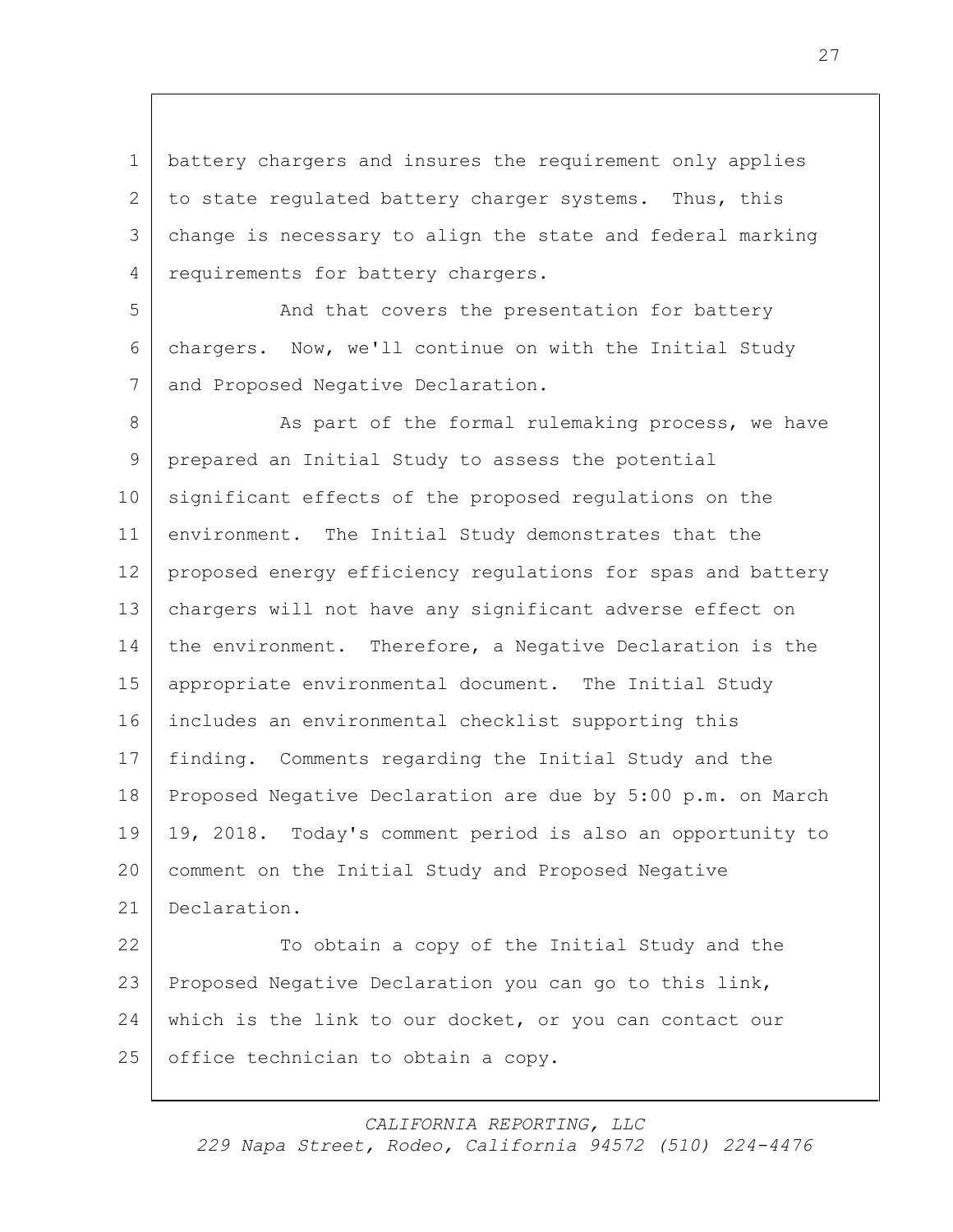1 Now we'll go on to the next steps following this presentation. So currently we are at the 45-day comment period, symbolized by the blue box and the green box. The blue box highlights the first step in the formal rulemaking process by publishing the Notice of Proposed Action, the Initial Statements of Reasons, the 45-day proposed language and the Final Staff Report. The NOPA was published on the *Notice Register* on February 2nd, beginning the 45-day comment period. And we are here discussing the proposed 10 | regulations to seek comments from the public and stakeholders regarding those proposed regulations. 12 The next step is to analyze and address the comments we received and if we determine there is a need to change the proposed the regulations. And then we will present the proposed regulations in front of the Commissioners for a vote to adopt the regulations. 17 Here are all the available documents. Again, 18 they are available on our docket log at this link, or you can contact our office technician to obtain any copies of 20 | these. For just a reminder, comments are due by 5:00 p.m. on March 19. There are various ways to submit comments. You can submit them electronically, using the link on this slide. Of you can send a hard copy to the address on this slide, or a digital copy to the docket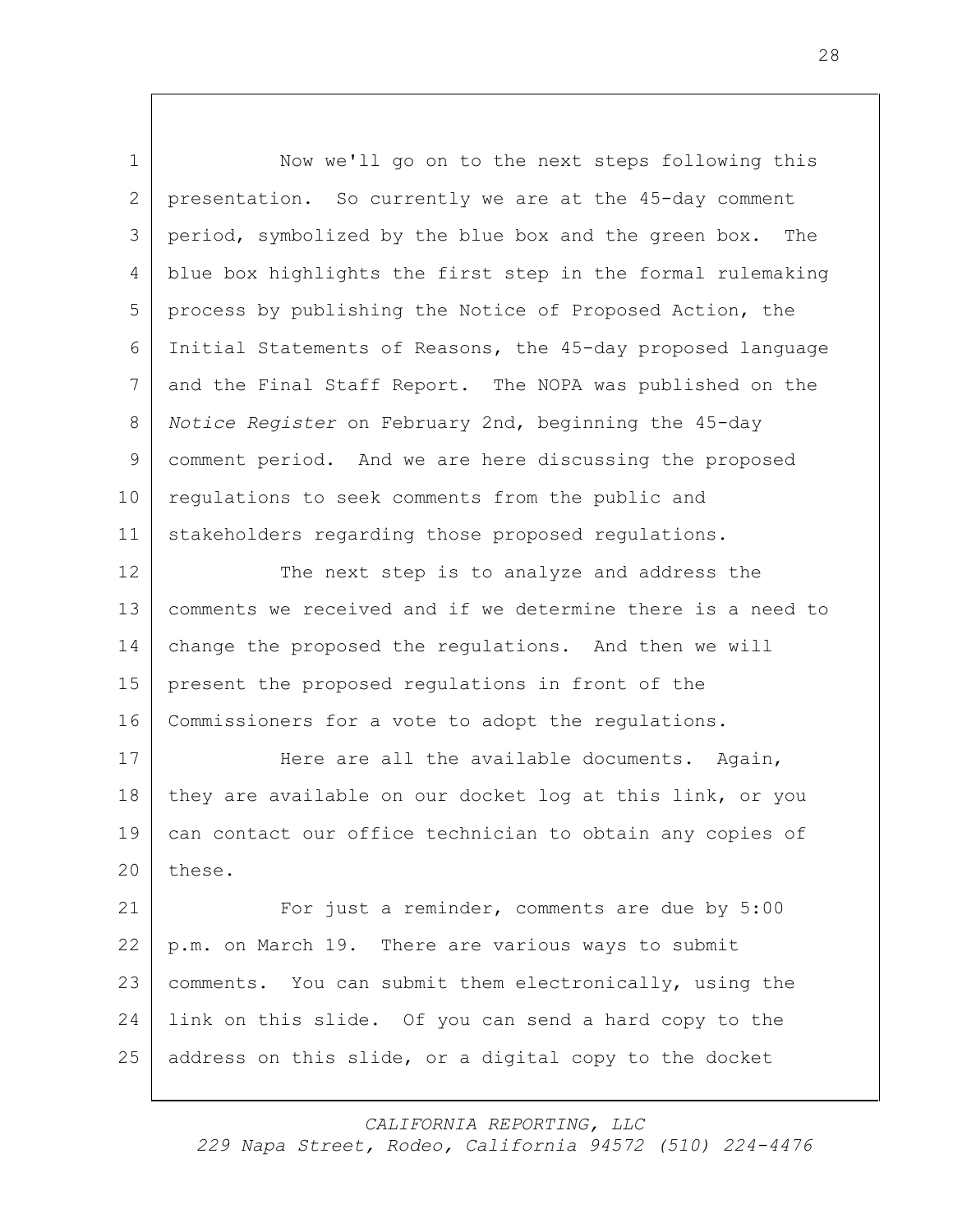1 email. Just be sure to include the docket number and the 2 | correct title in the subject line.

3 The adoption hearing is scheduled for April 11, 2018. If we continue the rulemaking without 15-day language this is the schedule of date for the adoption. And if we determine there is a need to initiate a 15-day comment period and change the proposed regulations, we hope 8 to still make this adoption hearing. If there is a delay, we will move it on to the following adoption hearing and 10 provide a notice to the public regarding that.

11 | And at the adoption hearing oral comments will be 12 accepted, but will be limited to three minutes per speaker. 13 And then again, just a reminder for today's meeting oral 14 comments will be accepted at today's meeting, but may be 15 limited to ten minutes per speaker. Interested parties may 16 also comment on the Initial Study and Proposed Negative 17 Declaration. And all comments will become part of the 18 public record of this proceeding.

19 This concludes my presentation. My contact 20 information is on this slide. Feel free to contact me with any questions or concerns. At this time, I will take any questions regarding this presentation. Substantial comments and general statements should be saved for the comment period, after the remaining presentations. I'll start with the room. Does anyone have any

*CALIFORNIA REPORTING, LLC*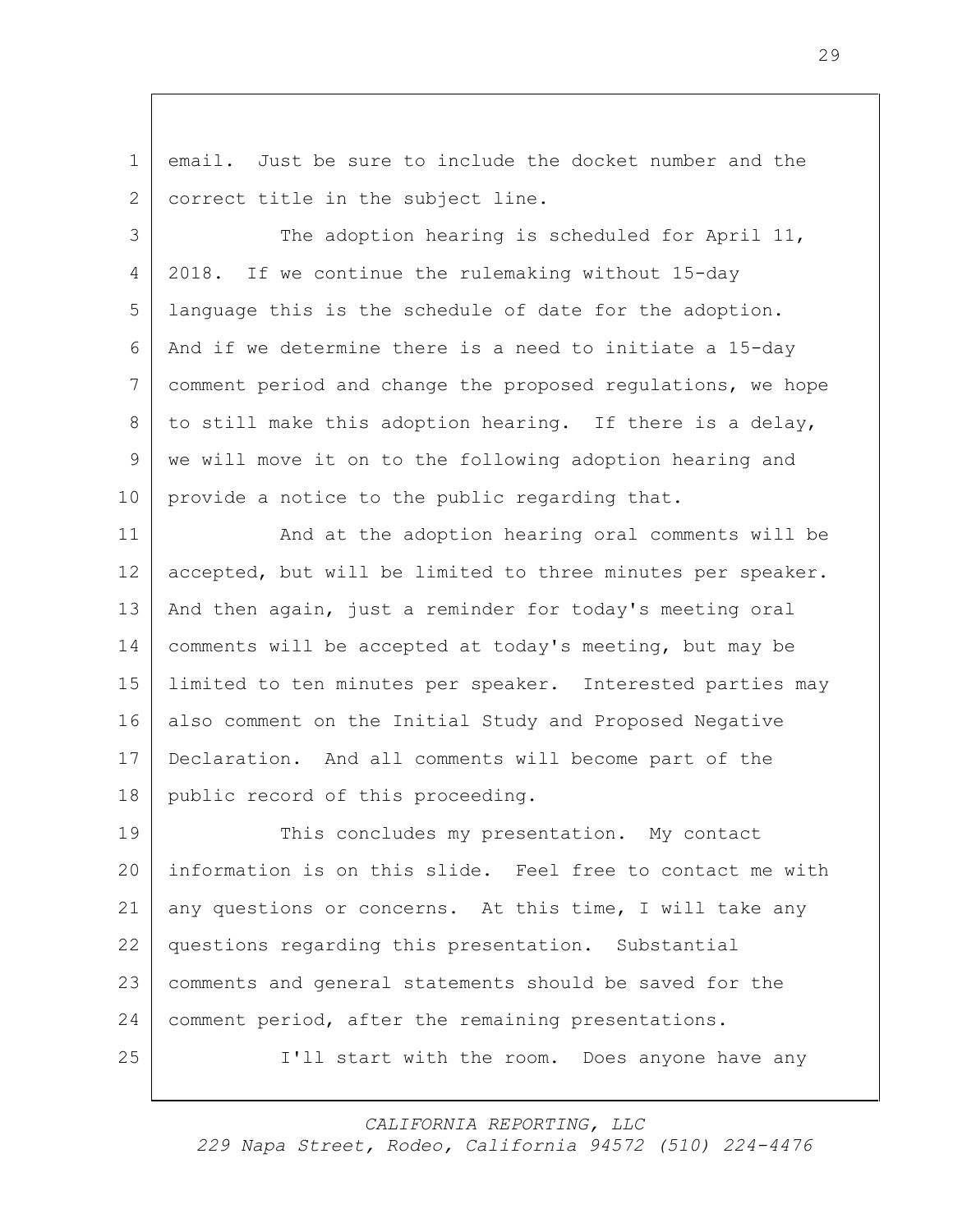questions on the presentation? No? How about online? No? (No audible response.) Oh, if you have a question, for those online please raise your hand so we can unmute you. COMMISSIONER MCALLISTER: How many people do we have online? 7 MR. TIMOTHY: I'm counting 32. COMMISSIONER MCALLISTER: Thirty-two, okay. I'd encourage people to ask any clarifying questions if they 10 have them. Don't be shy. (No audible response.) MS. LOPEZ: I guess we don't have any questions right now, so we'll just go on a break for five minutes? Wait, we do have a question? COMMISSIONER MCALLISTER: I'm wondering if it was 16 | so crystal clear that it's just absolutely no doubt as to what's being proposed or if people are stunned into 18 silence, so I quess it's hard to tell sometimes. 19 But we tend to have a lot of knowledgeable 20 | stakeholders in a proceeding like this. So sort of I think there's some who have got to be here to sort of keep tabs on what the Commission is doing and make sure we're not doing something crazy egregious from your point of view. 24 All of this to me, to my mind sounds pretty reasonable. And obviously the paybacks if anybody has questions about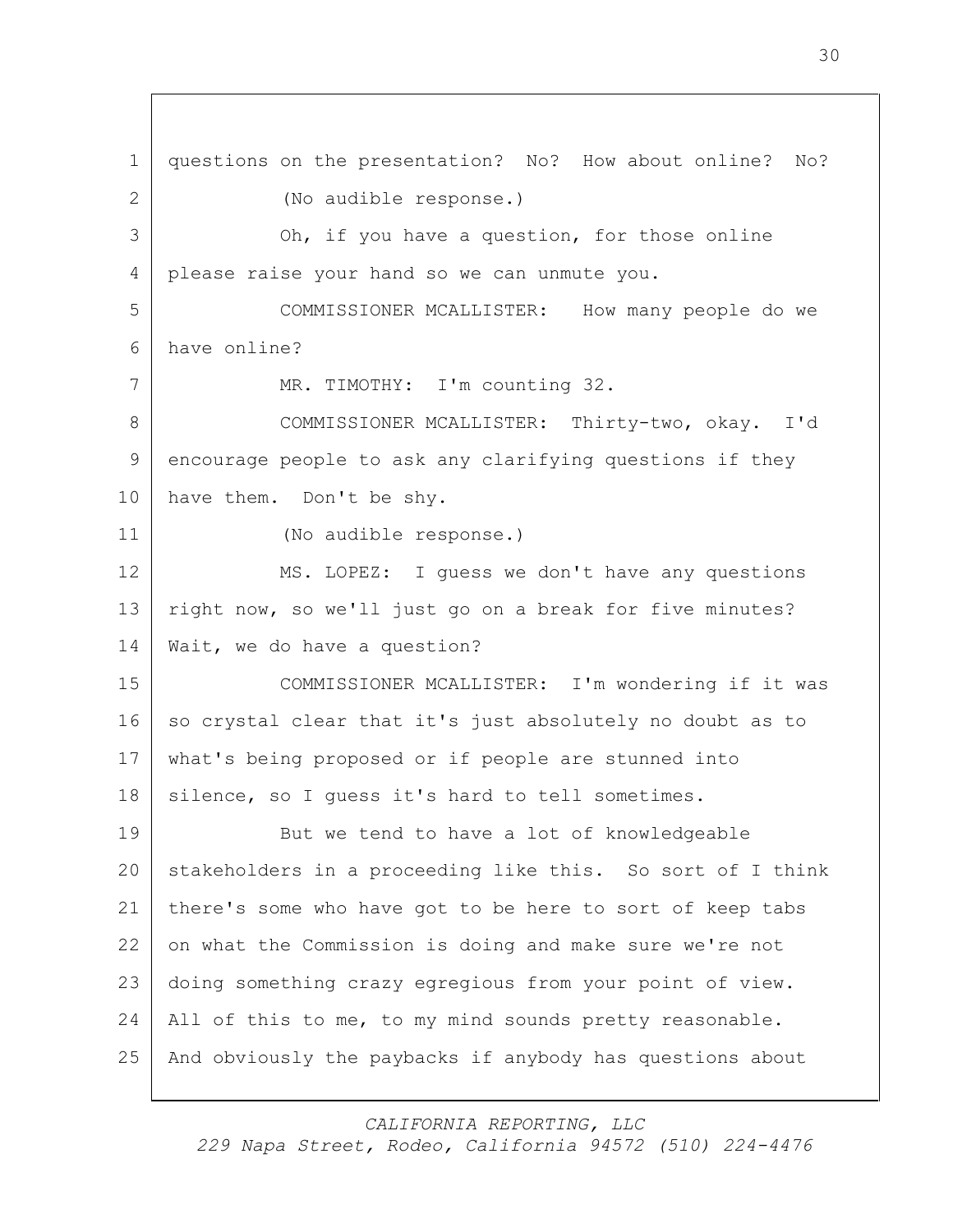1 how -- you know, the assumptions underlying those, because 2 those are pretty stellar cost effectiveness numbers. 3 But look any concerns, certainly now clarifying 4 questions, but later on in the day more concerns and 5 substantive questions, you're more than welcome. That's 6 what we're all here for. 7 MR. TIMOTHY: All right. Jason Sin do you have a 8 question? You've been unmuted. 9 MS. LOPEZ: In the chat box, he has a question 10 about battery chargers, "Not sure what the difference is 11 between state regulated and federally regulated are." 12 MS. DRISKELL: Okay. This is Kristen Driskell 13 with the -- I manage the Appliances and Outreach and 14 Education Office. The difference between a state regulated 15 and a federally regulated battery charger is pretty simple. 16 | A battery charger that is regulated under federal law, the 17 standards take affect June 13th, 2018. So if you're 18 | covered under those efficiency standards you'd be federally 19 regulated. If you're not and you meet the definitions of a 20 state regulated battery charger, then you're state 21 regulated. So the marking requirements would no longer be 22 required for those products that are covered under a 23 federal battery charger standard, as of June 13th. 24 MS. LOPEZ: There's also another question. 25 "Where is the new energy label template located?" So the

*CALIFORNIA REPORTING, LLC*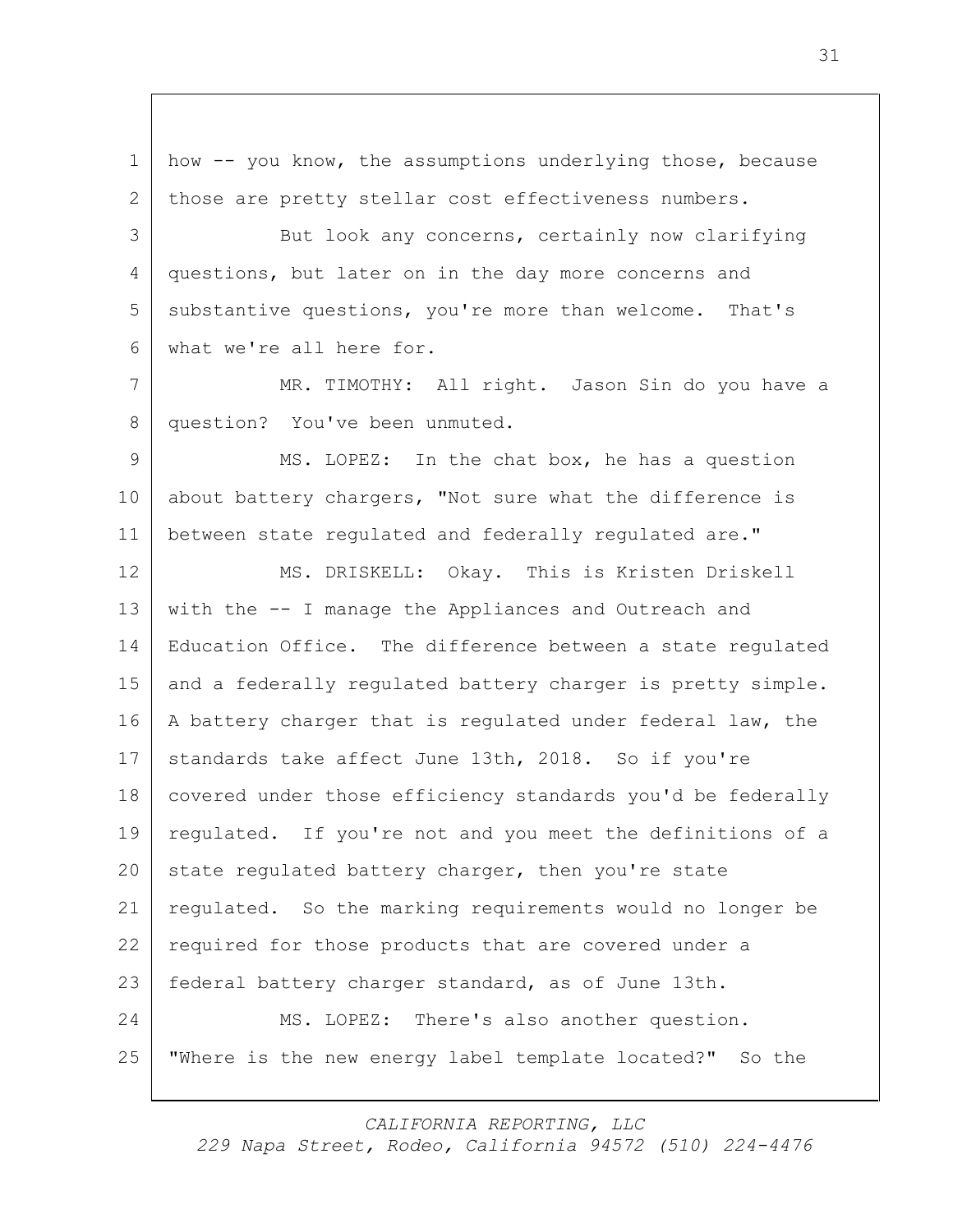1 new template will be located as part of the proposed 2 requiations when printed by the Secretary of State. 3 MR. TIMOTHY: Kevin, are you available for a 4 question? 5 (No audible response.) 6 MS. LOPEZ: Okay. So I guess that covers all the 7 questions right now. I guess we'll take a five-minute 8 break and return for stakeholder presentations. Wait. We 9 have another question. 10 MR. TIMOTHY: Okay. David, you're unmuted. 11 MR. MACIEL: Yes, hi. Can you hear me? 12 MS. LOPEZ: Yes. 13 MR. MACIEL: Yeah. My questions is to what 14 degree has the BC mark been instrumental for the Commission 15 to demonstrate compliance or to verify compliance, so that 16 the Commission feels that the BC mark must remain for state 17 regulated battery charging systems? 18 MS. DRISKELL: Hi, David. Thanks for the 19 question. This is Kristen Driskell with the Appliances 20 | Office. 21 The mark has been instrumental for our compliance 22 and enforcement efforts related to battery chargers, 23 providing a quick way of checking whether a battery charger 24 on the shelf complies with the battery charger standards, 25 which is why we are proposing to maintain that mark for

*CALIFORNIA REPORTING, LLC*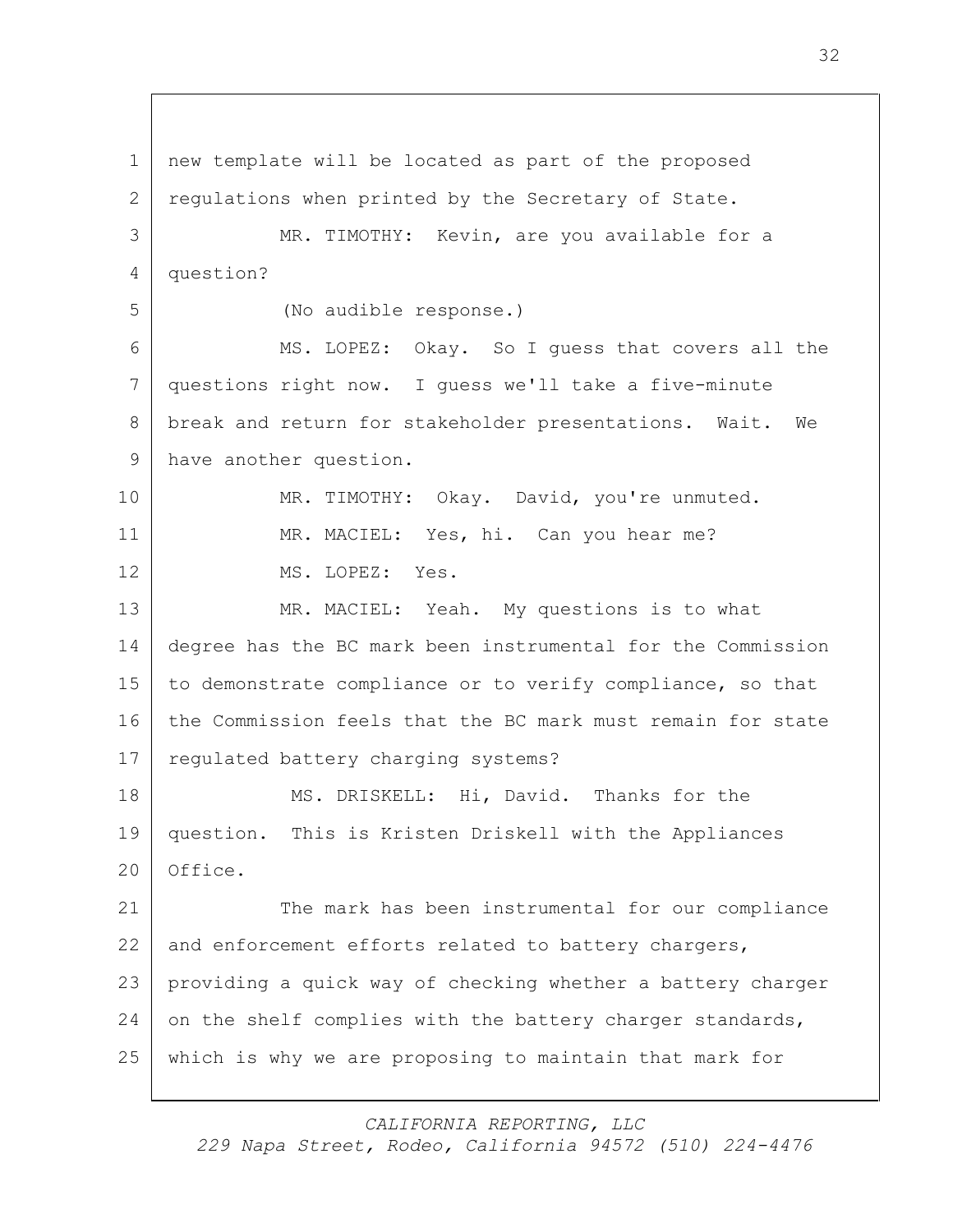1 | state regulated battery chargers.

2 For our federally requiated battery chargers, 3 because the standards would be effective nationwide and 4 enforced at the point of import, we feel it was unnecessary 5 to have a separate mark that would just apply to California 6 when the standards were the same. 7 DAVID: Okay. Thank you. 8 MS. LOPEZ: Any more questions? I'll just wait 9 a minute. You can also submit your questions through the 10 chat box and we can answer them during the comment period 11 as well. 12 | All right, so let's just take a break and return 13 at 10:50. 14 (Break taken at 10:55 a.m.) 15 (Back on the record.) 16 MS. LOPEZ: So I just want to remind everyone 17 | that's online if you could lower your hands, just so we can 18 start fresh when the comment period starts. Our first 19 stakeholder presentation is APSP, The Association of Pool 20 and Spa Professionals, presenting would be Mike McCague. 21 Mike, you should be unmuted. 22 MR. MCCAGUE: Mike McCaque is here. 23 MS. LOPEZ: Okay. So Mike, just let me know what 24 page you want to start with. 25 (No audible response.)

*CALIFORNIA REPORTING, LLC*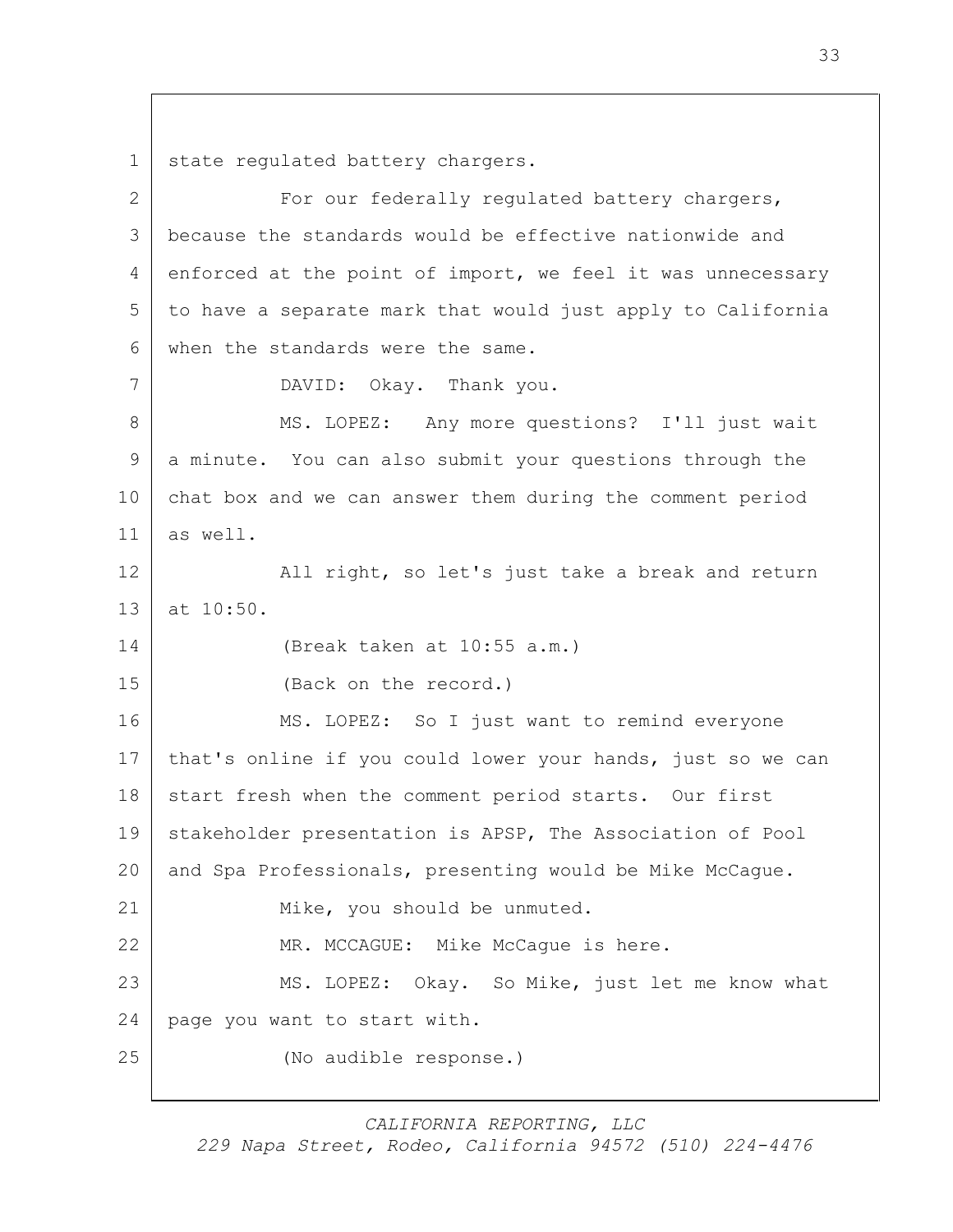1 | Mike? Hello, Mike?

 COMMISSIONER MCALLISTER: We seem to have lost you, if you could reconnect. You're still unmuted. 4 MS. LOPEZ: Mike, you're unmuted. (Off mic colloquy re: audio.) MS. LOPEZ: Let's move on to the next stakeholder presentation and give Mike some time to adjust. So we have 8 the next stakeholder presentation is from the IOUs. I'll 9 begin with Charles Kim. MR. KIM: Thank you. I'm Charles Kim. Thank you, Commissioner. I'm Charles Kim of the Southern California Edison Company. I'm speaking on behalf of the California investor owned utilities today. This has been a long, very long journey. We 15 started this journey in the year 2012. And looking back, I know the reason why it took so long. Because of the CEC's incredible efforts that has been put on this particular 18 | measure. We looked at the definitions together, updated and defined and fine-tuned and that is what is presented here today. 21 The year 2014, ANSI updated its test procedures. CEC examined and embraced those test procedures and that is what is presented today as well. 24 Our customer has choices. And CEC has spent an incredible amount of time looking at the labeling

*CALIFORNIA REPORTING, LLC*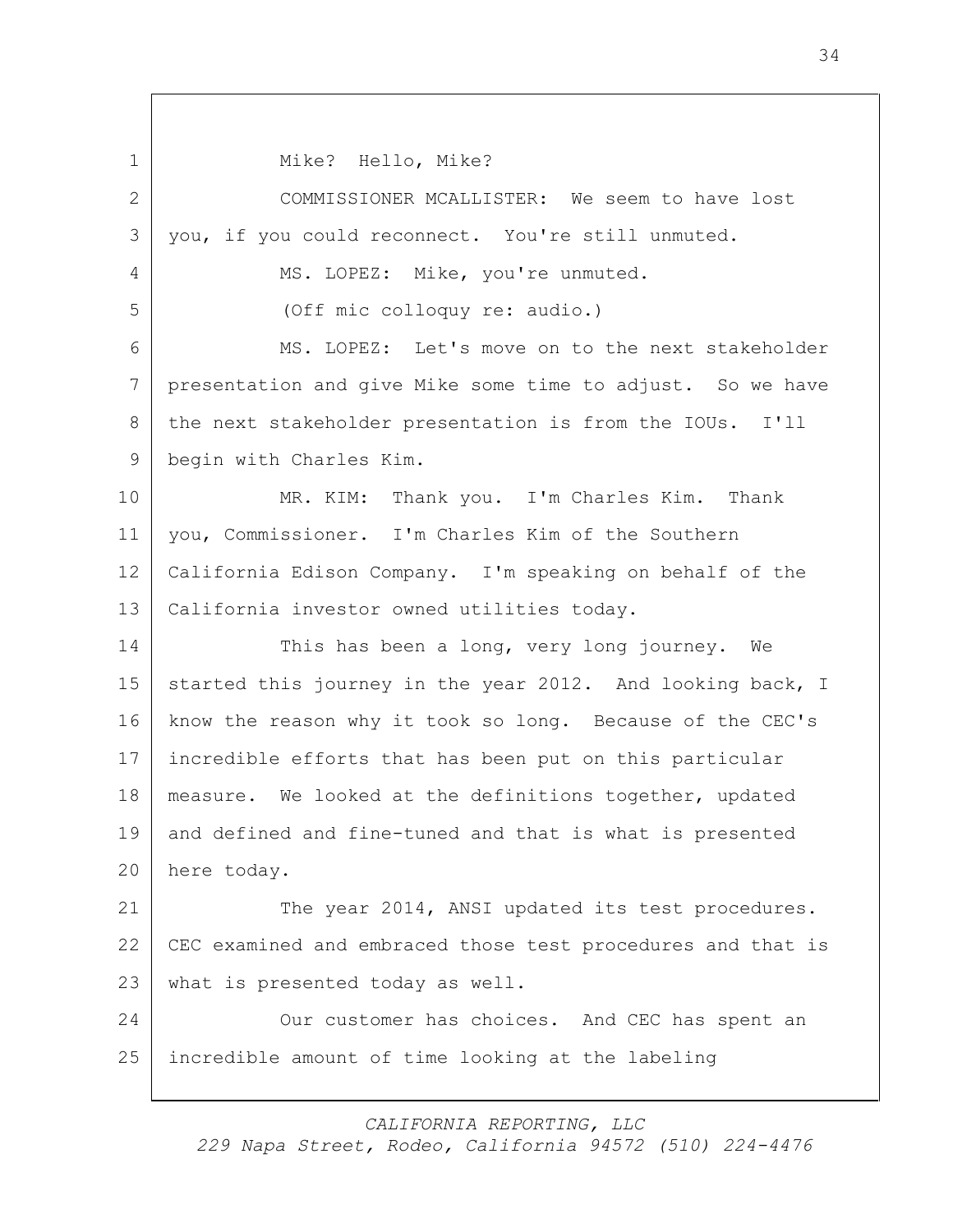1 requirements in a way that regular consumers, when they 2 look at the label, a choice would be energy efficient 3 choices by simply looking at the labels. So when you look 4 at those slides that were presented today there are many, 5 many, many pages of requirements. And one needs to be 6 there  $-$ - even the scale needs to be there, so that when 7 people look at those labels, they can compare which one is 8 better one and which one they can afford.

9 So that level of detail has been given on this 10 | rulemaking, not to mention there were several workshops 11 presented. In the year 2014, there was a one workshop. 12 The year 2016, there were two workshops. And the year 13 2017, there was one workshop. The reason was CEC is 14 listening and incorporating comments to come up with 15 sensible, reasonable regulations.

16 In my opinion, stakeholders had ample amount of time to understand the intent of CEC's direction here, to establish and update the energy efficiency regulations on 19 spas. And then when this one is updated manufacturers are going to have a one additional year to modify their designs, if their product doesn't meet the updated standards.

23 Staff's incredible report: easy to read, well 24 documented and it demonstrates the three key elements. It 25 demonstrates that the proposed regulation is technically

*CALIFORNIA REPORTING, LLC*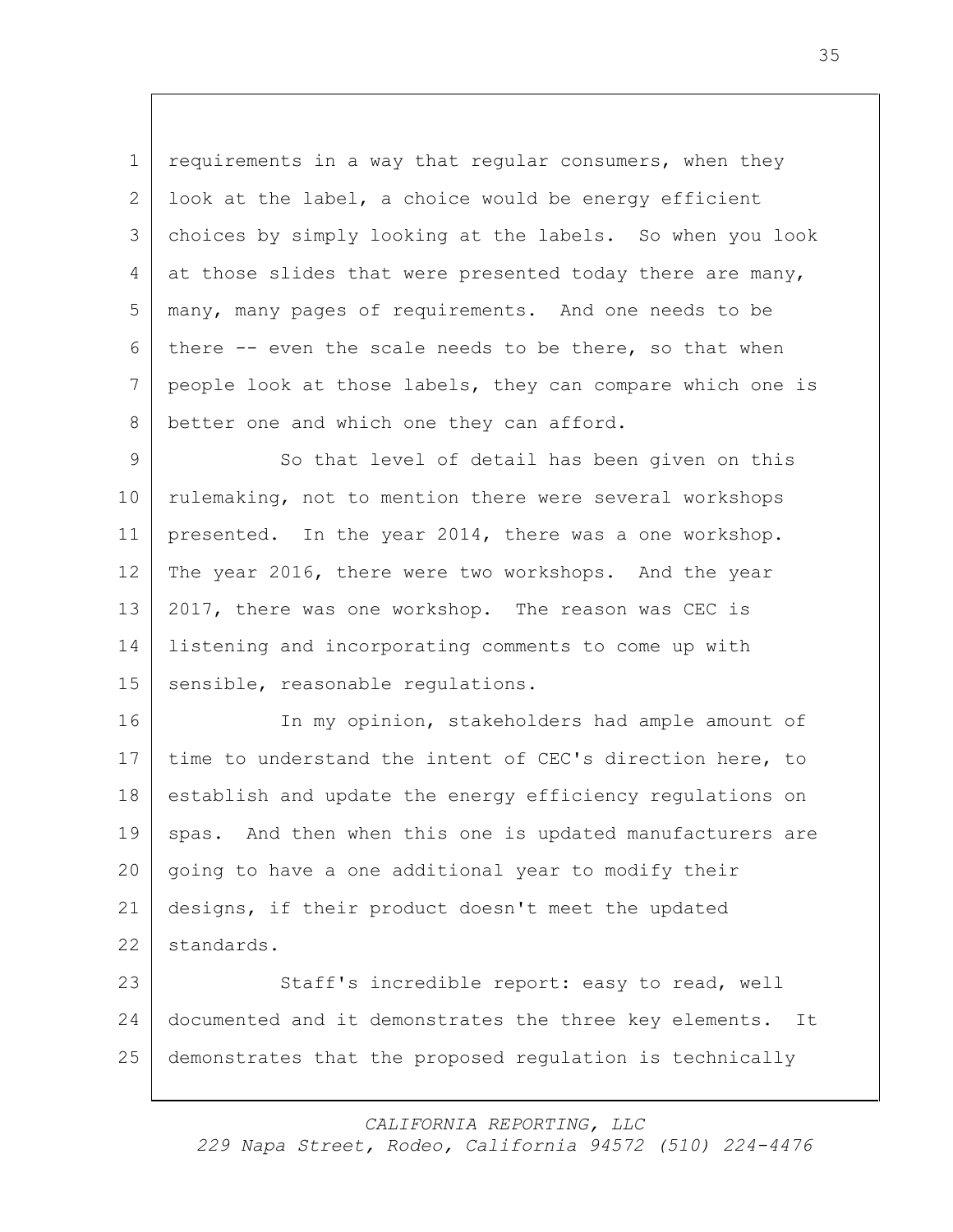1 feasible, cost effective and not to mention, there will be 2 218,000 kilowatt hours per year of energy savings when all 3 the existing stuff is overturned -- turned over, so this 4 one brings savings and benefits to California. Not to 5 mention that in California we have an incredible charter 6 and mission to reduce GHG, greenhouse gas reductions.

7 | And this measure is going to certainly help that 8 while people, our customers, enjoy a spa on a daily basis 9 or on their regular basis, either a big spa or a small spa, 10 doesn't matter.

11 So what I want to say here is that I stand here 12 and support what is proposed broadly. And I wanted to take 13 a moment to say thank you for staff for this long journey, 14 but necessary journey, because you pay attention to details 15 and not to mention that you listen to all the comments, 16 incorporate those comments, update the definitions, and 17 would reach this far. So I'm incredibly thankful for all 18 your efforts.

19 So once again, I'm standing here broadly 20 supporting proposed language on behalf of the California 21 IOUs. And my partner is going to give a presentation that 22 goes a little bit more in detail into it. Thank you very 23 much.

24 COMMISSIONER MCALLISTER: Great. Thanks for 25 coming.

*CALIFORNIA REPORTING, LLC*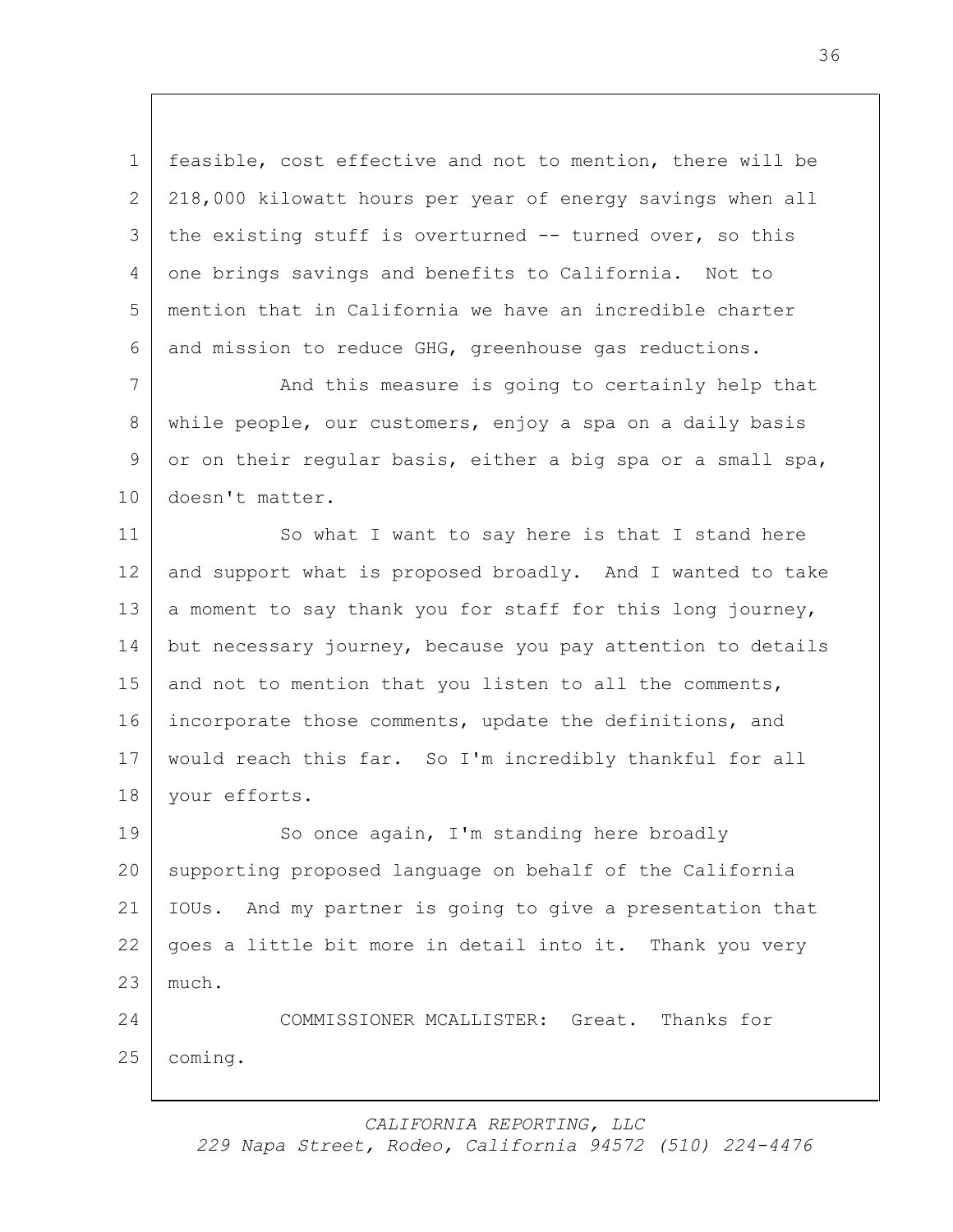1 MS. LOPEZ: Thank you, Charles. 2 Now we'll move on to Chad Worth, from Energy 3 Solutions, who's representing the IOUs. 4 MR. WORTH: Thank you, Jessica; thank you, 5 Charles; Commissioner McAllister and CEC staff and those on 6 the call, thanks for the opportunity to present today. 7 Just to do a little bit upon what Charles has 8 said or detailed the California IOU's thoughts and we'll 9 certainly be providing more detail in writing, in a couple 10 of weeks. 11 Like has been mentioned before, the IOUs have 12 been very involved in the development of portable electric 13 spa standards from the original standard that took effect 14 in 2006, to being engaged with some of the testing that 15 followed, up until the point of working with CEC to begin a 16 new rulemaking to update the standard years later. 17 This has been said before. We've been through 18 many staff meetings. I'll just point out at a high level 19 this measure started out as just a labeling initiative. 20 And CEC asked, looking at the data, "Hey, why don't we look 21 at updating the standard level as well?" We took that, as 22 the IOU team and reached out to our colleagues with the 23 Association of Pool and Spa Professionals-14 Committee, 24 which does their hot tub and spa work and engaged them in 25 negotiation in 2014. That ultimately led to most of the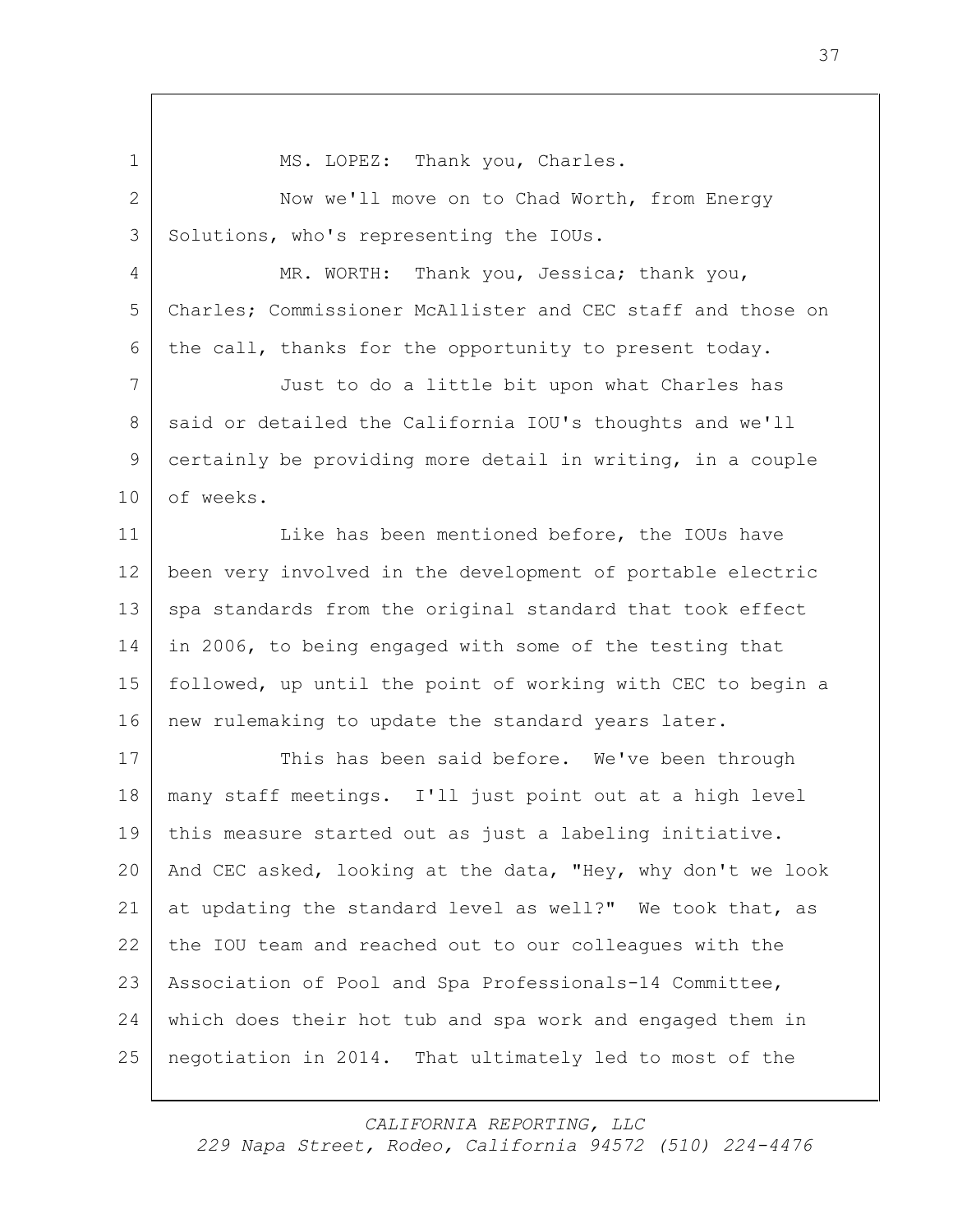1 proposal that we see here today. We've appreciated that 2 collaboration with the APSP-14 Committee and working with 3 CEC staff at all the workshops since.

4 Like Charles mentioned the IOUs broadly support 5 | this proposal. It's going to deliver a cost effective, 6 achievable and significant statewide energy savings on the 7 order of 242 gigawatt hours, after stock turnover. I 8 believe the June 1st, 2019 date is very reasonable.

9 And really there's four main changes that this staff report and 45-day language makes. It clarifies the definition scope of portable electric spas. It provides an updated standard, specifically new is the inflatable spas. 13 | There's the label, which is a really innovative and key part of this effort. And then there's some new reporting requirements I'll go into more details on.

16 As has been mentioned, the definitions for spas needed updating. I think when the first spa standard was passed inflatable spas weren't really a thing, or at least most of us had not heard of them. And so there's been some needing some updating to a definitions and I commend CEC 21 staff on their framework they've developed for definitions. And I think we've done a good job encapsulating all that is 23 | out there in the market appropriately.

24 The standby standard for traditional spas or 25 standard spas, more than 75 percent of the models in the

*CALIFORNIA REPORTING, LLC*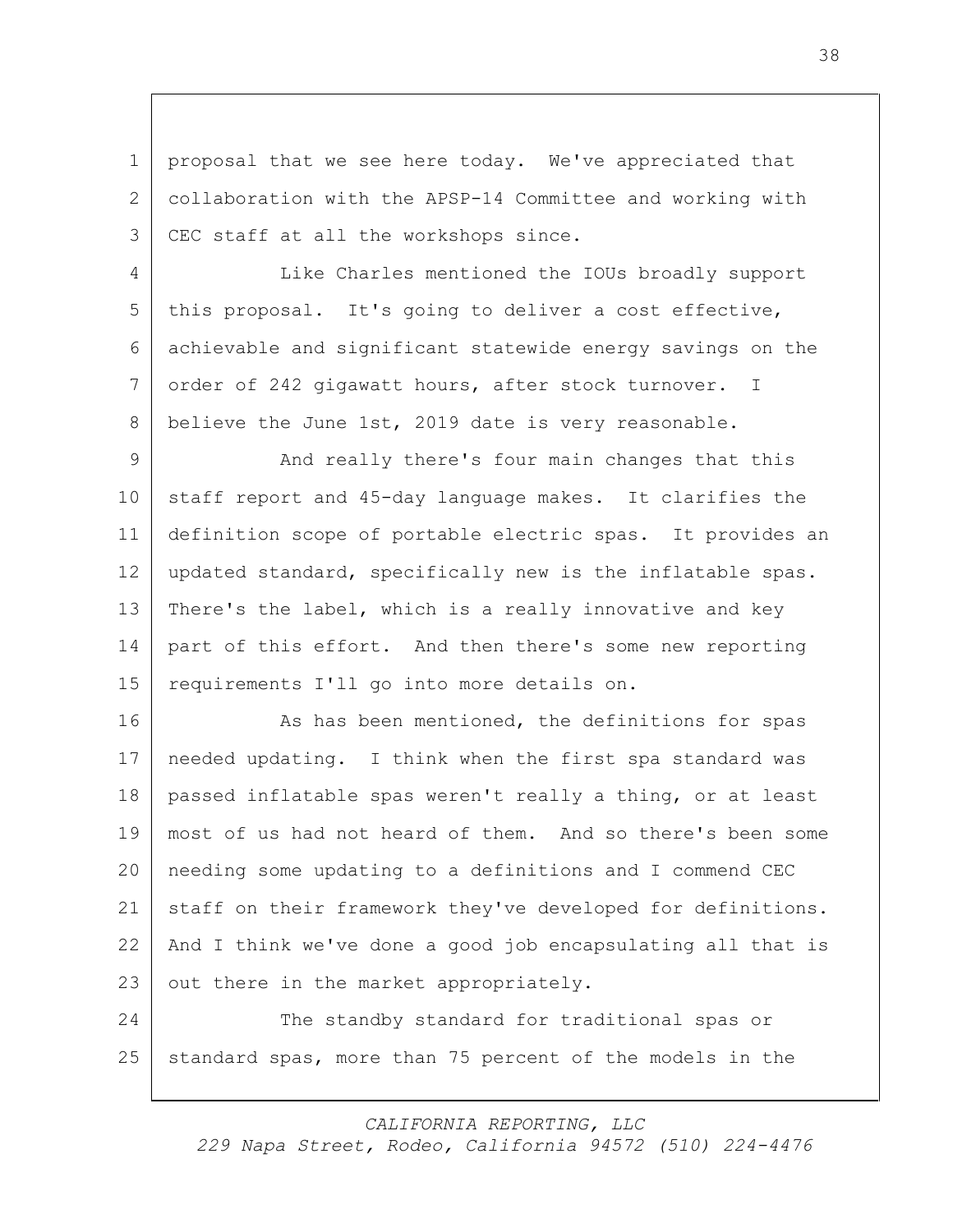CEC database will meet this standard. I believe it was yield a roughly shipment-weighted savings of about 8 percent per spa, if I remember correctly. I think this is very reasonable in a strong but modest update to the 5 existing standard.

 The inflatable spa standard level, the IOUs understand the utility provide by these spas, especially 8 those that may not be able to afford a larger, standard spa. And certainly commend CEC for taking the leadership 10 and working with industry. And also, the industry partners have been, I know, thinking and working and pushing hard on how to get the standby demand for these spas down. And I think they did reasonable job of that in creating an 14 achievable but a stretch level for these spas to achieve.

15 As mentioned, the label is a key part of this 16 overall rulemaking. This is broadly the consensus label 17 that we worked with the APSP-14 Committee on. We still 18 support it. I have a few slight modifications and 19 suggestions I'll get to in the next slide.

20 As far as the suggestion for improvement to the 21 label these are very minor things, but when we get to the 22 45-day language we really start going through with a fine-23 | tooth comb. One suggestion would be to spell out U.S. 24 gallon somewhere on the label. USG is not perhaps apparent 25 to all consumers if it's a consumer facing label, a very

*CALIFORNIA REPORTING, LLC*

39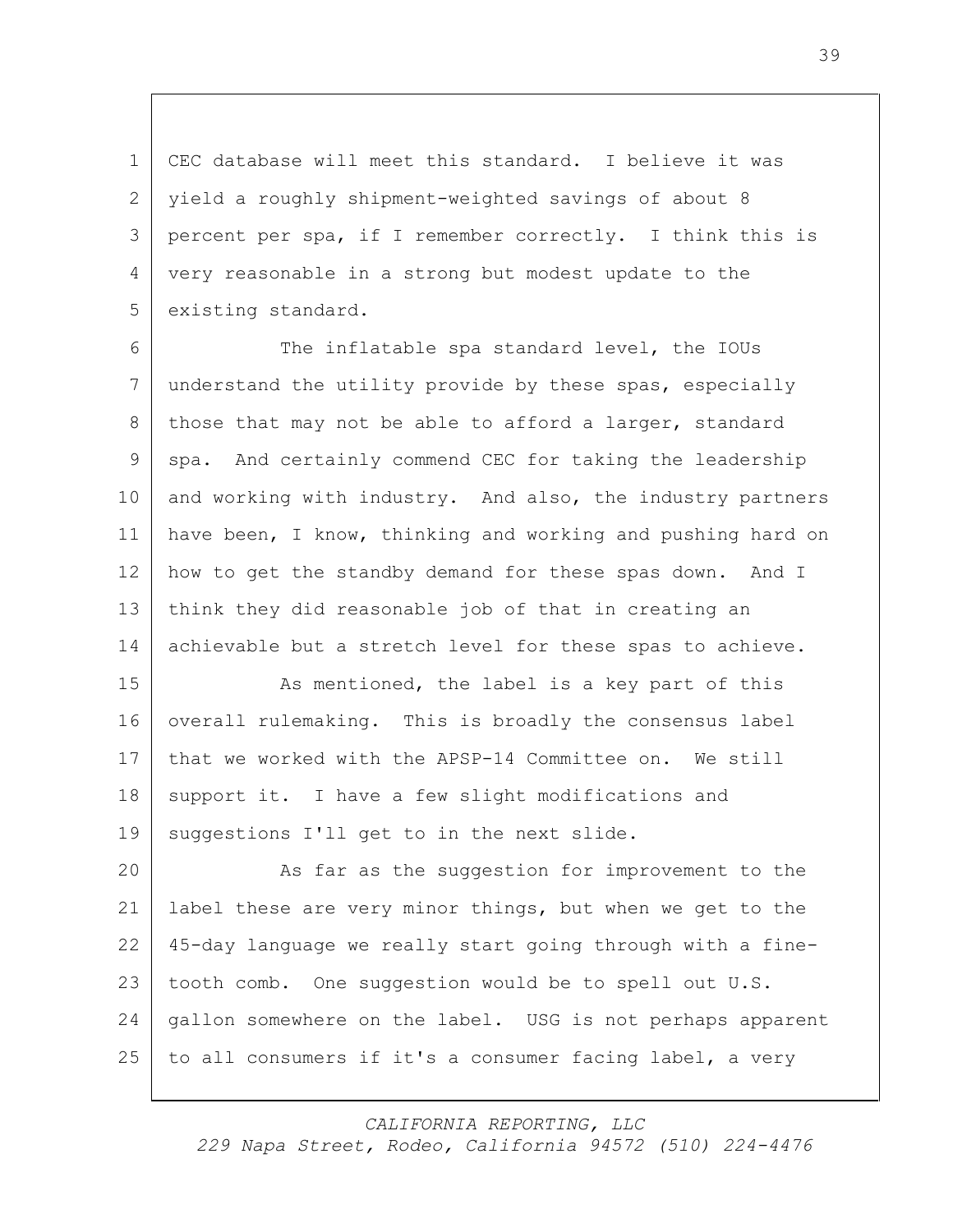minor issue. And this, I think relates to some of the 2 other comments that industry has regarding the tested cover manufacturer and model. Right now, in the staff report 4 it's plural as we understand.

 The standard, the label will reflect the cover manufacturer and the model number for the spa cover combination that uses the most energy or is least efficient. So listing multiple manufacturers and multiple models of covers is not applicable under the current 10 standards framework.

**For the standard exercise and combination spas,**  we'd like to see the label actually on the shell of the 13 spa, perhaps vertically oriented six inches from the top, not on the skirt. And I put a picture up here just to show 15 often spas on showroom floors get very compact. As someone who used to work on a spa showroom floor we try to squeeze as many in as possible. And putting the label on the spa skirt is very -- there's a good perhaps a three in four chance that it's either facing a wall or another spa and may not be visible. Putting it on the shell six inches from the top, I think, would ensure the intent of the label.

23 And finally, for inflatable spas they come in a box. Putting it on the shell is likely not to influence any consumer purchasing. We'd like to see if there's a way

> *CALIFORNIA REPORTING, LLC 229 Napa Street, Rodeo, California 94572 (510) 224-4476*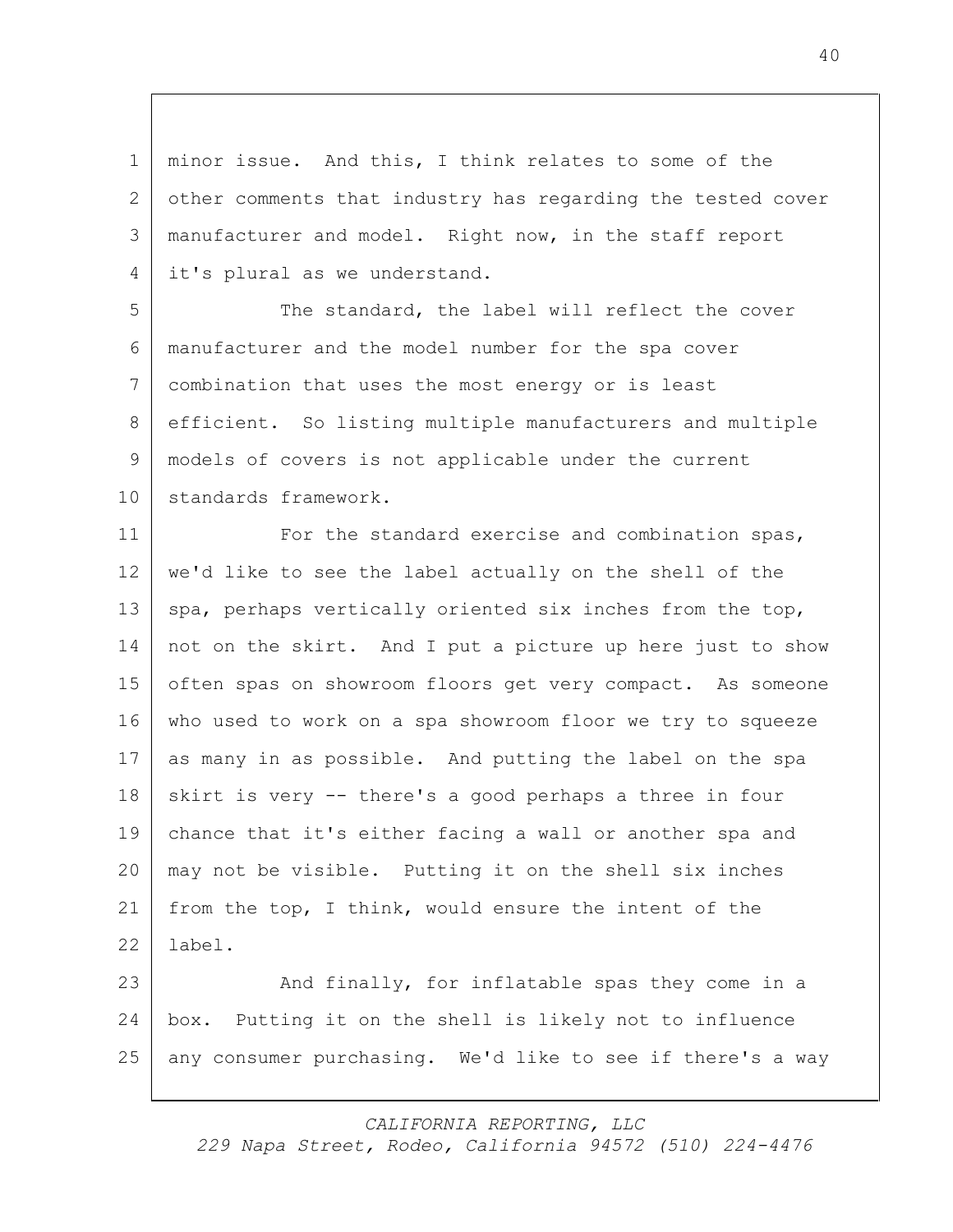to require that to be on the box. So if either the 2 consumer is shopping at a Walmart or Target, they can see it there before putting it on their cart or online. At least it would be somewhat visible on the box and encourage more efficient inflatable spas.

6 As far as the reporting requirements, not a whole lot has changed. I do want to commend CEC for clarifying 8 and reporting both the fill volume and the rated volume. I think that's useful information to have when looking 10 through the data set. And I suggest adding because they're going to be collected, if it's not too much additional work anyways, to report the minimum and maximum water temperature to Table X, as well as they're already proposed to be collected in the report. It would just provide another data point for consumers and those of us that look 16 through that data on a regular basis. 17 So with that I will be providing more comments in

 detail. And again, thank CEC and the Commissioner for the 19 opportunity to present today.

 COMMISSIONER MCALLISTER: Thanks for your being here. 24 MS. LOPEZ: Thank you, Chad. Now, we're going to go back to Mike from APSP.

*CALIFORNIA REPORTING, LLC*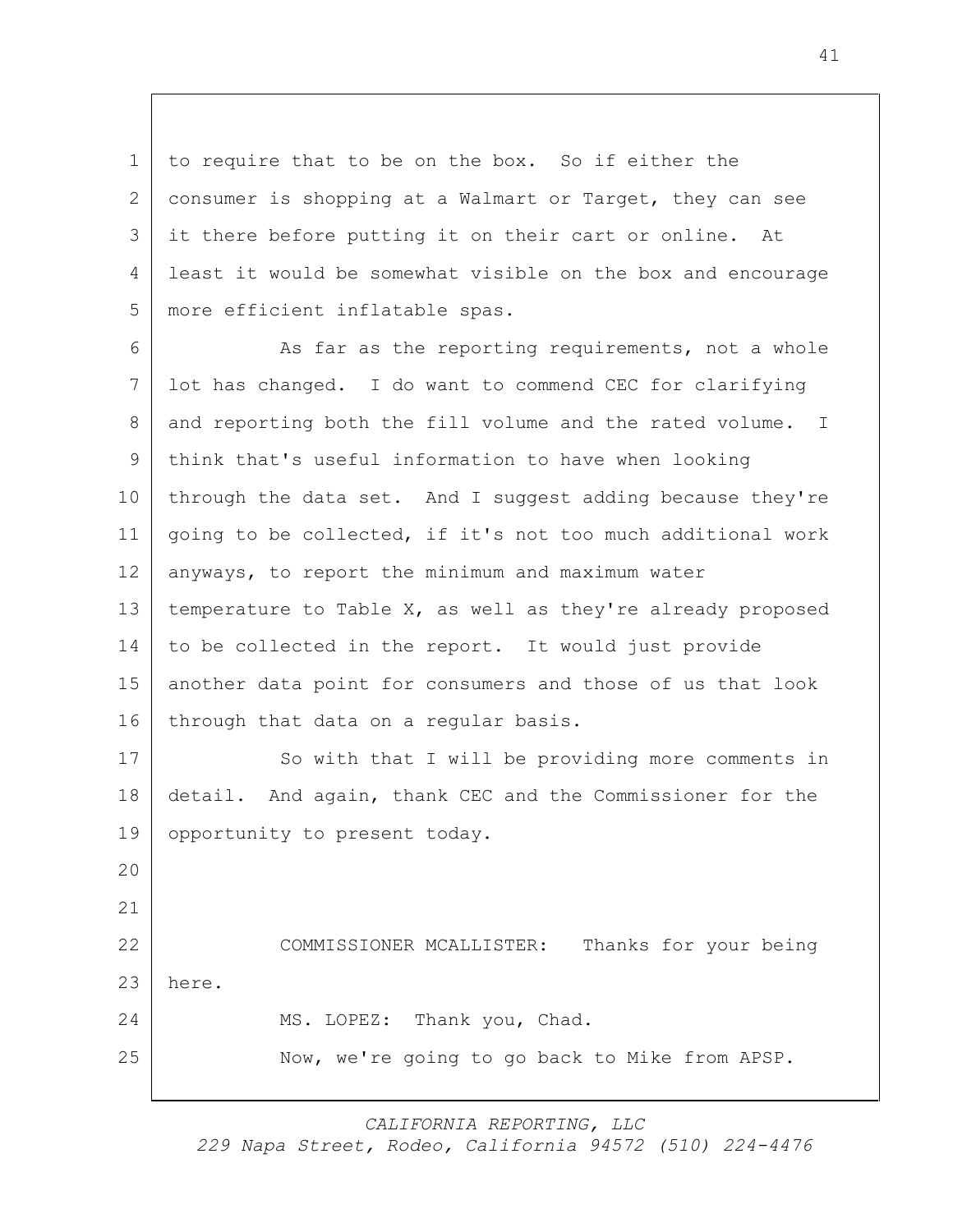MR. MCCAGUE: Hi, this is Mike McCague with APSP. MS. LOPEZ: Hi, Mike. Let me know what page you want to start with.

4 MR. MCCAGUE: Okay. Let's go to the beginning of 5 | the comments. While that's being found, I am representing the International Hot Tub Association today as well as APSP-14, the Standard Rating Committee. We should also have Angelo Pugliese on the phone, who is the Chairman of 9 | the APSP-14 if additional questions come up.

10 I want to take just a quick second to thank the CEC for an invitation to comment on the language. We've 12 been working with the group, as Chad pointed out, for quite 13 a long time. And it looks like we're near the end of this 14 | update, which is very good.

15 So we have a few comments from the latest language and I think more editorial in regards to how this is all coming together. But one thing we noticed as we 18 reviewed this is in the first Comment 1, that the intent is to adopt the APSP-14 Standard nearly as a whole. And we found that the number of definitions are new, which can be added to APSP-14 or they were altered from APSP-14 and we felt that there might be some confusion if you're reviewing the CEC definitions versus the APSP-14 definitions as you go through this. And we're hoping to harmonize the definitions where at all possible.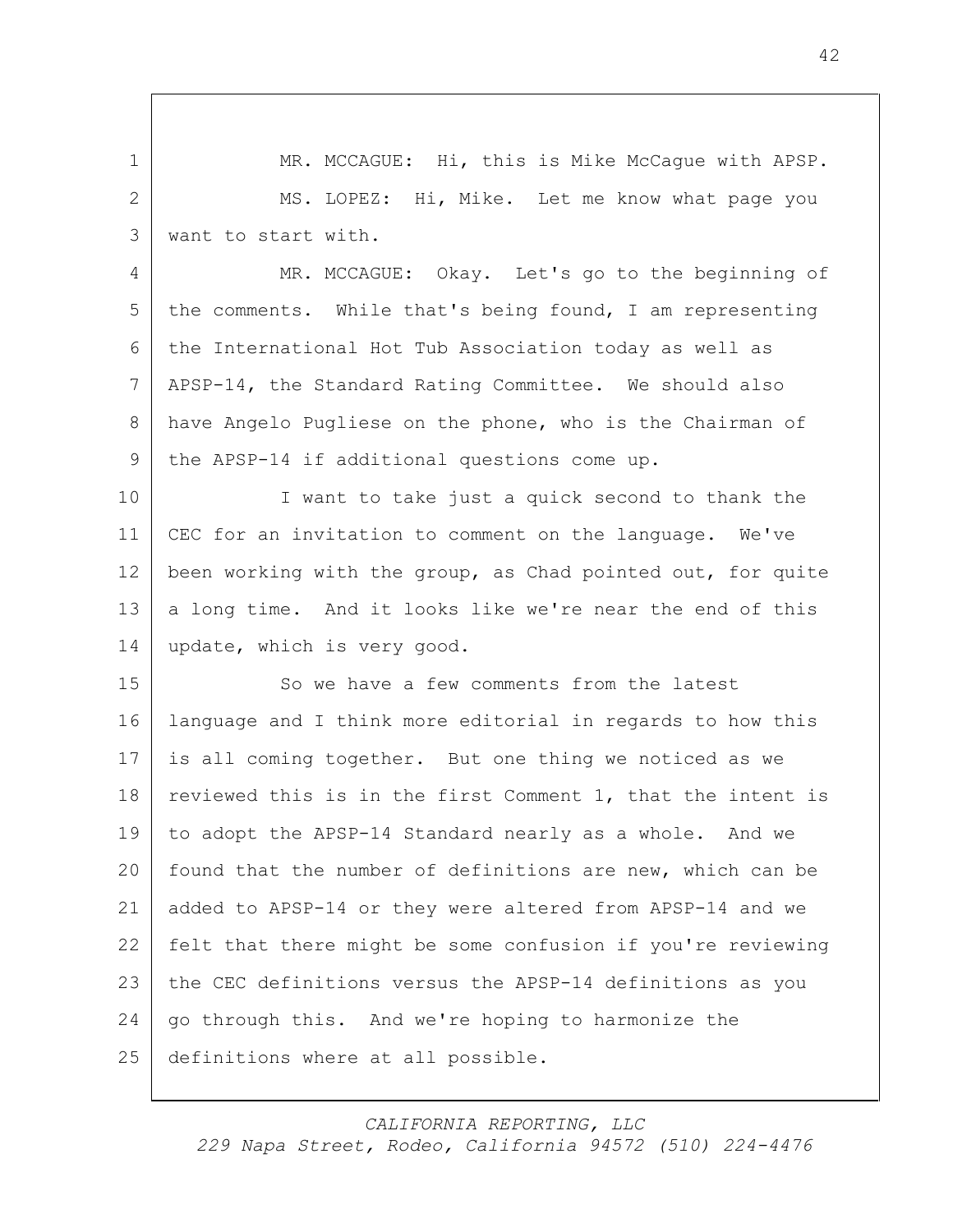1 So that would be Comment 1 is basically just interpret -- you know, taking these APSP-14 definitions as 3 they are.

4 Comment 2, if you can then just stroll down? So Comment 2 is the combination spa. We recognized that that has not been formally defined in the APSP-14 and we will make an effort. And again, we'll get with the committee 8 offline here and add this language to the APSP-14 Standard.

9 The recommended language that we have, which I believe is different than what is proposed by the CEC is: "Combination Spa: Variant of a spa and swim spa consisting 12 of the combination of two separate basins with independent water temperature controls. One side is dedicated for exercising at a lower water temperature and the other for elevated temperature soaking/hydrotherapy massage." And that will basically cover both sides and I will cover part 17 of the other rationale in a moment here.

 Comment 3 was the exercise spa, it is only an abbreviation in the CEC language and we do recommend adopting the full APSP-14 definition or referencing it in some manner.

 Comment 4 is the exercise spa portion. We feel 23 | that that's not necessarily needed, given that we have a definition of an exercise spa is and what a combination spa is. That there's a section for swimming and a section for

*CALIFORNIA REPORTING, LLC*

*229 Napa Street, Rodeo, California 94572 (510) 224-4476*

####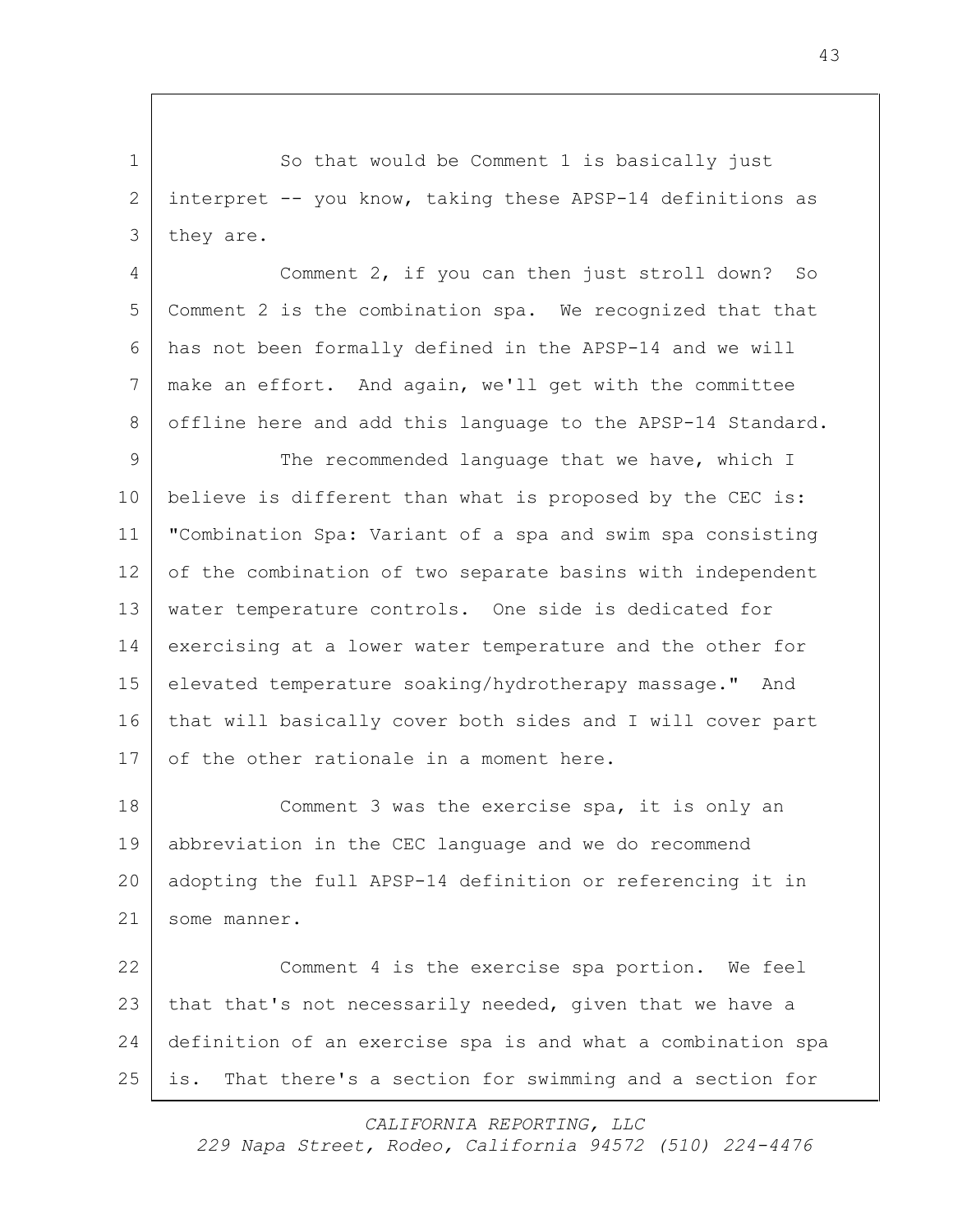1 hydrotherapy at a higher temperature and we feel that 2 adding this is unnecessary.

3 Comment 5, APSP does not have a definition of the 4 inflatable spa. We will be working -- we have been working 5 actually with the inflatable group for the past two years 6 and also will look at adding this information to the 7 standard, hopefully this year depending on what the 8 schedule is. Next page?

9 Comment 6 is the definition of the portable 10 electric spa. We had a question, which can be followed up 11 later, but it was noted that as part of the definition the 12 equipment could be sold separately for subsequent 13 attachment. And we felt that was confusing, which would 14 suggest that you can buy kit spas with multiple different 15 pieces and then put them together. And that kind of 16 defeats the purpose of having a factory built portable 17 electric spa, whether it be a swim spa, a conventional 18 portable hot tub or even the inflatable. These need to be 19 complete kits at the time of purchase, so that the data can 20 be proper and they can be tested as complete units. And so 21 we don't understand the need for that additional language 22 in there, because it adds confusion.

23 Comment 7, a standard spa not well defined. We 24 don't believe that's needed. I understand what the intent 25 was with all of what the CEC has proposed, but adding the

*CALIFORNIA REPORTING, LLC*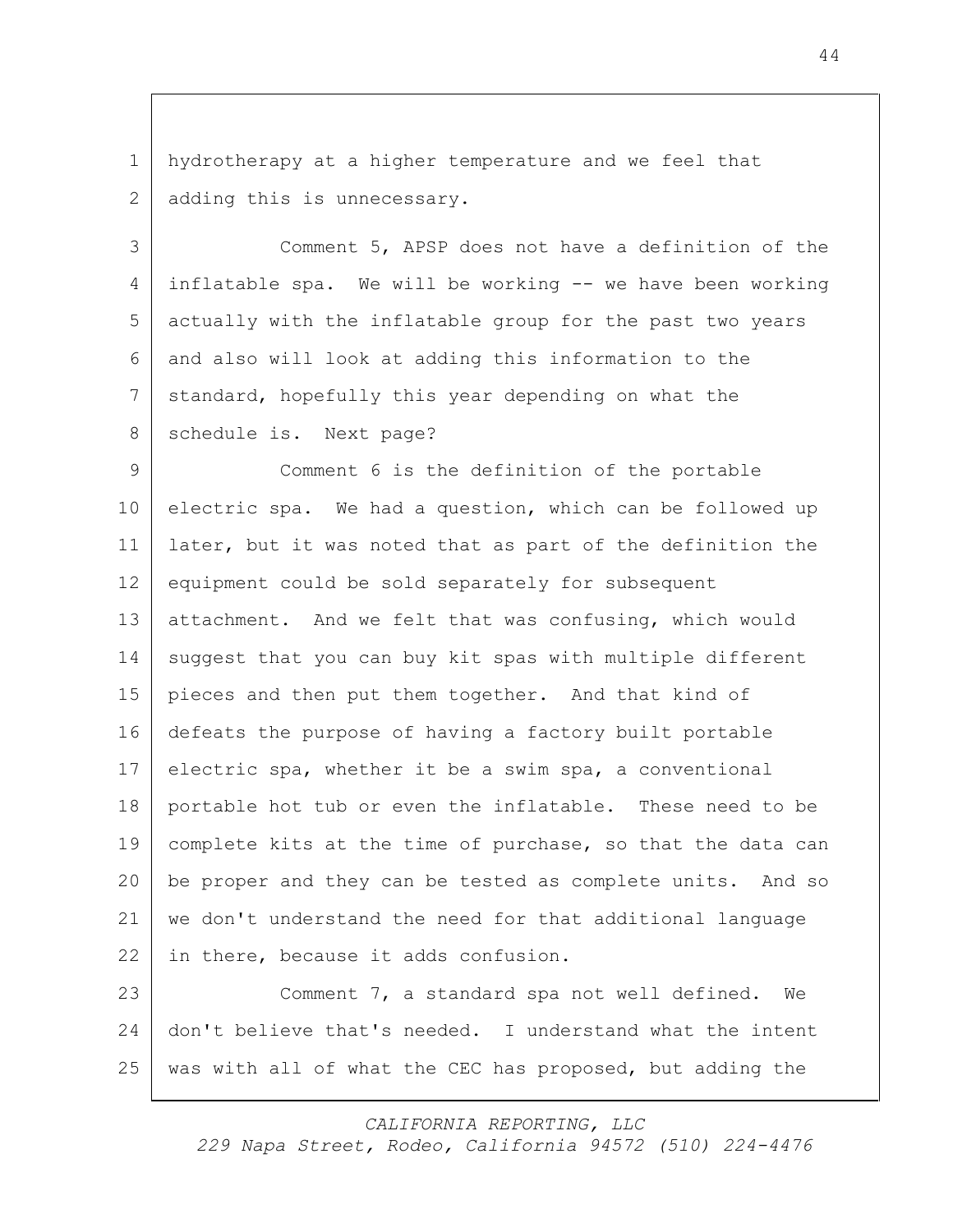term "standard spa" now suggests that there's something different than the spa. And so when we consider spa as being, I think as Chad had in his definition matrix there 4 of the different spa types, spa being a hot body of water. 5 And then of those there are subsets: exercise spas, combination spas, inflatable, we don't feel that it's necessary to have the standardized spa definition. Especially because it's really only used in relation to the combination spa definition, which can be adjusted.

 Comment 8 was the standard spa portion. Again, that is affiliated with the standard spa. It's taken that 12 this is the hydromassage section, the high temperatures 13 section of the combination spa. And again, we don't believe the definition is required.

 Comment 9, new language is capping. This is 16 something we found interesting, to maybe be discussed at another point. But when we originally created the labels 18 for the portable electric hot tubs and spas we kind of arbitrarily set a maximum volume, maximum energy for the exercise spas and then an energy level for the portable electric spas. And when that calculates out under the new formulas we now have caps on the volume of water. And 23 | we're a little concerned, the industry is, that that's potentially eliminating large regular hot tubs from the portable electric spa label. If you have a hot tub that's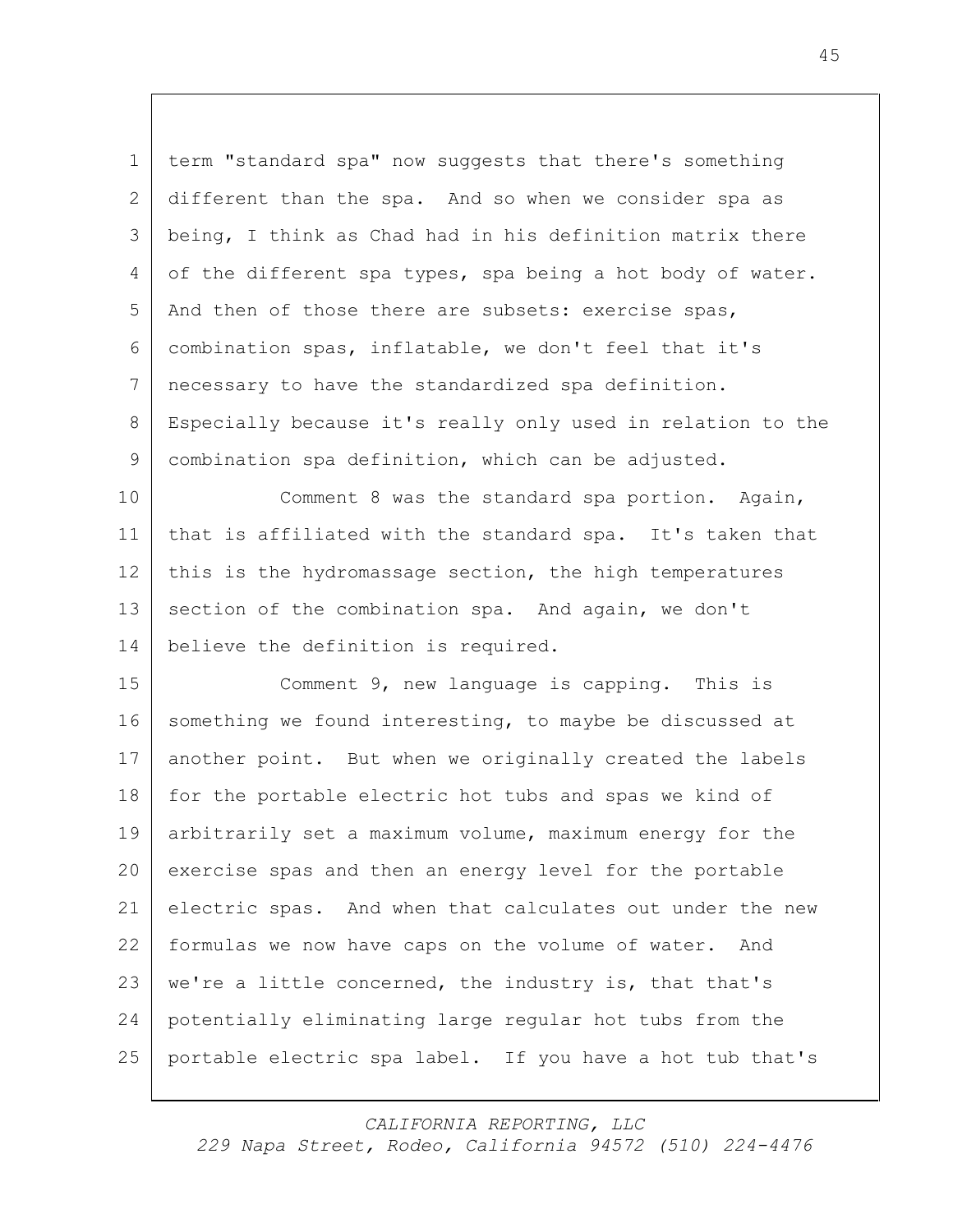1 over 2,000 or 1,200 gallons, which is conceivable to have a very large unit, where does that now lie? And so that's 3 something that I think we need to look at. Comment 10 standby mode definition, to summarize again we'd recommend using the APSP-14 definition in full. A quick comment on the test methods, the -- we understand in terms of noting the serial number in the test reports, but are we -- it looks like the serial number is also required to be submitted to CEC as part of the data 10 submission. We're just curious for the need on that. Obviously it's for tracking, but is it really necessary? 12 There is a reference in the standard to Section 13 8.2 in the language. And I believe we've had this discussion in the past that that is not the correct 15 reference. It should be 6.3 for the test, actually that is 16 the swim spa energy limit calculations. 17 | Comment 13, what was that? So that was just 18 simply to add this section to APSP-14 with the proper wording to ensure that we attach into this correctly. We had a couple of quick questions and comments on the marking of the products specifically to the multiple cover scenario. And we understand, I think the way that it's currently written at least in APSP-14 is if there's multiple covers you would then list all those covers and those manufacturers. And then list the highest energy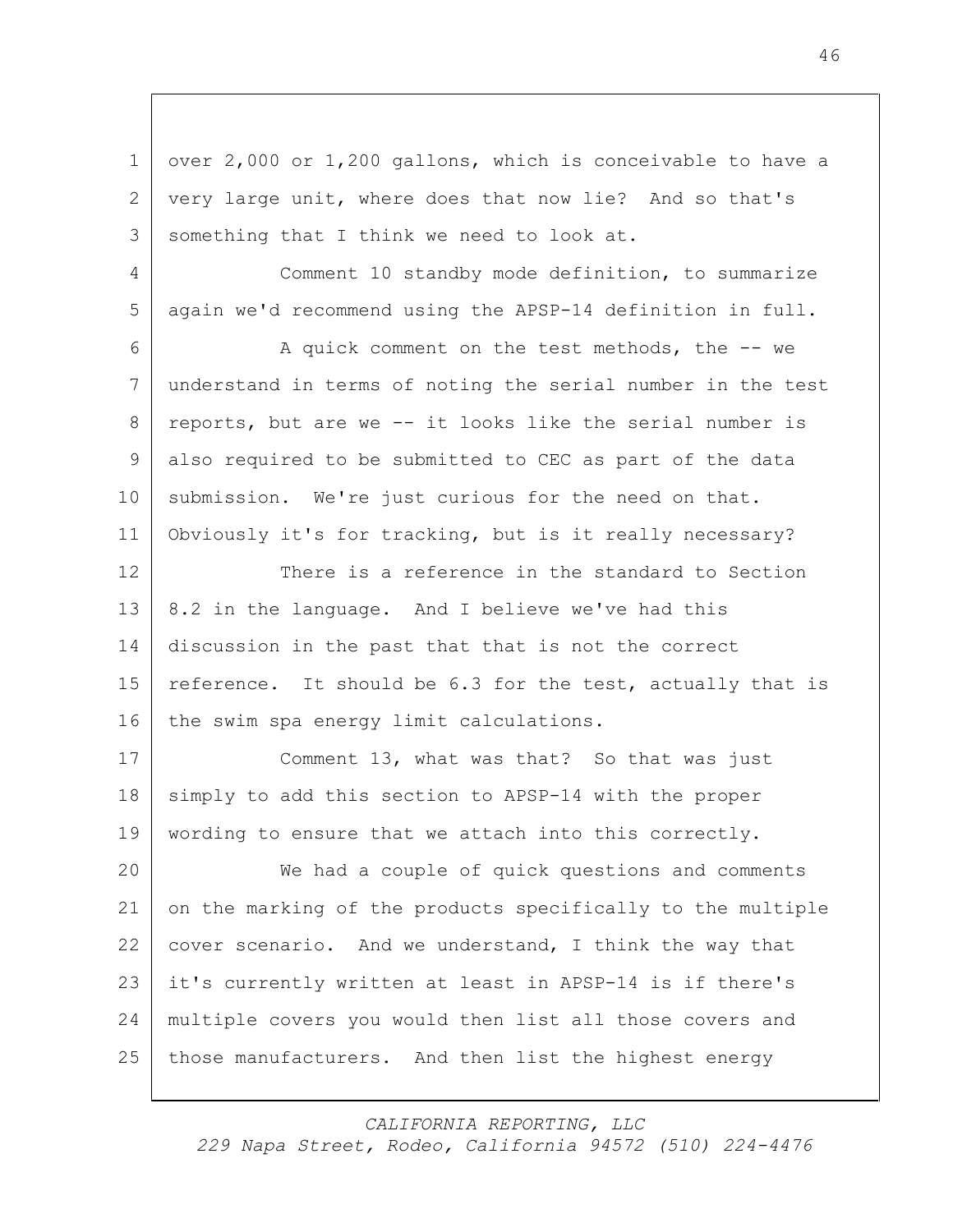1 consumed, worst case on the label. But we're finding that 2 if there's not enough room a) to put all those different 3 covers and the manufacturers and; 2) we're missing an 4 opportunity to advertise different energy options.

5 If we're only putting the worst cover on there we 6 couldn't -- we're missing the opportunity to then show that 7 well if there's more efficient covers on there and you can 8 save X amount of energy per year. So we're wondering, 9 thinking about doing either the ability to add the multiple 10 energies for these different covers on the one label. Or 11 maybe simpler is having multiple labels on the spa 12 reflecting the different cover options. This way it's easy 13 to see that okay if I'm buying it with this cover it's 200 14 | watts. If I buy it with this more energy efficiency cover 15 it's 150 watts. And that gives a better visual to the 16 consumer and they can make a better efficiency choice.

 Comment 15, let's see we're almost done here I 18 believe. Oh, there was a question then I quess we can think of stuff afterwards on reporting every single combination of cover and spa in the database. I'm just checking to see if that's the intent or if we're only registering the spa and the worst case cover when we're 23 | registering these products. Next page? 24 And the last question was just a commentary in

25 regards to the addition of the user capacity to the label,

*CALIFORNIA REPORTING, LLC*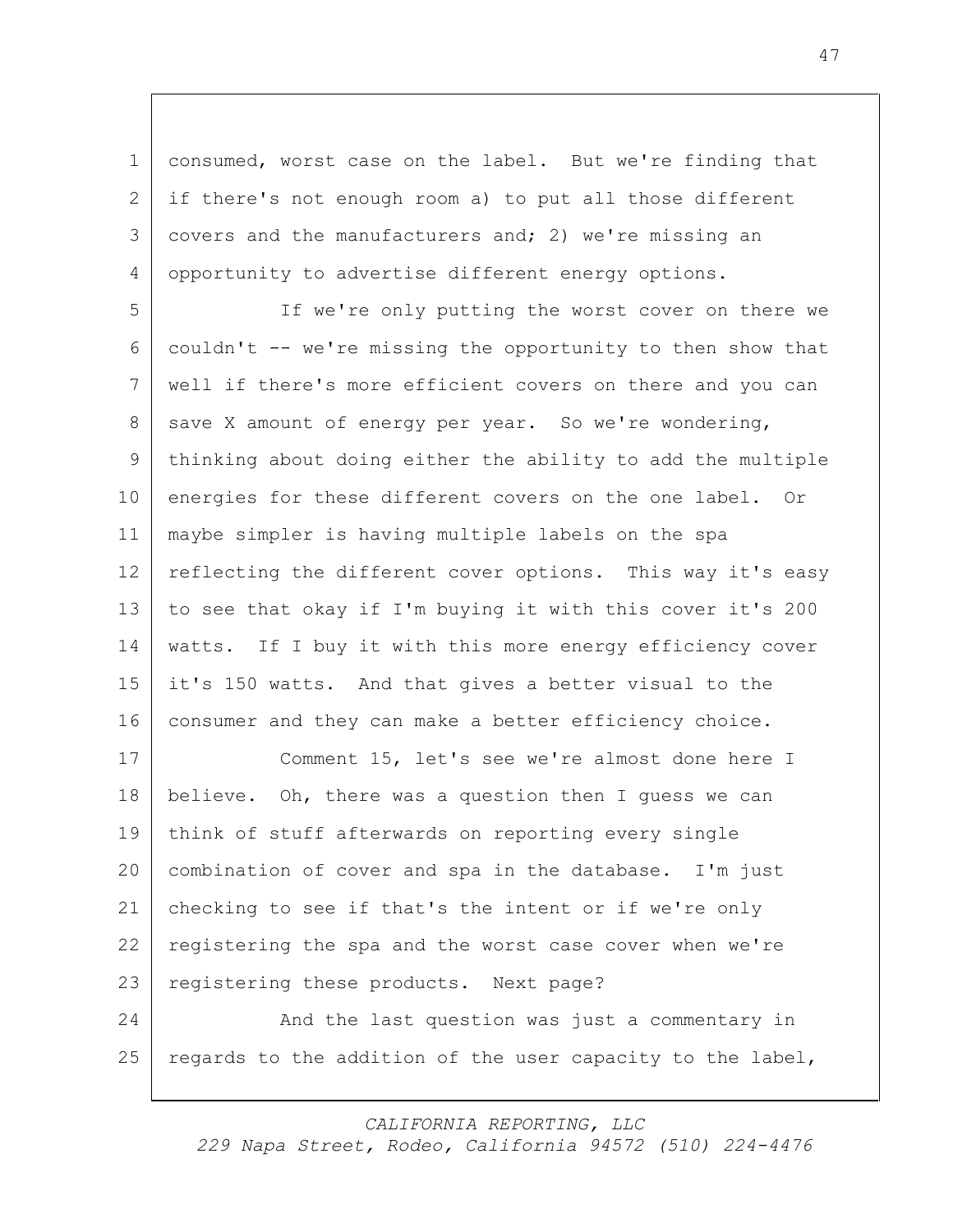this being the number of occupants that the spa will hold. We're just questioning the need to have that on there as this is pretty much common language used in all these point 4 of purchase and point of sale literature. And if this is a necessary item to add to a small thing it's not going to be easy to see, and we're just questioning the need to add 7 that on the label itself. 8 | With that, I look forward to continuing to work with the CEC on the language and get it into law as soon as possible. Thank you very much.

11 MS. LOPEZ: Thank you, Mike.

12 And for all the stakeholder presentations that we have today we will review the comments and the recommendations and address your comments soon. Now we'll 15 open it up to the comment period.

 Does anyone -- so I'll begin with anyone in the room. Does anyone want to comment on the proposed 18 regulations or the Initial Study and Proposed Negative Declaration?

(No audible response.)

 All right, let's see if anyone online has a question or comment? Please raise your hand, so we can unmute you.

 MR. TIMOTHY: All right, Matthew, you've been unmuted

*CALIFORNIA REPORTING, LLC*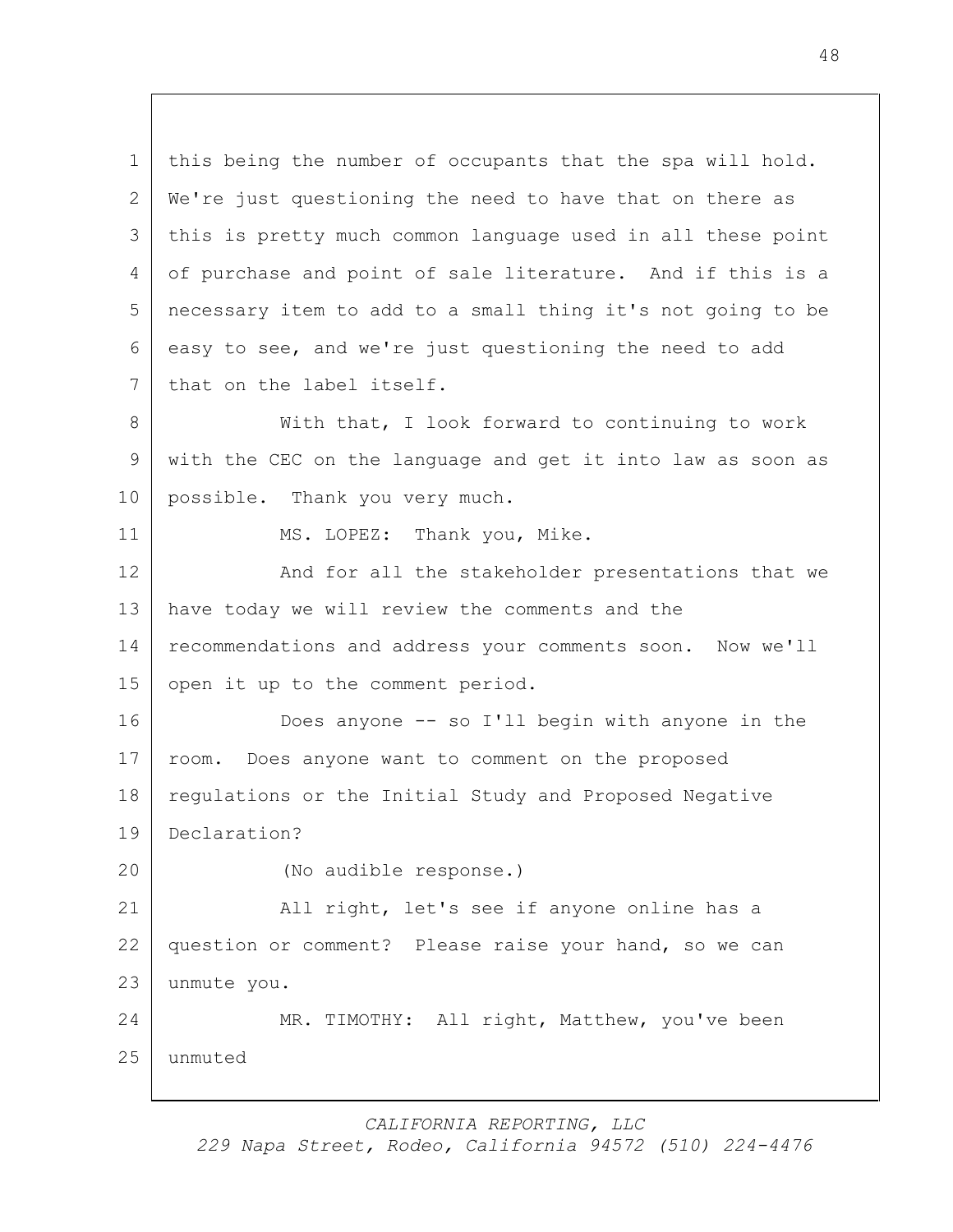1 | MR. VARTOLA: Yes, this is Matthew Vartola. I'm 2 representing Bestway, a manufacturer and distributor of 3 inflatable spas. 4 I just wanted to take this opportunity to thank 5 the Commission, specifically with Ms. Lopez in her 6 cooperation and willingness to work with us to develop a 7 standard that is quite fair and reasonable for the 8 industry. So thank you. 9 MS. LOPEZ: Thank you, Matt. 10 **Are there any other comments?** We'll stay on the 11 line for a minute. 12 MR. TIMOTHY: David, you've been unmuted 13 MR. MACIEL: I'm sorry, but I already spoke 14 before. 15 MS. LOPEZ: Like I said, I'll just wait a minute 16 to see if anyone else has any comments. 17 MR. TIMOTHY: Jennifer, you've been unmuted. 18 MS. HATFIELD: Thank you. This is Jennifer 19 Hatfield. I'm the Government Affairs Director for the 20 Association of Pool and Spa Professionals. And I just want 21 to take a moment to thank you on behalf of all our 22 membership, you know, specifically today the portable spa 23 and inflatable spa manufacturers for working with us. And 24 we look forward to continuing to work with you all on this 25 | rule, but thank you so much.

*CALIFORNIA REPORTING, LLC*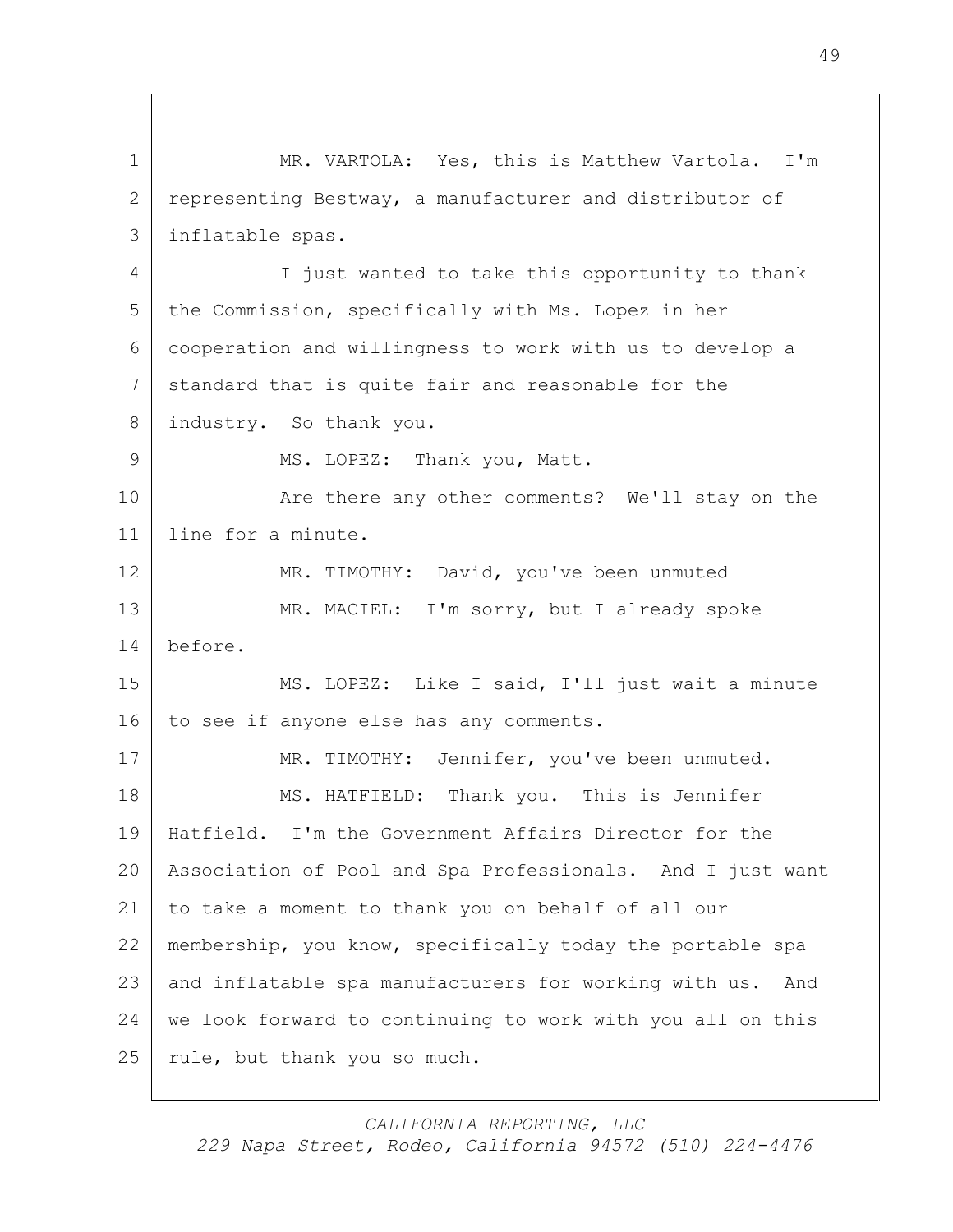1 | MS. LOPEZ: Thank you, Jennifer. 2 So I'll just move on to our presentation for the 3 next steps following this meeting as just a reminder. 4 So again, this is our rulemaking process. We're 5 currently in the 45-day comment period. Following this 6 workshop we will review your comments and recommendations 7 and then continue on to the adoption hearing. We will 8 publish a notice determining whether if we need to change 9 the proposed regulations and initiate a 15-day comment 10 period on that. 11 After the adoption hearing we will submit our 12 final rulemaking package to the Office of Administration 13 Law. Again, the adoption hearing is scheduled for April 14 11, 2018. Again, with or without 15-day language we hope 15 to meet this adoption hearing. 16 So all documents associated with this rulemaking 17 are available online on our docket log at this link. Or 18 you can contact our office technician to obtain any of 19 these copies. And comments are due by 5:00 p.m. on March 20 19. You can submit them electronically to our online 21 docket or you can send a hard copy to the Energy Commission 22 or a digital copy to the docket email address. 23 So thank you everyone. Here's my contact 24 information. Please feel free to contact me with any 25 questions or concerns. I thank everyone for participating

*CALIFORNIA REPORTING, LLC*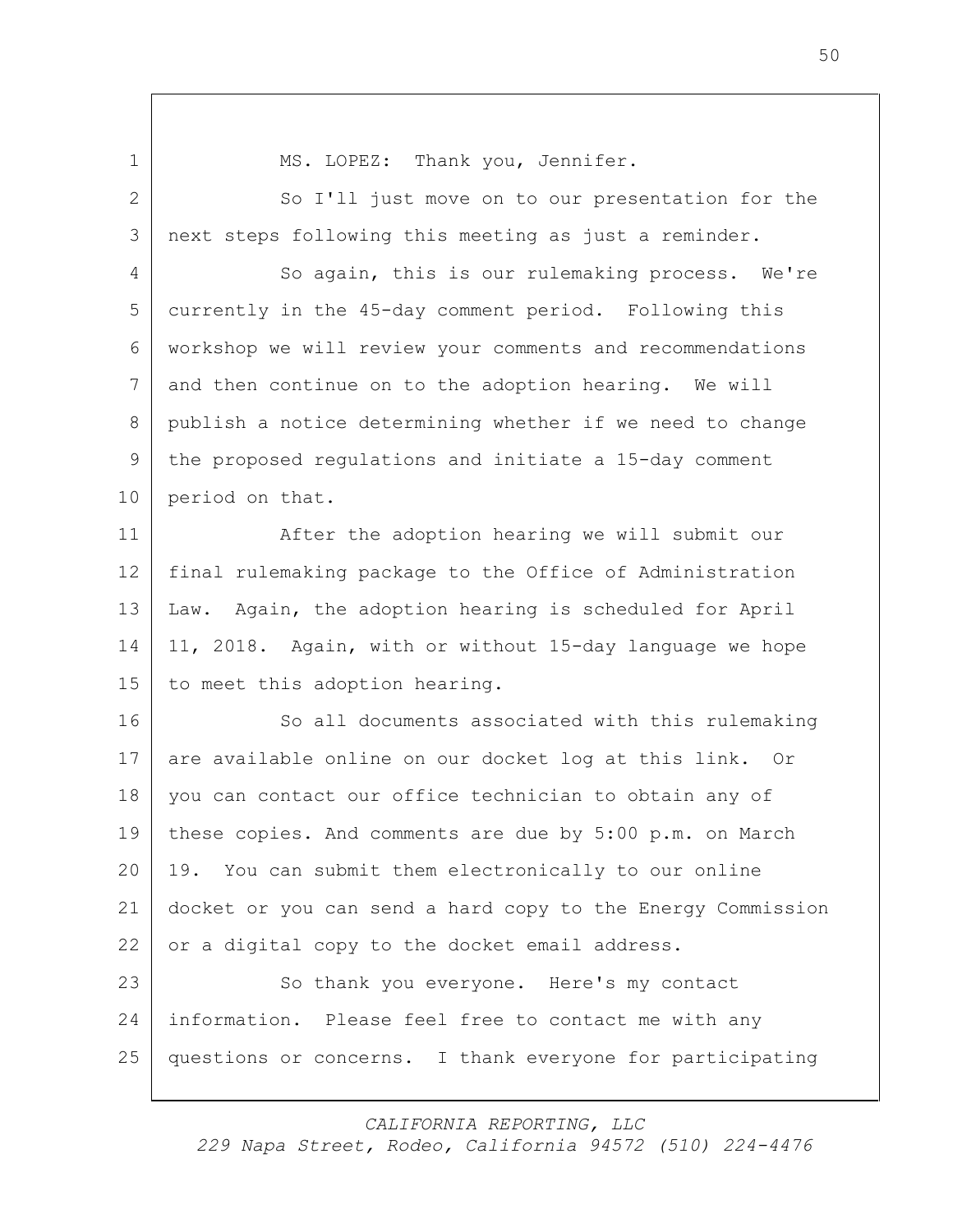| $\,1\,$        | in this rulemaking and that's today meeting. |
|----------------|----------------------------------------------|
| $\sqrt{2}$     | (The workshop was adjourned at 11:22 a.m.)   |
| $\mathcal{S}$  |                                              |
| $\overline{4}$ |                                              |
| $\mathsf S$    |                                              |
| $\epsilon$     |                                              |
| $\sqrt{ }$     |                                              |
| $\,8\,$        |                                              |
| $\mathcal{G}$  |                                              |
| $10\,$         |                                              |
| $11\,$         |                                              |
| 12             |                                              |
| 13             |                                              |
| 14             |                                              |
| $15\,$         |                                              |
| $16\,$         |                                              |
| $17\,$         |                                              |
| $1\,8$         |                                              |
| 19<br>20       |                                              |
| 21             |                                              |
| 22             |                                              |
| 23             |                                              |
| 24             |                                              |
| 25             |                                              |
|                |                                              |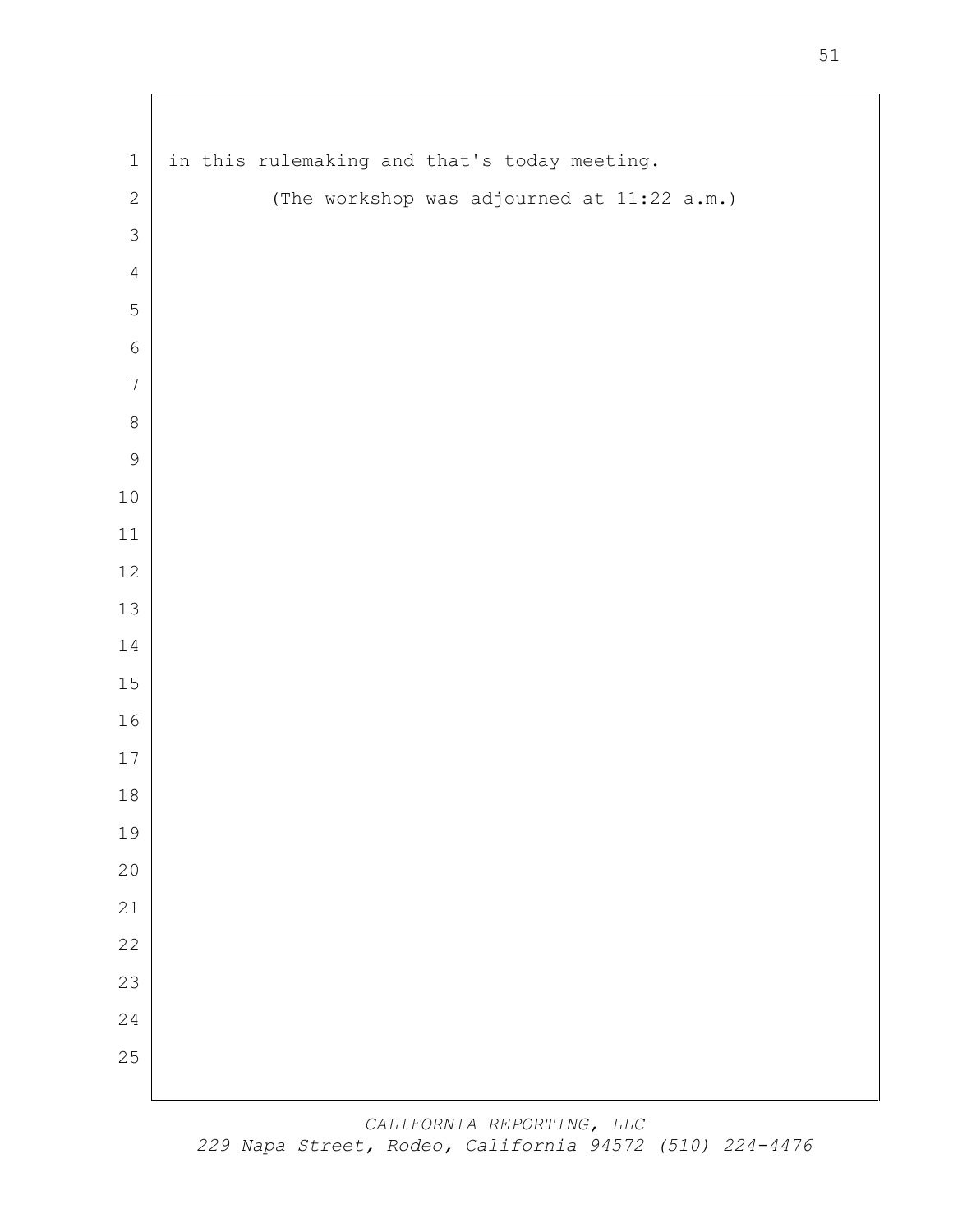## **REPORTER'S CERTIFICATE**

I do hereby certify that the testimony in the foregoing hearing was taken at the time and

place therein stated; that the testimony of said witnesses were reported by me, a certified electronic court reporter and a disinterested person, and was under my supervision thereafter transcribed into typewriting.

And I further certify that I am not of counsel or attorney for either or any of the parties to said hearing nor in any way interested in the outcome of the cause named in said caption.

IN WITNESS WHEREOF, I have hereunto set my hand this 20th day of March, 2018.

 $\sqrt{2}$ 

Juliana Link CER-830